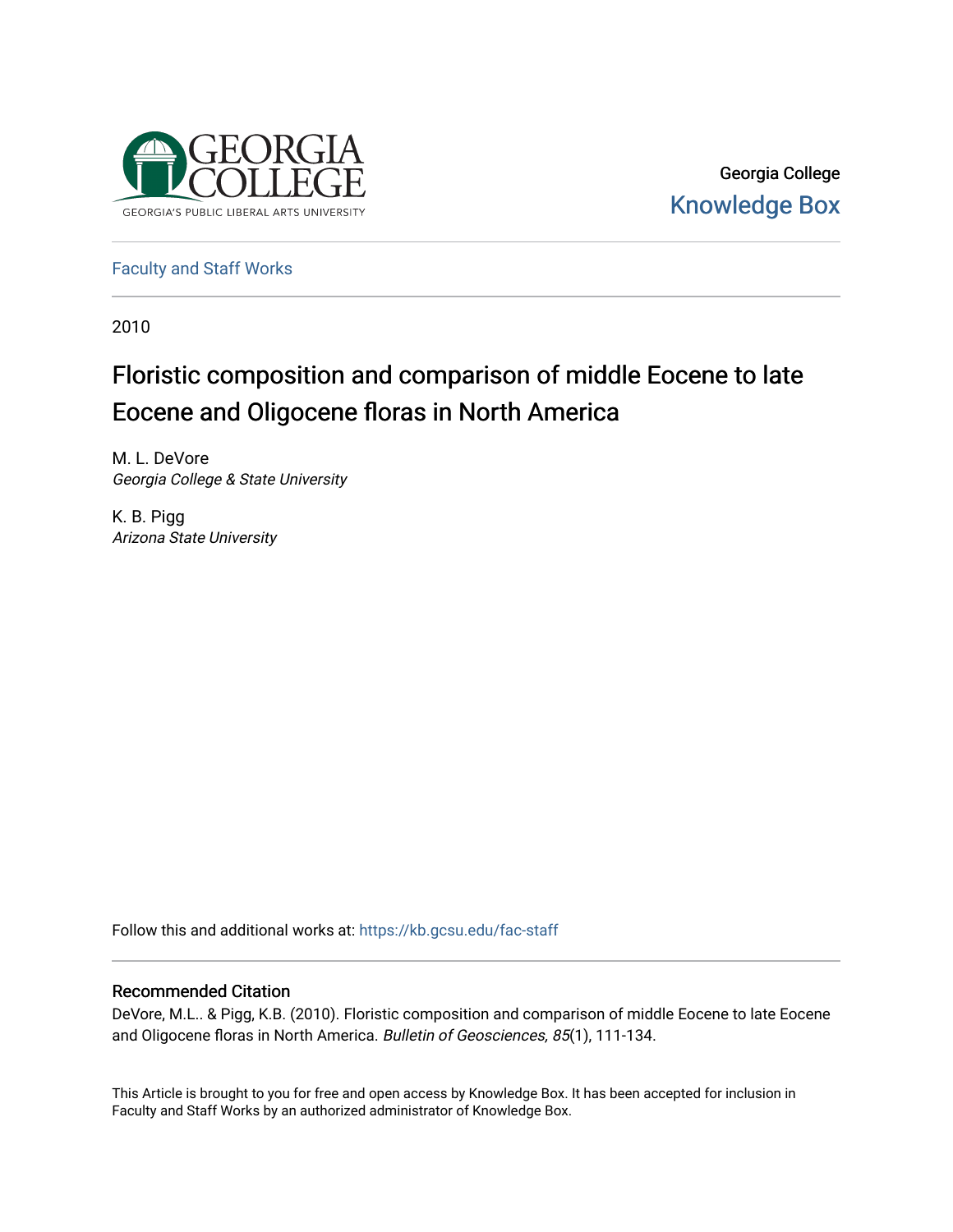# Floristic composition and comparison of middle Eocene **to late Eocene and Oligocene floras in North America**

Melanie L. DeVore & Kathleen B. Pigg



In comparison to the early and middle Eocene, the late Eocene and particularly the Oligocene floral record is sparse in North America. Changing tectonic, environmental and climatic conditions during these times resulted in the development of fewer depositional systems favorable for fossil preservation. Floras are known from the Southeast, the Pacific Northwest and the Rocky Mountains. Each area has a distinct geological history that shaped both the vegetation adjacent to sites of deposition as well as the depositional environments themselves. The floristic change from middle to late Eocene, and then to Oligocene reflects a changing paleoclimate from the thermal maximum to cooler and drier conditions in the late Paleogene. In the present paper, major middle, and then late Eocene and finally Oligocene floras of North America are summarized, with an emphasis on their regional geology, depositional setting, paleoclimate and significant floral elements. The North American occurrences of coryphoid palms (*Sabal*) and cycads are reviewed in relationship to their biogeographic history. Finally, we suggest several directions for future research that will further illuminate the floristic changes from middle, to late Eocene and Oligocene that occurred in North America. • Key words: Claiborne, Eocene/Oligocene transition, Florissant, Okanogan Highlands, Tertiary floras.

DEVORE, M.L. &. PIGG, K.B. 2010. Floristic composition and comparison of middle Eocene to late Eocene and Oligocene floras in North America. *Bulletin of Geosciences 85(1),* 111–134 (1 figure, 2 tables). Czech Geological Survey, Prague. ISSN 1214-1119. Manuscript received April 7, 2009; accepted in revised form October 5, 2009; published online January 8, 2010; issued xxxx xx, 2010.

*Melanie L. DeVore (corresponding author), Georgia College & State University, 135 Herty Hall, Milledgeville, GA 31062-0001, USA; melanie.devore@gcsu.edu • Kathleen B. Pigg, School of Life Sciences, Arizona State University, PO Box 874501, Tempe AZ 85287-4501 USA; kpigg@asu.edu*

Assemblages of plant-bearing fossiliferous sedimentary rocks of the late Eocene and especially Oligocene ages are rare in North America (Wing 1987). There are several reasons why this is so. First, the extensive Paleogene fluvial plain covering the region once occupied by the Cretaceous Intercontinental Seaway became diminished, limiting the areas with the appropriate conditions necessary for plant preservation. Secondly, climate became drier, leading to fewer environments of deposition available for preserving megafossils. Thirdly, the ash-producing volcanism responsible for blocking drainage systems in the western Rocky Mountains to create depositional basins decreased during the Oligocene (Graham 1999). Thus the combination of changing geomorphology, drying climate and less volcanic activity all contributed to the decreased number and extent of fossil plant beds of this age. As a result, the transition from the robust fossil records of the early and middle Eocene into the late Eocene and Oligocene is only broadly understood.

Despite the limited late Eocene and Oligocene plant bed exposures in North America, this is an important time period to study for several reasons. First, these floras mark a major shift in climate from the warmer and more humid middle

been studied by both the Nearest Living Relative method (NLR) and leaf physiognomy. The NLR uses the distribution of closely related living plants to infer climate in fossil floras (*e.g.*, Axelrod 1957, 1966a). This method is valuable, however fossil forms may not have occupied identical niches or had equal physiological tolerances as their current relatives. Leaf physiognomic methods such as Leaf Margin Analysis (LMA), Leaf Area (LA) and Climate-Leaf Analysis Multivariate Program (CLAMP) are based on assemblages of extant leaves characterized by characters of size and shape correlated to their occurrence in modern environments. These taxon-free approaches provide a means independent of systematic affinities for estimating climate (Wolfe 1987, Graham 1999). Easily quantifiable leaf physiognomy techniques have become a powerful tool for providing numerical data that can be compared readily with other proxies, such as carbon isotopes. These two types of methods often are used in combination to establish estimates of paleoclimate and paleoelevation parameters (*e.g.*, Greenwood *et al.* 2005).

Eocene toward the cooler and drier conditions that continue to the present day. Floral response to climate change has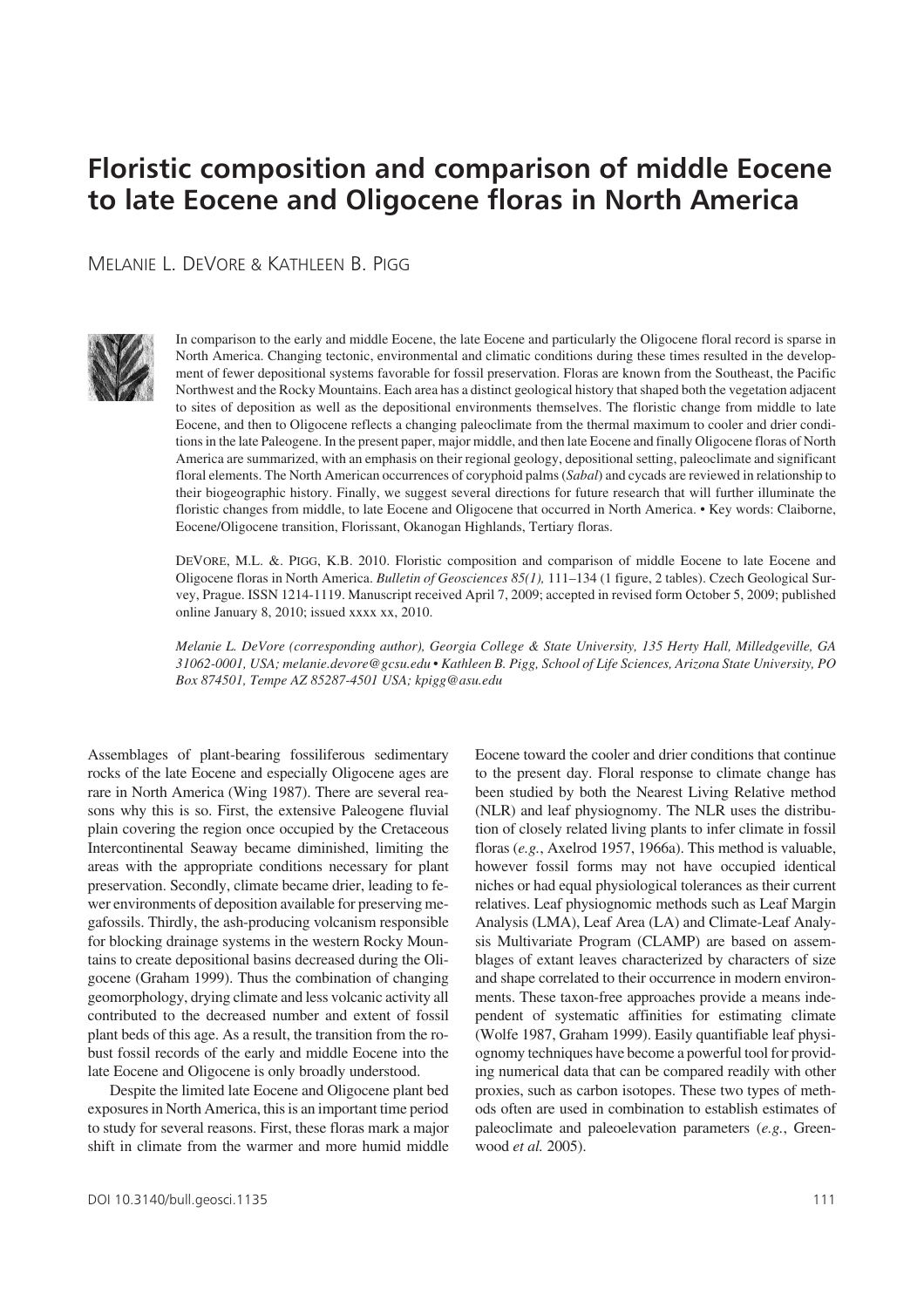A second major area of interest is the origin and diversification of major taxonomic groups. As taxon-free methods have become *de rigueur*for climate reconstruction, traditional systematic studies of fossil plants have shifted toward novel applications that relate to molecular phylogenetics and biogeography (Manchester 1999, Manos & Stanford 2001, Tiffney & Manchester 2001, Manos *et al.* 2007, Manchester *et al.* 2009). Fossil occurrences act as an independent proxies for dating nodes of divergence for molecular and/or combined data sets. They also provide a means for examining character evolution, and broad responses of lineages to environmental change, as well as demonstrating past distributions. The middle to late Eocene and then Oligocene floras mark important chapters in the evolutionary and biogeographic history of major plant groups as they adapt, diversify, and wax or wane in the fossil record.

In this contribution the major floras of middle to late Eocene and Oligocene ages in North America are reviewed, with a brief description of the geological setting, depositional environment, and paleoclimate of each, followed by a description of significant floral elements (Table 1). This study presents more detail about several floras that to date have not been comprehensively summarized. Fossil occurrences of cycads and coryphoid palms are reviewed for North America in relationship to their biogeographic history. Lastly, directions for future research are suggested that will further illuminate an understanding of the late Eocene and Oligocene floras of North America.

# **Overview of the floras**

# Middle Eocene to Early Oligocene in the Southeast Mississippi Embayment

One of the best glimpses of the late Eocene and Oligocene floras comes from southeastern North America in the region of the Mississippian Embayment. These floras were initially surveyed by Berry (1916, 1922, 1924, 1925, 1930, 1941) who, over the course of 25 years, described more than 340 species of Eocene and Oligocene fossil plants, many from this floristic region (Pigg & DeVore 2007). Many of Berry's identifications have been reinterpreted, so subsequent papers should be consulted. A sustained effort in studying Mississippian Embayment floras from the middle Eocene Claiborne Formation commenced with Dilcher's (1963b, 1965) work on fossil leaves with epiphyllous fungi. Detailed taxonomic studies followed, based on the excellent cuticular preservation of fossil leaves and fruits from the Claiborne, leading to the eventual description of over 30 megafossil genera in approximately 15 families (Table 2).

Determination of precise ages and depositional environments within the Claiborne Formation is limited because stratigraphic units are difficult to correlate. The most extensively studied plants of the Claiborne occur in localized clay pits (*e.g.*, Puryear, Warman, Lamkin). These outcrops are small, discontinuous units not found in conjunction with marine deposits or other biostratigraphically informative sediments. In contrast to localities in the West that are commonly associated with intense orogenic activity during the Cenozoic, the Mississippian Embayment is on the passive margin of the North American plate and typically lacks datable ashes and other igneous units. Since radiometric dating is not available, floras in the region are correlated primarily by pollen zonation (Elsik & Dilcher 1974, Potter & Dilcher 1980, Table 1).

The depositional environments of the Claiborne Formation have been interpreted in several ways. Originally, Berry (1916) considered the Claiborne to be the result of a series of fluvial and lacustrine deposits in back-beach areas of the Gulf of Mexico. Dilcher (1971) attributed the clay lenses of Henry and Weakley Counties of Tennessee to deposits in abandoned river channels of oxbow lakes occupying a low-lying floodplain. In one study Moore *et al.* (2001) suggested that the section exposed at the Wilbanks Clay Pit in western Tennessee may have been deposited in one to several seasons.

Multiple overlapping clay lenses with truncated margins, cut-and-fills, and cross-bedded sandstones containing clay rip-ups were found in northeastern outcrops of the Claiborne. Some of these plant-bearing clays are interpreted as being deposited within a braided stream system (Moore *et al.* 2003). Based on the three-dimensional structure of several clay lenses characterized by distinct lower contacts and fine laminated bedding, Moore *et al.* (2003) later proposed that rates of infilling probably occurred in these deposits over a 1,000–2,000 year period. Future studies, particularly within the context of basin analysis, may help to clarify the apparent contrasting modes of deposition within the Claiborne.

The Mean Annual Temperature (MAT) for Claiborne has been estimated variously as between 20–28 °C or 22–30 °C (Graham 1999). Dilcher (1973) suggested that the climate was similar to coastal Louisiana (21 °C) or to southern peninsular Florida (24 °C). These estimates, with MAT above 20 °C, indicate a megathermal flora (Wolfe 1987). The Claiborne is characterized as a dry tropical forest (Wolfe 1978) with the dominant plant groups being lauraceous leaves, castaneoid and transitional oaks and legumes representing all three major groups (Dilcher 1963a; Crepet & Dilcher 1977; Crepet & Daghlian 1980; Herendeen & Dilcher 1990a, b, c). Very large monocot leaves (up to 75 cm wide) with entire margins assigned to Araceae occur (Dilcher & Daghlian 1977), as do Juglandaceae of subfamily Engelhardiodeae,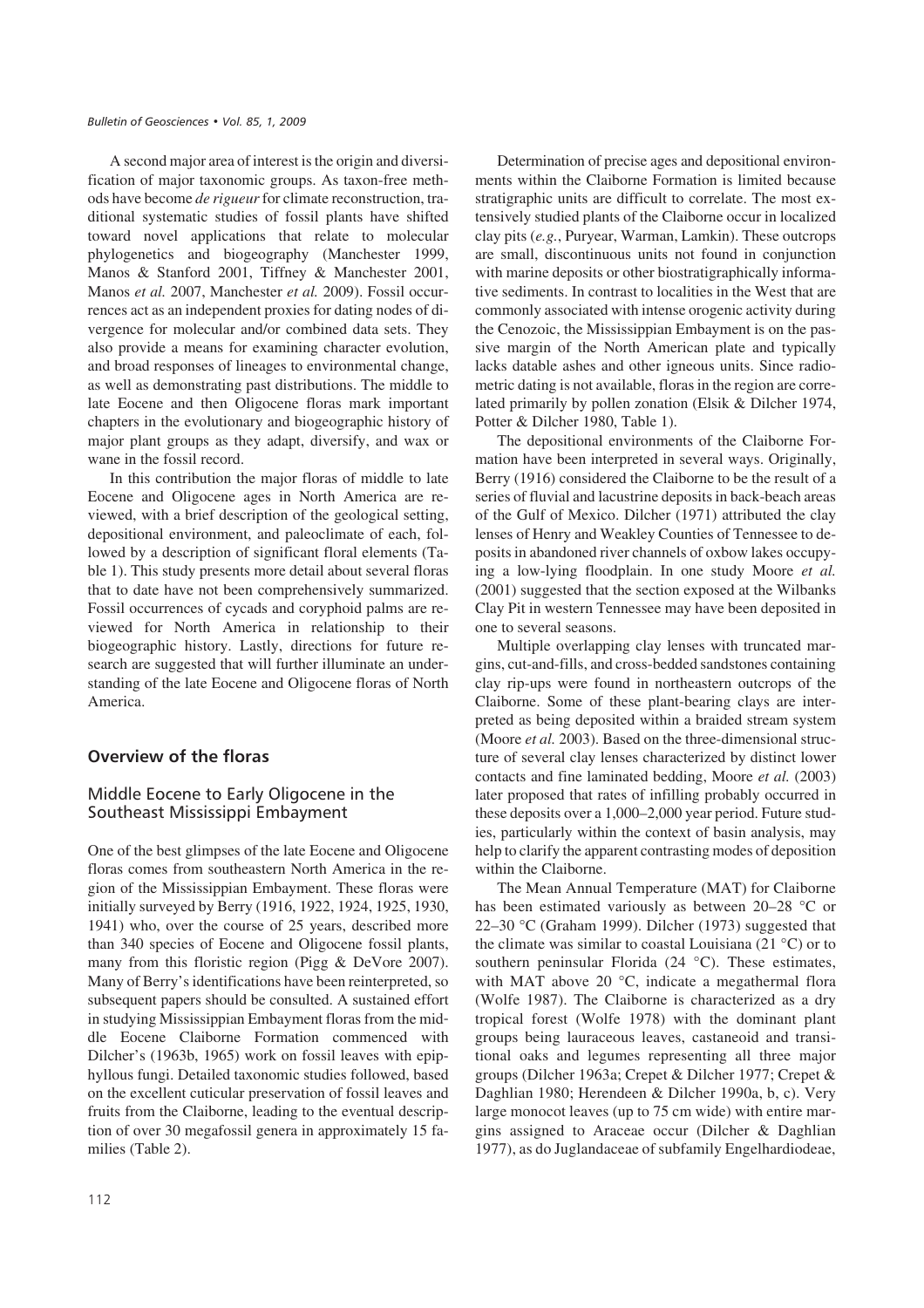today a completely Asian clade (Dilcher & Manchester 1986, Manos & Stanford 2001, Manos *et al.* 2007). Other families reported from the Claiborne Formation include Eucommiaceae*,* Euphorbiaceae, Oleaceae, Theaceae*,* Rhamnaceae and Ulmaceae (Table 2). Palms are common and almost all are coryphoid. Interestingly, the only aquatic plant found in the Claiborne Formation is the floating *Ceratophyllum* (Herendeen *et al*. 1990). Unlike many other middle Eocene floras, Betulaceae and taxoidaceous conifers are rare if at all present, and the only published conifer remains have been attributed to *Podocarpus* (Dilcher 1969).

To the southwest of the Claiborne, the Catahoula Formation of east Texas is a rare record of early Oligocene plant megafossils in the Mississippian Embayment. Along with the Claiborne, the Catahoula provides some invaluable insights regarding the biogeography of the Mississippian Embayment. Berry (1916) first reported fossil plant remains near Huntsville, Texas, but the leaf material was in a rather coarse sandstone bed. Additional fossils in a finer matrix that preserved excellent plant cuticle were recovered during the 1970s–80s, when the Riverside Crushed Stone Company was actively quarrying the region.

In the 1990's when the quarry was transformed into a lake and became used as a site for certifying scuba divers, most of the significant fossil plant beds became inaccessible.

Galloway (1977) believed that two depositional systems are represented in east Texas: the Gueydan bedload fluvial system of the Rio Grande Embayment and the Chita-Corrigan mixed load fluvial system of the Houston Embayment. Freile *et al*. (2003) reported the presence of glauconite in the Huntsville section and interpreted this occurence to indicate shelf (60–550 m) or shallow marine environments and/or a transgressive episode. The lithology of samples indicates a multiple provenance rock that includes volcanic grains, sub-rounded chert and quartz grains, while other quartz clearly is metamorphic in origin.

The Catahoula flora is rich in legumes, transitional oaks and other Fagaceae, palms, juglandaceous and possibly euphorboid fruits (Daghlian *et al.* 1980, Herendeen & Dilcher 1990a, Herendeen *et al.* 1992, Manchester & Dilcher 2007). The site is especially important in documenting the early evolution of Fagaceae with pollen-bearing flowers of intermediate and trigonobalanoid oaks occuring side-by-side with modern-appearing, apparently black oak leaves and white oak acorns (Daghlian & Crepet 1983; Crepet & Nixon 1989a, b). A spiny cupule (the "frilly fruit") with possible affinities to Fagaceae, also known from the Claiborne has been reported (Pigg *et al.* 2001a), and *Taxodium* seed cones and leaves have been identified (DeVore, personal observation).

## The Middle Eocene in the Rocky Mountains – The Green River flora

In the West, the Eocene to Oligocene is well represented in the Rocky Mountains, particularly in Colorado, Utah and Wyoming. During the early and middle Eocene in this area significant floras were preserved in three basins occupied by extensive, shallow lakes: Uinta Basin (Lake Uinta), Green River Basin (Lake Gosiute) and Fossil Basin (Fossil Lake; Roehler 1993, Graham 1999). The flora of the Green River Formation, primarily exposed in the Green River Basin was treated by R. Brown (1934) and MacGinitie (1969).

The Green River Formation is one of the most diverse lacustrine systems in the world and contains several tuff beds that provide a means of dating and determining rate of sediment accumulation and timing of faunal and floristic changes (G. Smith *et al.* 1998). A broad range of facies are represented and these have been described and subdivided into facies associations as (1) evaporative, (2) fluctuating profundal, and (3) fluvio-lacustrine (Carrol & Bohacs 1999). A fluvial-lacustrine facies association is represented by the Luman Tongue. This horizon contains defining mudstone, sandstone, coal and coquina lithologies in conjunction with root casts, coarse lamination and fluvial channels. Typical parasequences grade from calcareous mudstones and silstones into shelly coquinas, deltaic sands and thin coals. All of these features are definitive of a hydrologically open lake (Horsfield *et al.* 1994, Carrol & Bohacs 1999). The Luman Tongue is fossiliferous, and contains more of a fauna and less of a flora than the slightly younger Parachute Member, which is widely known for its economically valuable oil shale deposits and rich fossil records of insects and plants (McGinitie 1969). Like the Luman Tongue, the Parachute Member represents a hydrologically open lake stage of Lake Uinta (MacGinitie 1969). Outcrops of the Parachute Member are best exposed in the Piceance Creek Basin, near Douglas Pass, Colorado and in the Uinta Basin near Bonanza, Utah. Radiometric ages from  $^{40}Ar/^{39}Ar$  laser fusion of biotite and hornblende crystals date the fossiliferous horizon above the Mahogany marker bed at 48.13 ± 0.71 and 48.22 ± 0.71 (Malchus *et al.* 2002, Boucher *et al.* 2003).

The Green River flora is the Western assemblage that bears the closest resemblance to the Claiborne, and accordingly has been studied extensively by Dilcher and colleagues. Floristic similarities with the Claiborne include coryphoid palms, legumes, *Ceratophyllum Engelhardia*, and *Eucommia* (Herendeen *et al.* 1990; Call & Dilcher 1994, 1997). The most abundant Green River megafossil elements in addition to palm leaves are the climbing fern *Lygodium* (Manchester & Zavada 1987) and *Sapindus. Ptelea* (Call & Dilcher 1995), *Typha*, *Musophyllum*, and *Zingiberopsis* are also common, and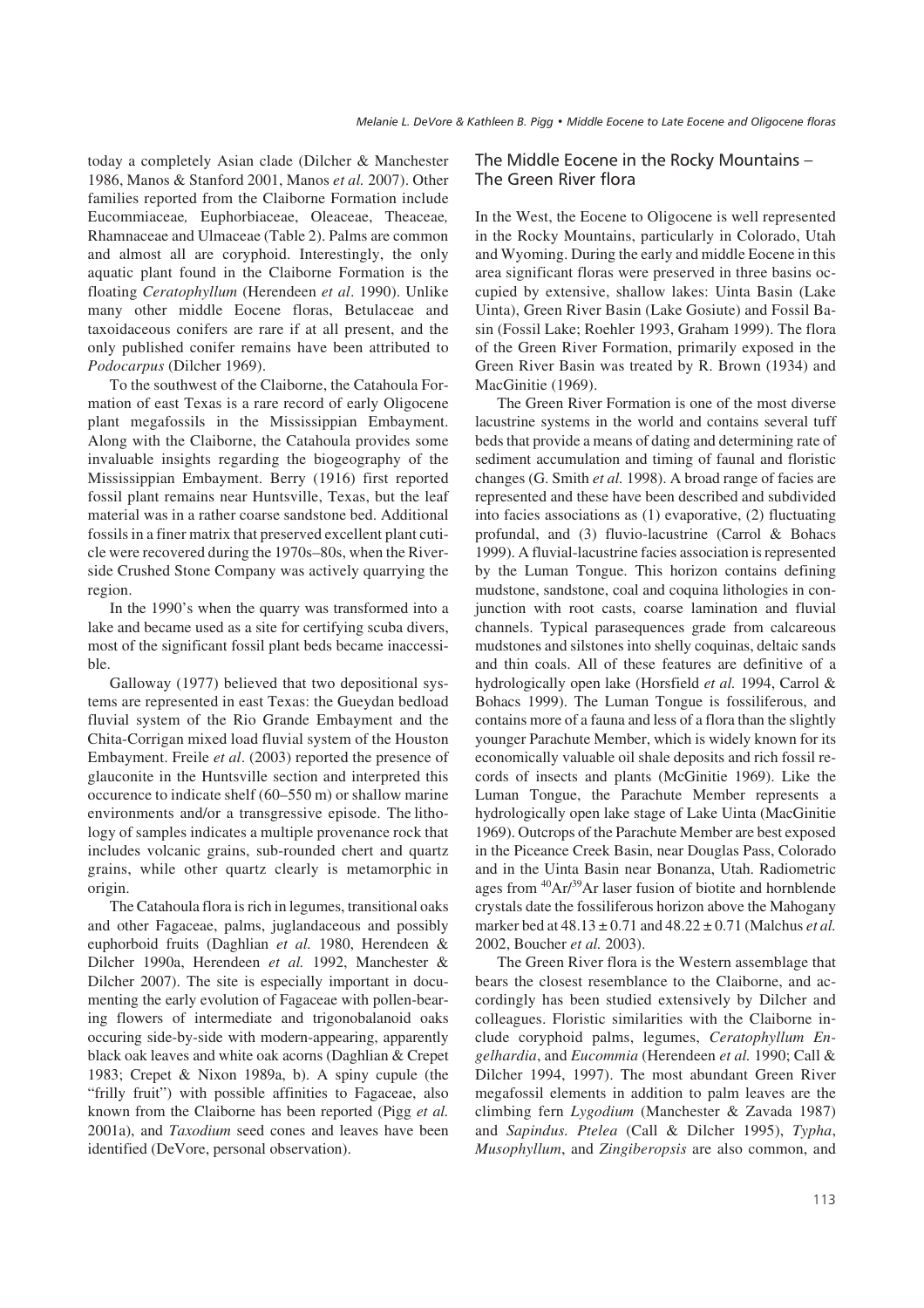Table 1. Comparison of floras discussed in text. Abbreviations: e – early, m – middle, l – late, Fm – Formation, High – Highlands, Is – Island, Mem – Member, Mtn – Mountain, ss – sandstone; lo – lower, mid – middle, up – upper; BC – British Columbia, CO – Colorado, ID – Idaho, KY – Kentucky, MT – Montana, TN – Tennessee, UT – Utah, WA – Washington, WY – Wyoming; \* – interconnected organs.

| Flora<br>Main references                                                                                                                     | Age $(Ma)$<br>Data source                                                                                                | Locality<br>Stratigraphy                                                                                          | environment                                            |                                                        | Depositional MAT (°C) Inferred vegetation Significant taxa<br>type(s)                                                    |                                                                                                                                                  |
|----------------------------------------------------------------------------------------------------------------------------------------------|--------------------------------------------------------------------------------------------------------------------------|-------------------------------------------------------------------------------------------------------------------|--------------------------------------------------------|--------------------------------------------------------|--------------------------------------------------------------------------------------------------------------------------|--------------------------------------------------------------------------------------------------------------------------------------------------|
| Southeast                                                                                                                                    |                                                                                                                          |                                                                                                                   |                                                        |                                                        |                                                                                                                          |                                                                                                                                                  |
| Claiborne                                                                                                                                    | m Eocene                                                                                                                 | TN, KY                                                                                                            | $fluvial -$                                            | $20 - 28$                                              | tropical dry                                                                                                             | Lauraceae, legumes, transition                                                                                                                   |
| Dilcher (1973),<br>Wolfe (1978),<br>Wolfe & Poorle<br>(1982)                                                                                 | palynology                                                                                                               | Claiborne Fm                                                                                                      | oxbow lakes 22-30                                      |                                                        | deciduous                                                                                                                | oaks, Araceae, palms                                                                                                                             |
| Catahoula                                                                                                                                    | e Oligocene                                                                                                              | east TX                                                                                                           | $flu$ vial $-$<br>deltaic                              | unknown                                                | tropical dry<br>deciduous                                                                                                | Legumes, transition & modern<br>oaks, palms                                                                                                      |
| Galloway (1977)                                                                                                                              | palynology                                                                                                               | Catahoula Fm                                                                                                      |                                                        |                                                        |                                                                                                                          |                                                                                                                                                  |
| Rocky Mountains                                                                                                                              |                                                                                                                          |                                                                                                                   |                                                        |                                                        |                                                                                                                          |                                                                                                                                                  |
| Green River<br>Graham (1999),<br>Malchus et al.<br>(2002)                                                                                    | e m Eocene<br>$48.13 \pm 0.71$<br>$48.22 \pm 0.71$<br>$^{40}$ Ar/ $^{39}$ Ar laser<br>fusion                             | east UT, west CO<br>Green River Fm,<br>Parachute Creek Member                                                     | lacustrine                                             | 16                                                     | tropical dry forest Sapindus<br>at lower elevations;<br>$deciduous -$<br>middle; mixed<br>hardwood<br>coniferous - upper | savanna woodland Palms, legumes, Lygodium,<br>Cedrelospermum <sup>*</sup> , Populus <sup>*</sup> ,<br>Pseudosalix*, Sygioides*,<br>Gilisenium*   |
| Florissant<br>Evanoff et al.<br>$(2001)$ ; Meyer<br>(2003)                                                                                   | 1 Eocene<br>$34.07 \pm 0.01$<br>single crystal<br>$40 \text{Ar}^{39}$ Ar sanidine<br>from pumice in ss.<br>& debris flow | central CO<br>Florissant Fm<br>lower and middle shales                                                            | 2 lacustrine<br>episodes,<br>1 fluvial unit<br>between | 12.5                                                   | savanna -<br>– dry                                                                                                       | Cedrelospermum, Fagopsis,<br>woodland, tropical Florissantia, Rosaceae                                                                           |
| Creede<br>Wolfe & Schorn<br>$(1989)$ , Ratte &<br>Steven (1967)                                                                              | 1 Oligocene<br>27.2<br>K-Ar of ash-flow<br>tuffs                                                                         | southwest CO<br>Creede Fm                                                                                         | deep lake<br>lacustrine -<br>deltaic                   | 4.5                                                    | chaparral,                                                                                                               | Rosaceae, Pines, Juniper,<br>woodland, western Mahonia, Ribes, Populus,<br>montane coniferous Nuphar, legumes, Abies                             |
| Pacific northwest                                                                                                                            |                                                                                                                          |                                                                                                                   |                                                        |                                                        |                                                                                                                          |                                                                                                                                                  |
| Chuckanut<br>S. Johnson (1982)<br>1984a), Mustoe & Fission track of<br>Gannaway (1997), tuff bed above<br>Mustoe et al. (2007) basal contact | m Eocene<br>$49.9 \pm 1.2$                                                                                               | Coastal & Interior northwest<br>WA<br>Chuckanut Fm<br>Bellingham Bay & Slide Mem<br>$($ lo $)$<br>Padden Mem (up) | $flu$ vial $-$<br>flood basin                          | 15 B Bay<br>$(66)$ ; 16<br>12 Padden temperate<br>(64) | Bellingham Bay<br>and Slide: tropical<br>Slide (30); Padden: more                                                        | Coryphoid palms, ferns:<br>Lygodium, Woodwardia,<br>Cyathea, Glyptostrobus,<br>Taxodium, Mseocyparis,<br>Metasequoia, Alnus, Betula,<br>Platanus |
| <b>Puget Group</b>                                                                                                                           | 1 Eocene                                                                                                                 | Coastal west WA                                                                                                   | fluvial and                                            | $15 - 18.6$                                            | tropical                                                                                                                 | Diverse ferns, Zelkova,                                                                                                                          |
| Wolfe (1968,<br>1978); Burnham<br>(1990, 1994)                                                                                               | Radiometric dates Puget Group<br>and<br>biostratigraphy                                                                  |                                                                                                                   | overbank                                               |                                                        |                                                                                                                          | Metasequoia, monocot leaves,<br>Acer, Populus                                                                                                    |
| Republic localities e-m Eocene                                                                                                               | $49.42 \pm 0.54$                                                                                                         | Okanogan High<br>north central WA                                                                                 | lacustrine                                             | 11.4, 10                                               | mixed hardwood<br>coniferous early<br>western montane<br>coniferous                                                      | Rosaceae, Acer, Ulmus,<br>Langeria, Tsukada, Macginitiea,<br>Pinus, Abies Corylus,<br>Trochodendron                                              |
| Wolfe & Wehr<br>(1987), Wolfe et al. ${}^{40}$ Ar $/{}^{39}$ Ar<br>$(2003)$ , Greenwood<br><i>et al.</i> (2005)                              |                                                                                                                          | Klondike Mtn Fm, Tom<br>Thumb Tuff Mem                                                                            |                                                        |                                                        |                                                                                                                          |                                                                                                                                                  |
| One Mile Creek                                                                                                                               | e Eocene<br>$52.08 \pm 0.12$                                                                                             | Okanogan High south central lacustrine<br>ВC                                                                      |                                                        | 9.3, 8.3                                               | mixed hardwood<br>coniferous early<br>western montane<br>coniferous                                                      | Betula leopoldae*,<br>Cercidiphyllum, Pinus, Abies,<br>Acer, Neviusia, Prunus, Ulmus                                                             |
| Greenwood et al.<br>(2005), Dillhoff et U-Pb zircons<br>al. (2008)                                                                           |                                                                                                                          | Hardwick SS                                                                                                       |                                                        |                                                        |                                                                                                                          |                                                                                                                                                  |
| Thomas Ranch                                                                                                                                 | e Eocene<br>$52.08 \pm 0.12$                                                                                             | Okanogan High<br>south central BC                                                                                 | lacustrine                                             | 9.3, 8.3                                               | mixed hardwood<br>coniferous early<br>western montane<br>coniferous                                                      | Conifers, Azolla, Acer                                                                                                                           |
| Greenwood et al.<br>(2005), Dillhoff et U-Pb, zircons<br>al. (2008)                                                                          |                                                                                                                          | Hardwick SS                                                                                                       |                                                        |                                                        |                                                                                                                          |                                                                                                                                                  |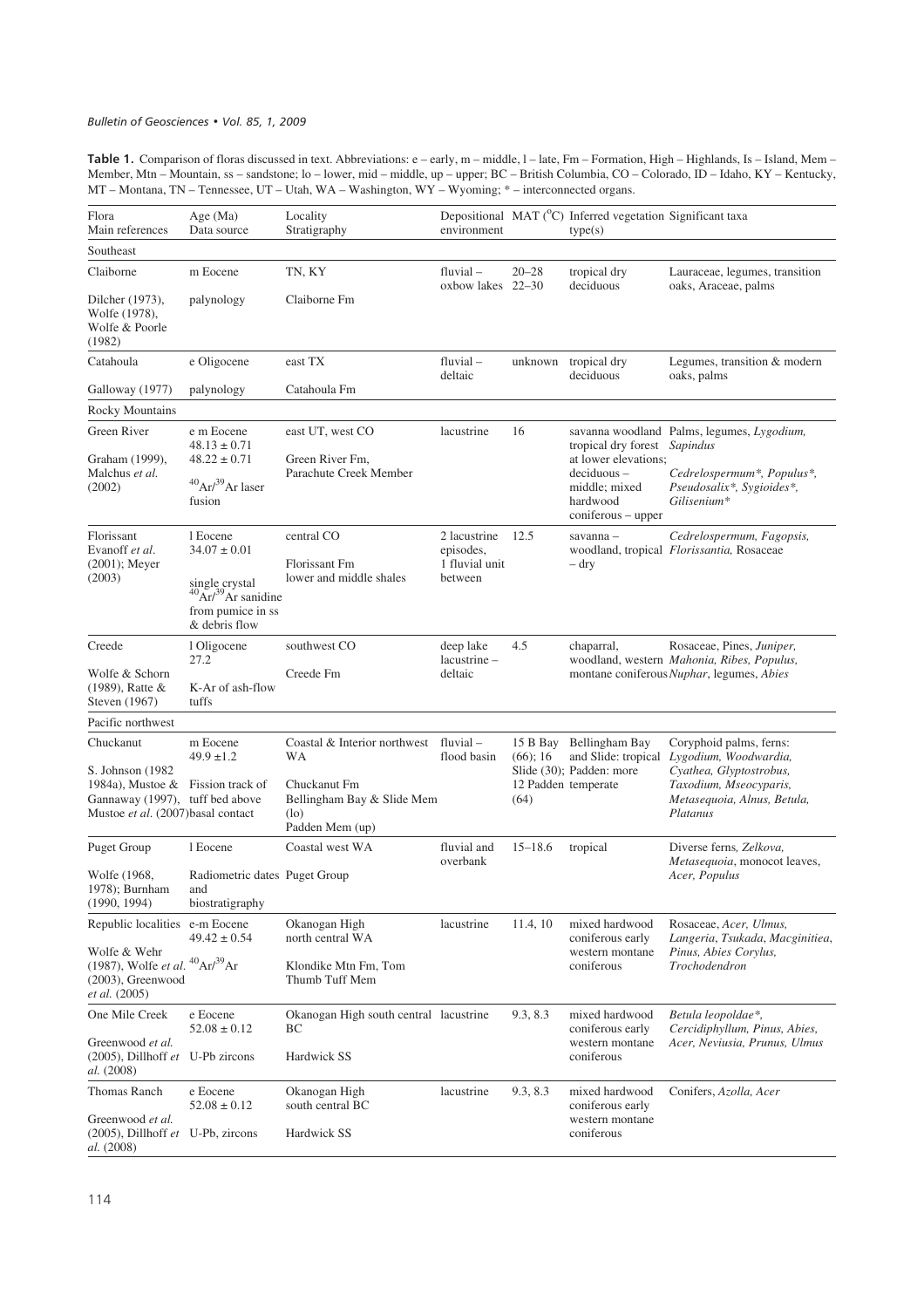#### Table 1. continued

| Flora<br>Main references                                               | Age (Ma)<br>Data source                                                         | Locality<br>Stratigraphy                                           | environment                           |                                             | Depositional MAT ( <sup>°</sup> C) Inferred vegetation Significant taxa<br>type(s) |                                                                                                                   |
|------------------------------------------------------------------------|---------------------------------------------------------------------------------|--------------------------------------------------------------------|---------------------------------------|---------------------------------------------|------------------------------------------------------------------------------------|-------------------------------------------------------------------------------------------------------------------|
| McAbee<br>Dillhoff et al.<br>(2005)                                    | e-m Eocene<br>$51 \pm 2$ to<br>$52 \pm 2$                                       | Okanogan High<br>south central BC<br>Kamloops Group, unnamed<br>fm | lacustrine                            | 9.5(45)                                     | mixed hardwood<br>coniferous early<br>western montane<br>coniferous                | Betulaceae, Fagaceae, Ulmaceae                                                                                    |
| Ouilchena<br>Mathewes &<br>Greenwood (2007)                            | e Eocene<br>$51.5 \pm 0.4$<br>$^{40}$ Ar/ $^{39}$ Ar<br>sanidine tephra         | Okanogan High<br>south central BC                                  | lake &<br>swamp<br>complex            |                                             | Unknown mixed hardwood<br>coniferous early<br>western montane<br>coniferous        | Taxodium, Keteleeria<br>Calocedrus, Nyssa,<br>Glyptostrobus, Metasequoia,<br>Decodon                              |
| Falkland R.<br>Smith et al. (2007)                                     | $50.61 \pm 0.16$<br>U-Pb zircons                                                | Okanogan High<br>south central BC                                  | lacustrine                            | 9.2 LMA                                     | mixed hardwood<br>coniferous early<br>western montane<br>coniferous                | Glyptostrobus, Ginkgo,<br>Macginitiea, Prunus, Acer,<br>Dipteronia, Ulmus                                         |
| Princeton Chert<br>Stockey (2001),<br>Little <i>et al.</i> (2009)      | m Eocene<br>48.7<br>K-Ar of ash layer<br>#22                                    | Okanogan High<br>south central BC<br>Princeton Group, Allenby Fm   | lake or mire unknown subtropical      |                                             |                                                                                    | Ferns, Monocots, Pines, Eorhiza,<br>Nymphaeaceae, Lythraceae,<br>Rosaceae, Lauraceae, Vitaceae,<br>Metasequoia*   |
| Clarno Nut Beds<br>Manchester (1994) vertebrate                        | m Eocene<br>biostratigraphy                                                     | Pacific Northwest Interior<br>central OR Clarno Fm                 | stream and<br>lake delta              | 16, based<br>on W<br><b>Branch</b><br>Creek | tropical to<br>paratropical                                                        | Juglandaceae, Cornaceae,<br>Icacinaceae, Platanaceae<br>Menispermaceae,                                           |
| Appian Way<br>Little <i>et al.</i> (2001),<br>Mindall et al.<br>(2009) | Eocene<br>palynology;<br>decopod<br>crustaceans,<br>mollusks and shark<br>teeth | Pacific Northwest Coastal.<br>Vancouver Is, BC                     | forest litter<br>in marine<br>nodules |                                             | unknown paratropical?                                                              | Ferns, Moss, Fagaceae,<br>Cupressaceae, Icacinaceae,<br>Platanaceae, Juglandaceae                                 |
| Badger's Nose<br><b>Myers</b> (2006)                                   | 1 Eocene<br>$34 - 35$<br>K/Ar; ${}^{40}Ar/{}^{39}Ar$                            | Pacific Northwest Interior,<br>northeast CA<br>Steamboat Fm        | lacustrine                            | 13.8                                        | subtropical/cool<br>temperate,<br>woodland                                         | intermediate warm Betulaceae, Rhamnaceae,<br>Tiliaceae, Acer, Deviacer<br>Metasequoia, Alnus, Decodon,<br>Mahonia |
| <b>Bridge Creek</b><br>Meyer &<br>Manchester (1994)                    | e Oligocene<br>33.6<br>$39$ Ar $/40$ Ar                                         | Pacific Northwest Interior<br>central OR<br>John Day Fm            | lacustrine                            | $10 - 12$                                   | deciduous                                                                          | Metasequioa, Alnus,<br>Cunninghamia, Asterocarpinus,<br>Paracarpinus, Acer,<br>Florissantia, Eucommia             |

*Acer*, *Platanus*, *Pterocarya* and *Zelkova* also occur. A MAT of 16 °C has been calculated for the Green River flora (Graham 1999).

Among the most informative occurrences at Green River are of specimens that show organic attachments of flowers, fruits, and leaves to the same stem, thereby confirming the identity of these organs as belonging to the same plant. These studies often reveal mosaic combinations of characters not seen in extant taxa, and provide clues to the evolutionary history of families. Examples include *Cedrelospermum* (Manchester 1989); *Populus* (Manchester *et al.* 1986); *Pseudosalix* (Boucher *et al.* 2003); *Syzygioides*(Manchester *et al.* 1998), and the herbaceous *Gilisenium* (Lott *et al.* 1998). An atlas of the Parachute Creek flora is available as an online resource (K. Johnson *et al.* 2002; see http://www.paleocurrents.com).

# Middle Eocene Pacific Northwest: Chuckanut, Swauk and Puget Group

The Pacific Northwest contains some of the most complex geological history in North America. During the Late Cretaceous, a stable platform formed by the accretion of terraines in western Washington State. The platform underwent extensive strikeslip faulting and deformation during the early to middle Eocene to form a series of sedimentary basins. These basins experienced rapid subsidence and provided a depositional environment capable of accommodating extensive amounts of nonmarine sediments. Thick sequences of strata were produced associated with intrabasinal volcanics and intrusional, crystalline bodies (S. Johnson 1985, Brownfield *et al.* 2005). One of the thickest of these nonmarine sequences is the Chuckanut Formation, which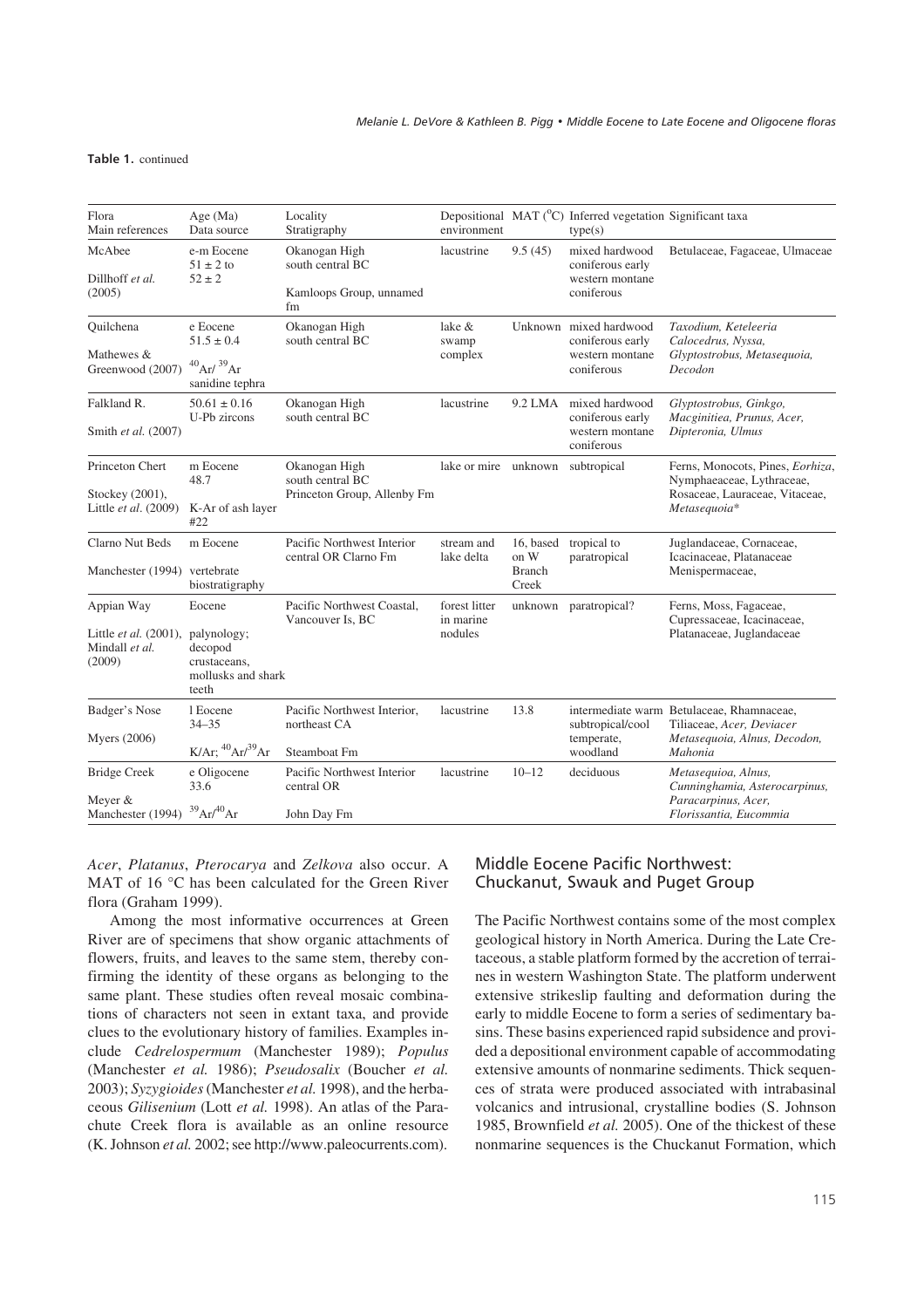| Table 2. Flora of the Claiborne Formation. |
|--------------------------------------------|
|                                            |

| Family                       | Taxon                          | Reference                    | Localities                                                 |
|------------------------------|--------------------------------|------------------------------|------------------------------------------------------------|
| Aracaceae (Coryphoideae)     | Amesoneuron sp.                | Daghlian (1978)              | Lawrence                                                   |
| Aracaceae (Coryphoideae)     | Costapalma philipii            | Daghlian (1978)              | Lamkin                                                     |
| Aracaceae (Coryphoideae)     | Palmicites eocenica            | Daghlian (1978)              | Several sites                                              |
| Aracaceae (Coryphoideae)     | Palustrapalma agathae          | Daghlian (1978)              | Several sites                                              |
| Aracaceae (Coryphoideae)     | Sabalites grayensis            | Daghlian (1978)              | Many sites                                                 |
| Aracaceae (Coryphoideae)     | Sabal dortchii                 | Daghlian (1978)              | Lamkin                                                     |
| Araceae                      | Philodendron limnestis         | Dilcher & Daghlian (1977)    | Several sites                                              |
| Araliaceae                   | Dendropanax eocenensis         | Dilcher & Dolph (1970)       | Lawrence, New Haven, Warman                                |
| Ceratophyllaceae             | Ceratophyllum incertum         | Herendeen et al. (1992)      | Fayette Co. TN                                             |
| Eucommiaceae                 | Eucommia eocenica              | Call & Dilcher (1977)        | Bovay, Idalia, LaGrange                                    |
| Euphorbiaceae                | Hipppomaneoideae warmanensis   | Crepet & Daghlian (1982)     | Warman                                                     |
| Euphorbiaceae                | Crepetocarpon perkinsii        | Dilcher & Manchester (1988)  |                                                            |
| Fagaceae                     | Berryophyllum                  | Jones & Dilcher (1988)       |                                                            |
| Juglandaceae                 | Oreoroa claibornensis          | Dilcher & Manchester (1986)  | Lamkin, Puryear, Somerville, Warman                        |
| Juglandaceae                 | Eokachyra aeolius              | Crepet et al. (1975)         | Several sites                                              |
| Juglandaceae                 | Eoengelhardtia puryearensi     | Dilcher et al. (1976)        | Puryear                                                    |
| Juglandaceae                 | Paraoremunnea puryearsnsis     | Dilcher et al. (1976)        | Lamkin, Puryear                                            |
| Juglandaceae                 | Paraoremunnea stoneana         | Dilcher et al. (1976)        | Lamkin, Warman                                             |
| Lauraceae                    | Ocotea obtusifolia             | Dilcher (1963a)              | Puryear                                                    |
| Leguminosae Papilionoideae   | Eomimosoidea plumosa           | Herendeen & Dilcher (1990a)  | Warman                                                     |
| Leguminosae Papilionoideae   | Diplotropis claibornensis      | Herendeen & Dilcher (1990b)  | Bell City, Warman                                          |
| Leguminosae Caesalpinioideae | Crudia grahamiana              | Herendeen & Dilcher (1990c)  | Lawrence, Warman                                           |
| Leguminosae Caesalpinioideae | Crudia brevifolia              | Herendeen & Dilcher (1990c)  | Lawrence, Warman                                           |
| Leguminosae Caesalpinioideae | Caesalpinia claibornensis      | Herendeen & Dilcher (1991)   | Puryear, Warman                                            |
| Nyssaceae                    | Nyssa eolignitica              | Dilcher & McQuade (1967)     | Lawrence, Puryear                                          |
| Oleoaceae                    | Fraxinus wilcoxiana            | Call & Dilcher (1992)        | Puryear, Warman                                            |
| Podocarpaceae                | Podocarpus                     | Dilcher (1969)               | not listed                                                 |
| Proteaceae?                  | Knightiophyllum wilcoxianum    | Dilcher & Mehrotra (1969)    | Puryear                                                    |
| Rhamnaceae                   | Rhamnus marginalis             | Jones & Dilcher (1980)       | Puryear, Lawrence, Lamkin                                  |
| Rubiaceae                    | Paleorubioceophyllum eocenicum | Roth & Dilcher (1979)        | Puryear, Miller, Lawrence, New Lawrence,<br>Rancho, Lamkin |
| Theaceae                     | Gordonia lamkinensis           | Grote & Dilcher (1989, 1992) | Lamkin, Miller                                             |
| Theaceae                     | Gordonia warmanensis           | Grote & Dilcher (1989, 1992) | Warman                                                     |
| Theaceae                     | Gordoniopsis polysperma        | Grote & Dilcher (1989, 1992) | Lawrence                                                   |
| Ulmaceae                     | Eoceltis dilcheri              | Zavada & Crepet (1981)       | Lawrence, Puryear                                          |

is exposed in the vicinity of Bellingham, Washington and extends northeastward to the Canadian border. A second sequence, the Swauk Formation, outcrops on the flanks of the Cascade Mountains to the southeast and has been interpreted as part of the Chuckanut Formation that was faulted (Mustoe 2001, Mustoe *et al.* 2007). This interpretation is supported by the floristic and lithologic similarities between the two formations.

The Chuckanut Formation consists of about 9000 m of conglomerate, arkosic sandstone, siltstone and coal and is best exposed in western Whatcom and Skagit counties, in northwestern Washington State, where it unconformably overlies accreted Paleozoic and Mesozoic terrains (Mustoe & Gannaway 1995, 1997; Mustoe *et al.* 2007). S. Johnson (1984a, 1984b) interpreted the sequence as representing a braided-meandering river system with point bar deposits being represented by crossbedded arkose beds associated with sandy units indicating crevasse splay deposits. Plant fossils are richest in siltstone beds interpreted as flood basin deposits, with lacustrine sediments rare in the sequence (Mustoe *et al.* 2007). While the Swauk Formation to the southeast has been consistently dated as Eocene since the time of Knowlton (1893), the age of the Chuckanut has been a matter of debate.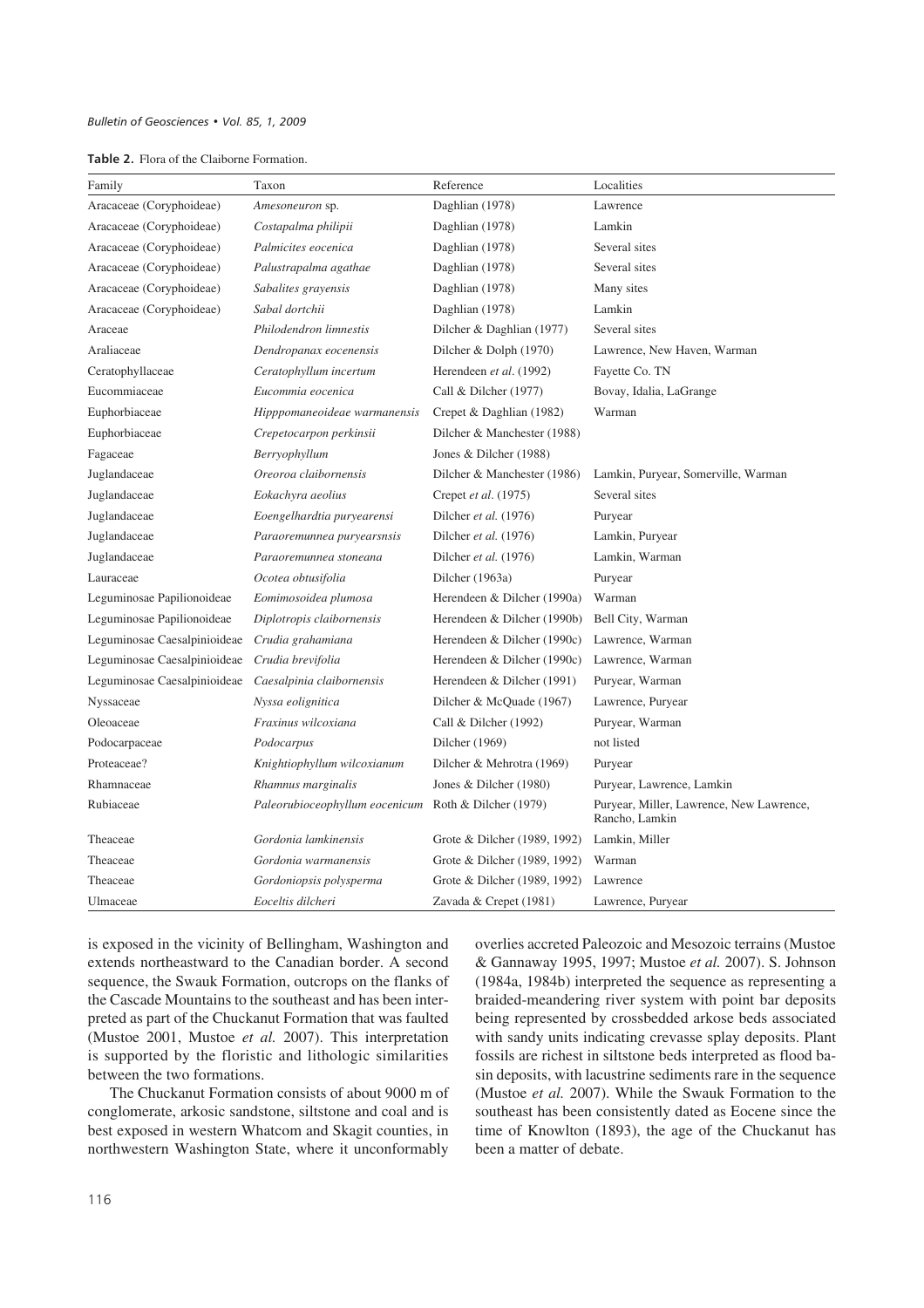The Chuckanut was thought to be the nonmarine extension of the marine Nanaimo Group and therefore of late Cretaceous to Paleocene age (Mustoe *et al.* 2007). It is now clear that the Chuckanut is not related to these marine units. The Chuckanut Formation has been dated by several means. A fission track age of  $49.9 \pm 1.2$  Ma is based on a tuff bed approximately 2,600 m above the basal contact (S. Johnson 1984a). Other radiometric dates determined for the formation fall outside the main outcrop belt in areas of uncertain stratigraphy (see Fig. 3 of Mustoe *et al.* 2007). Detrital zircons show that the oldest Chuckanut beds are no older than late Paleocene, while volcanic interbeds are late Eocene in age.

The Chuckanut can be divided into three units, the older Bellingham Bay and younger Slide Member and a third and uppermost unit, the Padden Member. The Bellingham Bay and Slide Members have similar megathermal assemblages, while the flora in the Padden Member is distinct from them. The Bellingham Bay and Slide Members include a diverse fern component that was described by Marie Pabst (1968). Pabst studied the flora as a whole but was unable to complete her work before her death in 1963. Taxa include both temperate ferns such as *Lygodium*, *Pteris*, *Woodwardia*, and *Dennsteadtia*, as well as the tree fern *Cyathea* which today is found primarily in tropical to subtropical areas. The flora also includes the taxodiaceous conifers *Glyptostrobus*, *Taxodium*, *Mesocyparis*, and *Metasequoia*. *Sabalites* palms are common, along with dicot elements such as *Alnus*, *Betula*, *Platanus* and *Quercus banksiaefolia* (Mustoe & Gannaway 1997, Mustoe *et al.* 2007). The Bellingham Bay flora is subtropical and estimated to have a MAT of 15 °C based on a CLAMP analysis of 66 leaf morphotypes, while that of the Slide Member was estimated at 16 °C based on 30 morphotypes (Mustoe & Gannaway 1997). In contrast, the younger Padden Member flora lacks palms, ferns and lowland conifers and instead contains small-leafed dicots and has an estimated MAT of 12 °C based on CLAMP of 64 morphotypes (Mustoe & Gannaway 1997, Mustoe *et al.* 2007).

The Swauk Formation and related plant-bearing units (including the late Eocene Roslyn and Chumstick Formations) follow the northwest-southeast trending Cascade Mountains. Tropical coastal floras west of the Cascades are very similar to that of the lower Chuckanut members. In contrast, those east of the Cascades, floras of the Roslyn and Chumstck Formations typically lack palms and some of the other tropical elements (Mustoe 2001). These floras are not well published, however, note Mustoe & Gannaway (1995, 1997), Mustoe (2001, 2002a), and Pigg & Wehr (2002).

Additional megathermal floras are known from the late Eocene Puget Group, an undivided unit in the Green River Area of southwest Washington that is associated with four other significant coal-producing units. All five of these sequences represent deposition in a variety of shallow-marine,

brackish, deltaic and fluvial environments (Burnham 1986, 1990, 1994; Reineck & Singh 1980; Brownfield *et al.* 2005). The Puget Group has a large proportion of fluvial and/or distributary channel and overbank deposits. Regionally, nonmarine rocks increase in abundance upsection and prograding is recorded throughout the Eocene. The Puget Group overlies unexposed basement rock and underlies a sequence of volcanics at the very end of the late Eocene. Comparisons with the time-equivalent Skookumchuck Formation near Centralia, Washington place the age of the Puget Group as late Eocene (Brownfield *et al.* 2005).

Plants from the Puget Group were studied by Wolfe (1968) who described 31 genera including 25 new taxa. Burnham (1994) updated the taxonomic list to include around 45 genera and numerous morphotypes (see Burnham 1994, Appendix 4). Among the taxa included are *Equisetum*, ferns including *Asplenium*, *Dryopteris*, *Allantodiopsis, Cyathea*, *Dennstaedtia*, and *Salvinia*, taxodiaceous conifers *Metasequoia* and *Glyptostrobus*, several types of monocot leaves including *Zingiberopsis*, and among dicots *Acer*, *Betula*, *Castanopsis*, *Fraxinus*, *Populus*, *Salix*, *Vitis*, *Zelkova*, and leaves of affinities to the families Cercidiphyllaceae, Euphorbiaceae, Juglandaceae, Lauraceae, and possibly Menispermaceae.

## The Okanogan Highlands

To the northeast of the Chuckanut and Swauk Formations is a region based on early-middle Eocene strata known as the Okanogan Highlands ("Okanagan" in Canada; Archibald & Greenwood 2005). These deposits formed after the geological processes described below: Extensive strikeslip faulting occurred in northeast Washington during the late early to early middle Eocene. During this time, the southern Cordillera of northernmost central Washington, and up into south-central British Columbia, experienced episodes of right-lateral faulting responsible for producing a set of northwest-trending grabens and half-grabens (Ewing 1981, Matthews 1991, Mustoe 2005). A volcanic arc in south-central British Columbia provided a source of large volumes of volcaniclastic sediments and basalt flows in these basins. In the quiescent periods between volcanic activity, a rich array of fossil fish, insects and plants were preserved. The preserving lacustrine and fluvial sediments typically are described as clastic, however Mustoe (2005) has suggested that geochemical alternation of diatomaceous deposits may be responsible in part for the production of these siliceous shales.

In contrast to the coastal Chuckanut Formation and Puget Group, the Okanogan localities today exist at elevations ranging from 500–1100 m and, are believed to have been at, or above, this present elevation during the Eocene (Archibald & Greenwood 2005). Major plant assemblages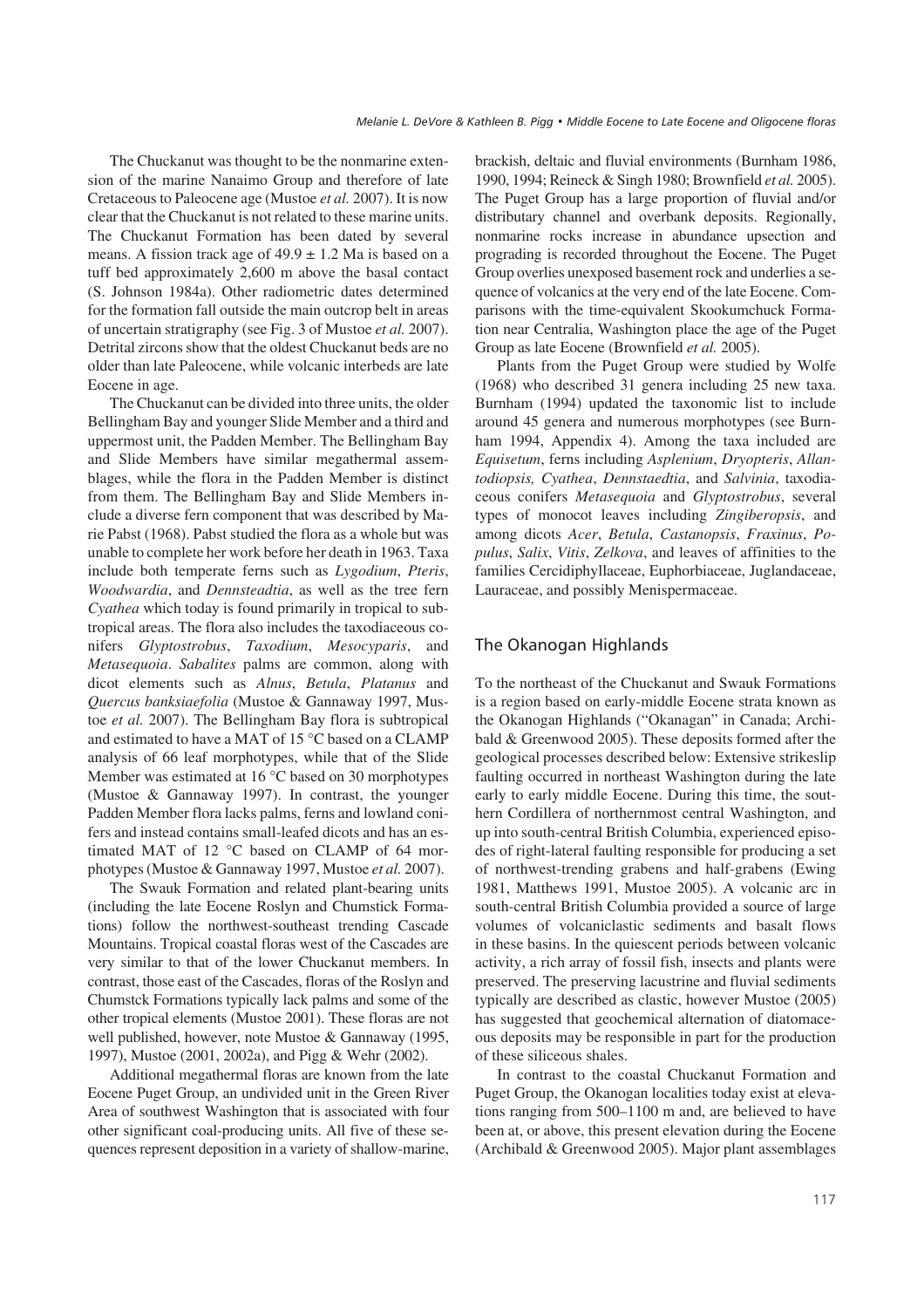of the Okanogan Highlands occur at Republic and at Princeton, Quilchena, Falkland, and MacAbee, British Columbia [BC]. Smaller and/or less collected sites are found at Horsefly and Driftwood Creek, BC, and a variety of other locations (Archibald & Greenwood 2005, Greenwood *et al.* 2005, Mustoe 2005, Pigg et al. 2007, R. Smith *et al.* 2007).

The best known and most diverse of the Okanogan Highlands floras is from a series of localities in and near Republic, Washington, in the Klondike Mountain Formation (Wing 1987, K. Johnson 1996). First considered a primarily conifer-dominated flora (Wolfe & Wehr 1987, Schorn & Wehr 1996), Wolfe & Wehr (1987) named 24 dicots (exclusive of Ulmaceae) from Republic. Since then, and largely through the collecting efforts of Stonerose Interpretive Center in Republic, massive numbers of leaf, fruit, seed and insect specimens have been collected. Republic is known now to have over 250 plant genera, the majority of them represented by dicot leaves and reproductive structures (Wehr 1995, Wehr & Manchester 1996, Pigg & Wehr 2002). The Republic flora is illustrated at the Burke Museum of Natural History & Culture website at: http://www.washington.edu/burkemuseum/collections/paleontology/stonerose/.

Two sites with significant leaf compression floras that occur near Princeton, BC, in the Allenby Formation are the One Mile Creek locality (also known as Allison Creek) and the Thomas Ranch site (also known as Tulameen Road; Dillhoff *et al.* 2008). One Mile Creek is dominated by leaves, fruits, and pollen catkins of *Betula leopoldae* (Crane & Stockey 1986). Other common elements are leaves of *Cercidiphyllum*, *Acer* fruits (Wolfe & Tanai 1987), *Abies*, *Prunus*, and well preserved cones and needle fascicles of *Pinus*. This flora is currently under study and is more diverse than previously thought, with 70 morphotypes representing 57 species (Dillhoff *et al.* 2008). The Thomas Ranch site is well known for the whole *Azolla* plants that occur in paper shale containing gypsum crystals (Arnold 1955). To date, a total of 66 morphotypes have been recognized at this site, representing aroud 56 species (Dillhoff *et al.* 2008).

The McAbee site near Cache Creek, BC has been collected and studied in detail recently by Richard and Thomas Dillhoff, and is represented online at the Evolving Earth Foundation website at:

http://www.evolvingearth.org/paleocollaborator/index.php.

The McAbee site is dominated by numerous conifers, *Fagus*leaves and nuts (Manchester & Dillhoff 2004), fruits and leaves of *Ulmus* (Denk & Dillhoff 2005), *Betula*, and *Alnus* (Dillhoff *et al.* 2005). This site contrasts with Quilchena, which is considered the "warmest and wettest" of the Okanogan Highlands sites (Mathewes & Greenwood 2007). Quilchena has been dated at 51.5 Ma with a mesothermal MAT of 15 °C (Greenwood *et al.* 2005). This flora differs from other Okanogan Highlands floras in having several thermophilic taxa that are absent at the other sites including *Keeteleria*, *Taxodium* and *Nyssa* (Mathewes & Greenwood 2007). Well preserved fruits and abundant seeds of *Decodon* are also present (Mathewes, pers. comm. 2005). The Falkland site is dated at  $50.61 \pm 0.16$ , or early Eocene with a MAT of  $9.2 \pm 2.2$  °C (using LMA, based on 38 leaves, R. Smith *et al.* 2007). A paleocological study of this site is in progress (R. Smith *et al.* 2007). Recent summaries on the floristics, depositional environment, and biogeography of the Okanogan Highlands compression floras include: Archibald & Greenwood (2005), DeVore *et al.* (2005), Dillhoff *et al.* (2005), and Pigg & DeVore (2007). DeVore & Pigg (2007) have reviewed the western North American occurrences of Rosaceae, concentrating on the Okanogan Highlands.

Although many paleobotanists are interested in floral components that have diversified and radiated within the tropics there has been little attention paid to the origin and evolution of temperate families. The Okanogan Highlands floras are important in this regard because they contain the earliest known occurrences for many temperate genera (*e.g.*, *Corylus*, *Carpinus*, *Amelanchier*, *Neviusia*, and *Corylopsis*; Wehr & Hopkins 1994, K. Johnson 1996, Pigg *et al.* 2003, DeVore *et al.* 2004, Radtke *et al.* 2005). New taxonomic work has been completed from several of these floras: at Republic: Trochodendraceae (*Trochodendron, Nordenskioldia*, *Tetracentron*, Pigg *et al.* 2001b, 2007); Betulaceae (*Corylus, Carpinus*, and *Palaeocarpinus*, Pigg *et al.* 2003); at One Mile Creek: Rosaceae (*Nevuisia*, DeVore *et al.* 2004); Betulaceae (*Palaeocarpinus,* Pigg *et al.* 2003); Hamamelidaceae (*Corylopsis* and *Fothergilla*; Radtke *et al.* 2005), and Trochodendraceae (*Tetracentroni*, Pigg *et al.* 2007); and at McAbee: *Ginkgo* (Mustoe 2002b); Fagaceae (*Fagus,* Manchester & Dillhoff 2004), Ulmaceae (*Ulmus*, Denk & Dillhoff 2005), Trochodendraceae (*Trochodendron*, Pigg *et al.* 2007), and the "Eocene mystery plant" *Dillhoffia* (Manchester & Pigg 2008). Ongoing studies include the description of *Prunus*flowers (Benedict *et al*. 2008), and *Nuphar* flowers, stigmatic discs and seeds (Wehr & Manchester 1996, DeVore & Pigg 2008), both from Republic.

# Late Eocene floras in the Pacific Northwest

Several additional late Eocene floras of interest in the Pacific Northwest include the megathermal coastal floras at La Porte and Susanville in northern California (Potbury 1935, Wolfe 1978), and the Goshen and Comstock floras of central Oregon (Chaney & Sanborn 1933, Sanborn 1935). These sites are typically referred to as tropical rainforests with MATs of 24–27 °C (or around 20 °C with CLAMP; see Graham 1999). In contrast, late Eocene floras to the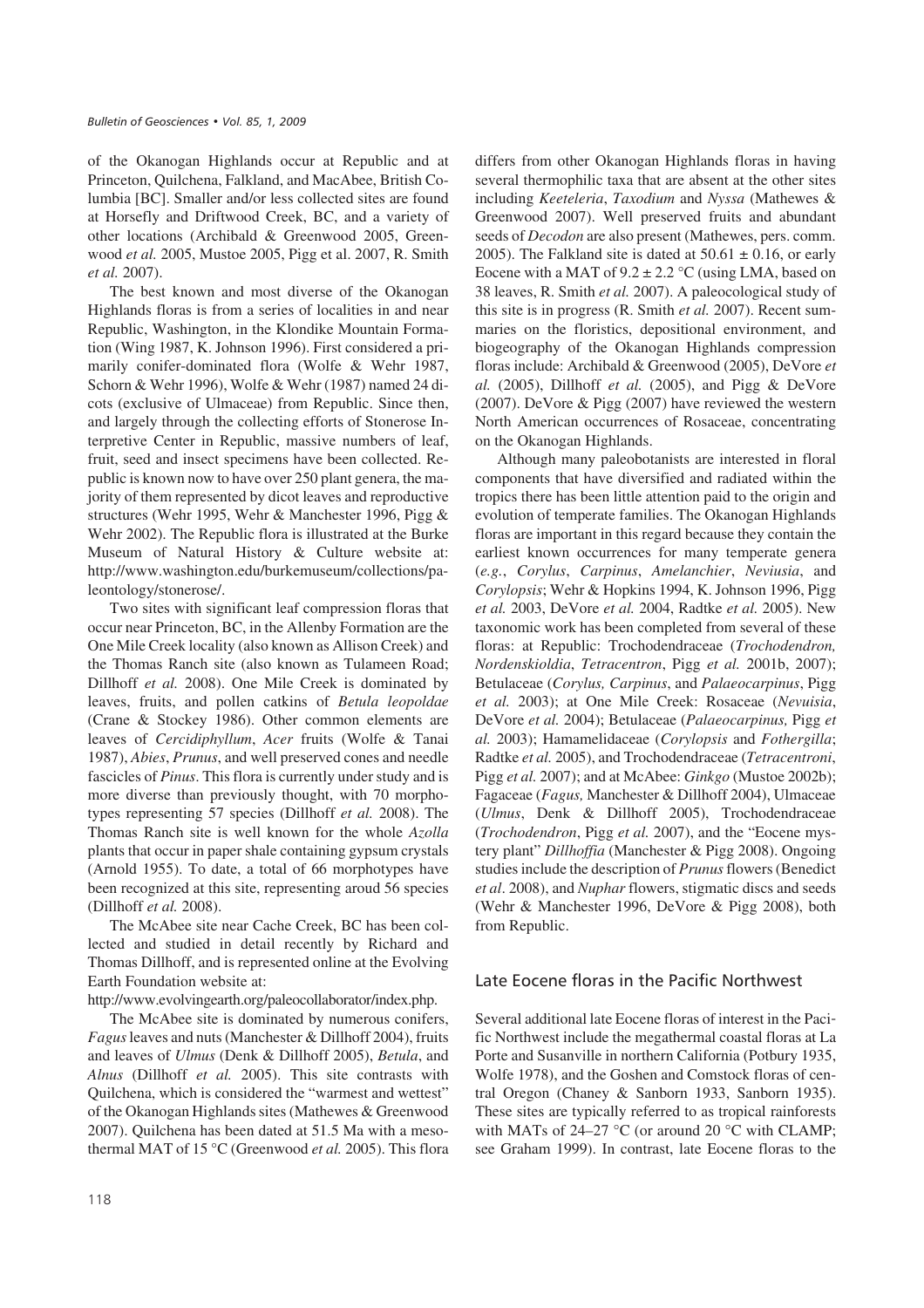east of north/south trending mountains include the Thunder Mountain flora of central Idaho (Axelrod 1998) and the Copper Basin flora of northeastern Nevada (Axelrod 1966b, Wing 1987), both of which are described as mixed hardwood-coniferous floras with a MAT of around 11 °C (Graham 1999). The latest Eocene Badgers Nose flora in far northeastern California is an "in-between" flora with an intermediate combination of elements including megathermal "Goshen type" magnoliaceous and lauraceous leaves along with plants of the early Oligocene deciduous "Bridge Creek type" such as *Alnus*, *Parrotia*, *Cercidiphyllum* and *Metasequoia* (Myers 2006).

## Eocene permineralized floras

Three floras that provide detail about the anatomical structure of Eocene plants are known in the Pacific Northwest. The first is the Princeton chert from near Princeton, south central British Columbia. This flora was initially studied by James Basinger and, since the early 1980s, by Ruth Stockey, students and colleagues. This locality consists of 49 interbedded chert and coal layers with occasional ash beds. Some of the cherts split and anastomose, resulting in around 70 layers altogether (Little *et al.* 2009). Stratigraphically, the chert is found within the Princeton Group, Allenby Formation, and was initially dated as middle Eocene by Hills & Baadsgaard (1967) using potassium argon dating. A recently resampled date obtained by Baadsgaard was 48.7 Ma from ash layer # 22 (see Little *et al.* 2009).

The Princeton chert has been interpreted variously as a swamp or mire with different layers containing several distinct assemblages. Many of the plants are aquatic and are thought to be essentially autochthonous (Cevallos-Ferriz *et al.* 1991, Klymiuk *et al.* 2009). This interpretation is based on the growth position of rhizomatous *Eorhiza* stems (Stockey & Pigg 1994), aerenchymatous plant tissues (*e.g.*, *Dennsteadtiopsis*), and affinities with extant aquatics including *Decodon*, Nymphaeaceae, and Araceae. Certain layers have assemblages of moncots and conifers. Other elements (*e.g.*, Rosaceae, Magoliaceae, Vitaceae) are much rarer and are thought to have been transported (Cevallos-Ferriz *et al.* 1991).

Over 30 plants have been described from the Princeton chert (Basinger & Rothwell 1977, Pigg & Stockey 1996, Stockey 2001). Included are five types of ferns (Stockey *et al.* 1999, Karafit *et al.* 2006, S. Smith *et al.* 2006). Conifers are represented by the taxodiaceous *Metasequoia milleri* (see below), *Pinus arnoldii* (Miller 1973), pine leaves of several types and pollen cones. Dicots include fruits and seeds of Cornaceae, Lauraceae, Lythraceae, Nymphaeaceae, Myrtaceae, Rosaceae and Vitaceae; wood is known of Magnoliaceae and *Prunus.* Six types of monocots are known, and numerous fungi (not discussed).

Of the most completely preserved plant remains in this flora, *Metasequoia milleri* (Cupressaceae) has been reconstructured as a whole plant (Basinger 1981, 1984; Rothwell & Basinger 1979). A complete series of floral buds, flowers and fruits are known for *Princetonia allenbyensis*(Stockey 1987, Stockey & Pigg 1991), a taxon of unknown affinities, and the vegetative plant body has been described for the rhizomatous semiaquatic *Eorhiza* (Robison & Person 1973, Stockey & Pigg 1994) which is hypothesized to be the parent plant of *Princetonia.* Other flowers that have been described include those of the extinct *Paleorosa* (Basinger 1976, Cevallos-Ferriz *et al.* 1993); *Wehrwolfea* (Erwin & Stockey 1990) and an extinct species of S*arurus* (S. Smith & Stockey 2007a, b). In addition to detailed floral structure, these flowers all have *in situ* pollen. Fruits, seeds, stems and roots are known of the aquatic *Decodon* (Lythraceae) (Cevallos-Ferriz & Stockey 1988; Little & Stockey 2003, 2005). Additional lythraceous leaves at Princeton are more similar to those of the mangrove plant *Duabanga*, suggesting either that a second genus is present or that the plant with *Decodon* reproductive and other vegetative features was a mosiac taxon with distinctive leaves (Little *et al.* 2004).

## Clarno

A discussion of the Eocene of the Northwest would be incomplete without a mention of the important middle Eocene floras of the Clarno Formation. These floras are located in the John Day Basin of north central Oregon, in the same region as the early Oligocene Bridge Creek flora (see below). Best known among these sites are the Clarno Nut Beds, which have been described in detail by Manchester (1994). The Clarno Nut Beds contain anatomically preserved fruits and seeds *e.g.*, Juglandaceae, Platanaceae), many of which are of subtropical families such as Icacinaceae and Menispermaceae. This flora has numerous taxonomic similarities with the London Clay (Reid & Chandler 1933, Collinson 1983) and Messel floras (Manchester 1994, 1999; Collinson *et al.* 2010). Of the compression floras closely associated with the Clarno Formation, the West Branch Creek site is described as a tropical to paratropical locality with a calculated CLAMP of 16 °C (Graham 1999). Also significant is a recently completed study of the Clarno woods, summarizing wood occurrences of additional taxa and providing support to determinations made from the fruit and seed record (Wheeler & Manchester 2002). The Clarno woods provide one of the few known examples of a diverse assemblage of fossil wood types that can be directly linked with fruit and seed remains.

A third Eocene locality in the Pacific Northwest with anatomically preserved plants, fungi and marine faunal elements has been described from the Appian Way site south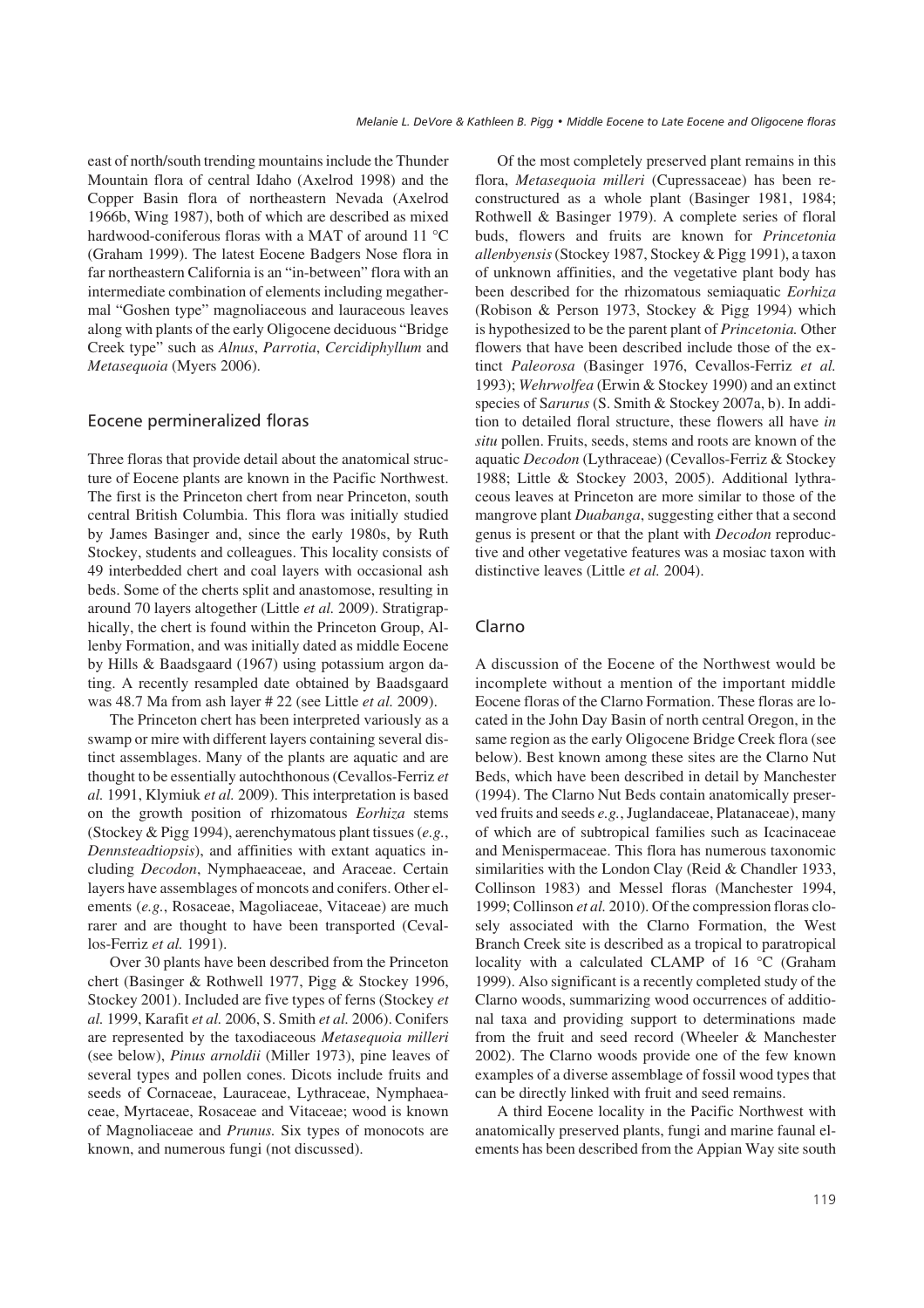of the Campbell River on the eastern coast of Vancouver Island, BC. The Appian Way plants, fungi and faunal remains occur in marine calcarous nodules in a sandy siltstone matrix and are interpreted as representing a shallow marine environment (Mindall *et al.* 2009). The age of the unit has not been clearly established. Based on palynology it is late Paleocene to early Eocene (Sweet 1997). More recent studies based on decopod crustaceans, mollusks and shark teeth suggest middle to late Eocene age (Schweitzer *et al.* 2003). Stratigraphic studies are still in progress (Cockburn & Haggart 2007, Mindell *et al.* 2009). Nodules containing the fossil wood, fruits and seeds have clearly been transported and abraded (Little *et al.* 2001). Based on the association of plant remains found together, the plant parts found within nodules are thought to be torn up fragments of forest vegetation that became buried rapidly in high energy coastal deposits (Steenbock *et al.* 2009).

The Appian Way flora is of value for its beautifully preserved anatomical structure. Among the taxa that have been described are a moss gametophyte (Steenbock *et al.* 2009), two filicalean ferns (*Gleichenia* and *Paralygodium*, Mindall *et al*. 2005, Trivett *et al.* 2006) and taxodiaceous conifers (Hernandez-Castillo *et al.* 2005, Ramírez-Peña *et al.* 2009). Dicots include members of the Platanaceae, Fagaceae, Junglandaceae, and Icacinaceae (Elliot *et al.* 2006; Mindall *et al.* 2006, 2007, 2009; Rankin *et al.* 2008). Additional families that are represented include Annonaceae, Magnoliaceae, and Cornaceae, as well as over a dozen additional unidentified forms (Little *et al.* 2001). Based on the taxa published to date and a broader preliminary overview, the Appian Way flora appears to have quite a few similarities with the Clarno Nut Beds and the London Clay (Little *et al.* 2001, Rankin *et al.* 2008, Mindall *et al.* 2009).

## Late Eocene in the Rocky Mountains

*Florissant flora*. – The late Eocene basin formed by Lake Florissant of central Colorado provides one of the few occurrences for fossil floras in the Rocky Mountains after the middle Eocene (Leopold & MacGinitie 1972). MacGinitie (1953) produced a detailed treatment of the Florissant in which 114 species of fruits and leaves were described. In 1967, to protect this significant locality from land development, the Florissant Fossil Beds National Monument was established, ensuring that the rich record of vertebrates, insects, and fossil plants would be protected for future study. A volume providing status on the Florissant was prepared in 2001 (Evanoff *et al.* 2001), and subsequent years have seen numerous symposia dedicated to the site (*e.g.*, Meyer 2004).

The Florissant Formation represents a diverse assemblage of lithologies including coarse-grained units of arkosic and volcanoclastic sandstones and conglomerates and finer units of shale, tuffaceous mudstone and siltstone (Evanoff *et al.* 2001). These sediments were deposited in a paleovalley that was periodically blocked by lahars, producing lacustrine deposits. There are two lacustrine episodes: the lower shale unit represents the first while the caprock conglomerate marks the beginning of the second. A fluvial unit, containing fossil mammals and the famous fossil *Sequoia* stumps in the lower mudstones, marks the interval between the two lacustrine stages. Each lacustrine stage was terminated by first pumice gravel and later lahar breccias. Well-preserved fish and insects as well as leaves and plant reproductive organs are present in the lower shale unit, middle shale unit (just above the fluvial unit) and upper shale unit (Niesen 1969, Wobus & Epis 1978, Evanoff *et al.* 2001). Most of the well-known and best-preserved plant fossils come from the middle shale unit, which is the main quarry interval within the Florissant Fossil Beds National Monument (Evanoff *et al.* 2001).

The single crystal  $^{40}Ar/^{39}Ar$  analysis of sanidine from pumice in sandstone and debris flow deposits of the upper Florissant Formation yielded an age of  $34.07 \pm 0.01$  Ma (Evanoff *et al.* 2001), placing the Florissant Formation within the latest Eocene. The age is bounded by the underlying Wall Mountain Tuff dated at 36.7 Ma and overlying volcanics at 34.07 Ma. The presence of brontotheres from the upper section of the fluvial sequence between the two lacustrine episodes (lower mudstone unit) supports this age since brontotheres become extinct at, or near, the Eocene/Oligocene boundary (Obradovich *et al.* 1995). The presence of both brontotheres, as well as *Mesohippus* place the formation in the Chadronian NAMLA (Evanoff *et al.* 2001).

The flora of the Florissant has been summarized by MacGinitie (1953), updated by Manchester (2001), and beautifully illustrated by Meyer (2003), and we refer the reader to these references for details. The two most abundant angiosperm taxa are *Cedrelospermum* and *Fagopsis*. *Cedrelospermum* is based on *Zelkova*-like leaves found in attachment to stems bearing distinctive winged fruits, and is interpreted as an early successional species occupying the margin of Lake Florissant (Manchester 1989, Meyer 2003). *Fagopsis* is known only from the western North American Eocene and is the most abundant leaf type found at Florissant (Manchester & Crane 1983). These leaves, which superficially resemble *Fagus*, are found in attachment to stems with distinctive pistillate and staminate inflorescences that are unlike any known Fagaceae (Manchester & Crane 1983). The most unusual feature of *Fagopsis* is its pistillate inflorescence. About forty wedge-shaped units, homologous to fagaceous cupules and each containing three nuts, are spirally attached to an elongate receptacle. The wedge-shaped cupulate units are often found as strings and apparently were released as they unraveled from the inflorescence and may have been wind dispersed (Meyer 2003). *Quercus* is also well represented with nine species, and includes what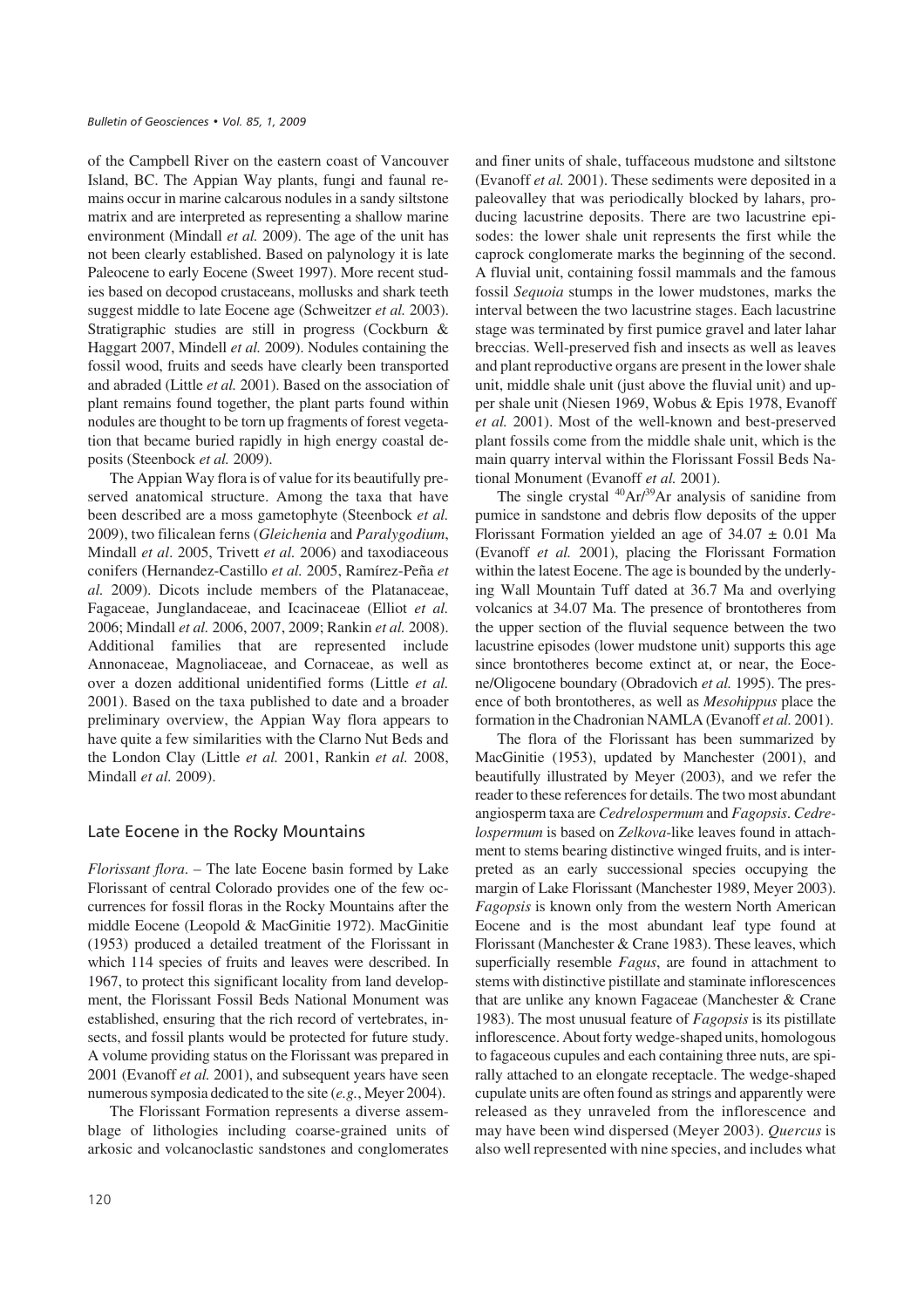appears to be a mixture of both evergreen and deciduous type, many with affinities to oaks of the extant Southwest and northern Mexico (Meyer 2003).

The Rosaceae are also important components of the Florissant flora and have the greatest diversity of any family at the generic level (MacGinitie 1953, Wolfe 1987, Manchester 2001, Meyer 2003, DeVore & Pigg 2007). Florissant has some of the earliest occurrences of leaves and fruits of *cf*. *Cercocarpus* and *Crataegus*, leaves of *Holodiscus* (Schorn 1998), and *Rosa* leaves, fruits and stems with prickles (Meyer 2003). Examples of other rosaceous genera at Florissant that are also known from other earlier localities include *Rubus*, *Malus*, *Prunus,* and possibly *Vauquelinia.*

Although flowers are relatively rare in these fossil floras, the durable calyx of *Florissantia* was readily preserved and the fruits, still attached to the calyx and receptacle, serve as a dispersal unit (Manchester 1992). This distinctive malvalean flower has been found at Bridge Creek, and Republic, where specimens bearing petals have been recovered. *Florissantia* has yet to be recognized outside of North America and appears to be endemic to the Rocky Mountains and Okanagan Highlands floras.

Although angiosperms dominate the flora, it is the array of conifers at Florissant that is probably the most conspicuous, including the large stumps of *Sequoia* that made Florissant a popular tourist spot from the 1920s through early 1960s (Meyer 2003). In addition to *Sequoia,* Cupressaceae is represented by *Chamaecyparis*, and there are five species of *Pinus* in sections *Pinus* and *Strobus*. Taxaceae is represented by *Torreya*, which has a record based on its dispersed needles.

The most surprising aspect of Florissant is the relatively poor record of ferns and other pteridophytes. Two species of *Equisetum* have been reported, but the only filicalean fern described is *Dryopteris guyottii* (Meyer 2003). Unlike other fossil floras where many ferns occur in relatively dense stands (*e.g.*, *Onoclea*, Rothwell & Stockey 1989; *Woodwardia*, H. Smith 1938), it appears that pteridophytes inhabited dispersed microhabitats surrounding Lake Florissant. It is uncertain whether pteridophytes were lacking or were never captured by the depositional environment.

Leaf and pollen records were integrated to interpret the paleoenvironment represented at Florissant (Leopold & Clay-Poole 2001). Results suggested that the climate in the Lake Florissant region was warm-temperate to subtropical with moderate summer rainfall and mild, dry winters. The NLR method gave an estimate of MAT no lower than 17.5 °C, which is 4–6.8° warmer than CLAMP or multiple regression estimates (Leopold & Clay-Poole 2001). This estimate may reflect the fact that NLR data emphasize conditions immediately surrounding the lake. New records of taxa (Manchester 2001) were also added that indicate that some Florissant plants show connections with extant taxa living in the warm-temperate zone of China, and in the eastern United States to the Ozark Plateau. These findings also support MacGinitie's belief that the montane elements of the Florissant flora (Pinaceae and Fagaceae) show affinities to taxa from the highlands in northeastern Mexico, and that scrub taxa were established in steep ecological gradients at Florissant.

## Oligocene floras

*Pacific Northwest: Bridge Creek*. – In western North America, there are few Oligocene floras. The most significant are the early Oligocene Bridge Creek flora of the John Day Formation, central Oregon and the late Oligocene Creede flora (see below) of southwestern Colorado. The Bridge Creek flora is extraordinarily rich with 91 genera; 58 species known from fruits, seeds and cones and 110 species based on leaves (Meyer & Manchester 1997). Radiometric dates for ages of the assemblages at Bridge Creek range from 31.8 Ma (Painted Hills, K/Ar, Hay 1962) to 33.6  $\pm$ 0.19 Ma (Iron Mountain, 40Ar/39Ar, Swisher & Prothero 1990). The John Day Formation is lies uncomformably above the middle Eocene Clarno Formation.

The Bridge Creek flora occurs at seven different localities in the lower John Day Formation. These localities can be grouped into three "facies assemblages" as defined by Meyer & Manchester (1997). They include: (1) The Eastern Facies, at Painted Hills and Butler Basin; (2) the Southern Facies, at Crooked River and Lost Creek and (3) the Western Facies at Cove Creek, Fossil and Iron Mountain; Chaney 1924; Robinson *et al.* 1984, 1990; Meyer & Manchester 1997).

The John Day Formation is believed to represent depositional environments associated with a back-arc setting. Three sources of sediments contributed to the lithology of units present. Basaltic and trachyandesite flows near the back-arc setting are local, while rhyolitic ash-flow tuffs east of the present-day Cascades and pyroclastics from the western Cascade Range, represent distal sources of sediments (Robinson *et al.* 1984, 1990; Meyer & Manchester 1997). The fine-grained volcanic ash redeposited in lacustrine basins provided an ideal depositional environment for preserving an array of leaves and reproductive structures.

The Bridge Creek flora has an estimated MAT of 9–11 °C and is interpreted as a broadleaf deciduous assemblage (Graham 1999). Siginificant plants in this flora include *Metasequoia* (Chaney 1924), *Cunninghamia*, *Acer*, *Amelanchier*, *Alnus, Betula, Cercidiphyllum, Cercis,* cf. *Crataegus, Eucommia, Fagus*, *Florissantia, Ostrya, Pteleocarpum,* cf. *Pyracantha, Rosa* (leaves, fruits and prickles), *Rubus*, and the families Platanaceae, Tiliaceae, and Ulmaceae. The extinct betulaceous genus *Asterocarpinus* and its associated leaf type *Paracarpinus* have also been described from Bridge Creek (Manchester & Crane 1987).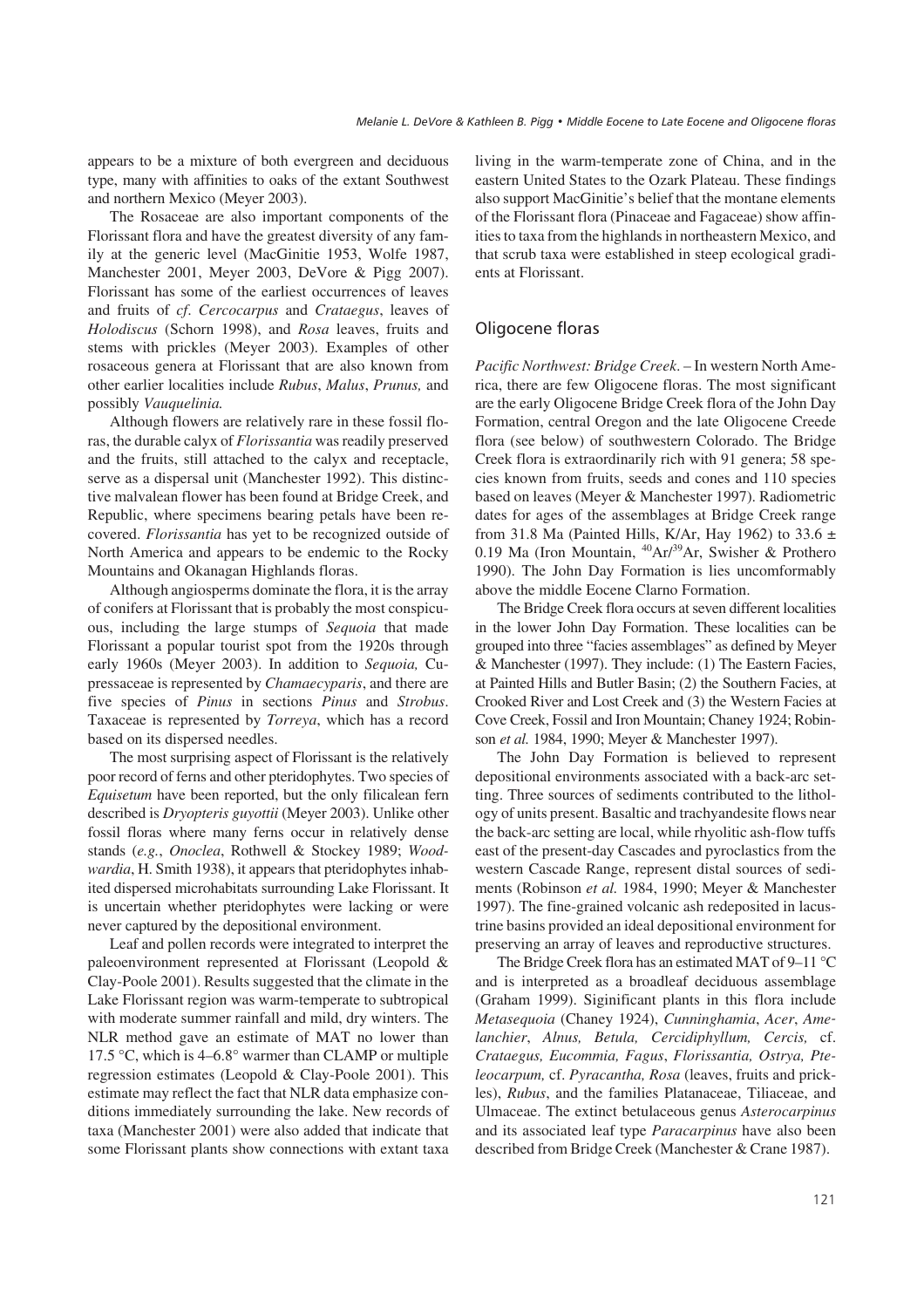*Additional Oligocene floras of the Pacific Northwest*. – Several other Oligocene floras in the Pacific Northwest include the Rujada and Gumboot Mountain floras (Meyer & Manchester 1997, Pigg & Wehr 2002). The Rujada Flora from west central Oregon has a MAT of 12–13 °C and a mix of broadleaf deciduous, broadleaf evergreen and coniferous taxa (Lakhanpal 1958). The Gumboot Mountain flora, which outcrops south of Mount St. Helena is known from the Oligocene of Washington State. In their monograph on the Bridge Creek flora, Meyer & Manchester (1997) list the following taxa as present at Gumboot Mountain: *Abies, Cunninghamia, Metasequoia, Sequoia, Pinus, Florissantia, Platanus, Pterocarya, Tilia, Ribes* and *Acer*, as well as taxa within Fagaceae and Rosaceae. One interesting occurrence exclusively at Gumboot Mountain is that of *Exbucklandia* (Hamamelidaceae; Manchester 1999, Pigg & Wehr 2002). In addition to the compression floras, several permineralized conifer cones have been described from the Twin River Group, a marine unit, of the northern Olympic Peninsula (C. Miller 1989, 1990).

# Late Eocene–early Oligocene in the Rocky Mountains

*Montana*. – Mention should be made of the southwestern Montana late Eocene to Oligocene floras described, in large part, by Herman Becker. These include the Beaverhead Basins, York Ranch, Metzel Ranch, and Ruby River Basin (Becker 1961, 1969, 1972, 1973). Becker originally interpreted these floras as being of Oligo-Miocene age, but more recent studies have demonstrated their late Eocene to Oligocene age (Graham 1999). Precise ages are not known for these floras. The Beaverhead Basins flora is interpreted as a latest Eocene lacustrine deposit of comparable age to Florissant. Dominant dicots include *Quercus*, *Mahonia*, *Acer*, *Salix*, *Betula*, *Cassia* and *Zelkova* and the main conifers are *Abies* and *Picea*. Metzel Ranch and York Ranch are considered early Oligocene in age and represent low energy floodplain, pond and lake environments. In contrast to older Beaverhead Basins and the younger Ruby River Basin, the Metzel and York Ranch localities lack oaks and have few conifers, lacking *Picea* and *Abies.* These two floras are dominated by Rosaceae, Rhamanaceae, legumes and also have junipers, grasses and *Mahonia*, suggesting lower elevation, drier habitats. The slightly younger Ruby River Basin flora, which Becker (1961) refers to as being from intermontane lacustrine deposits, bears some similarities to Florissant, but lacks many of the more mesic elements such *Florissantia*, *Cedrelospermum*, *Acer*, and *Fagopsis*. As in the Pacific Northwest, isolated anatomically preserved conifer cones have been described from western Montana (*e.g.*, C. Miller 1969, 1970).

*Creede.* – The Creede Formation consists of an assemblage of predominantly lacustrine beds deposited in a deep lake occupying the Creede caldera in southwestern Colorado. Lithologies present include sequences of conglomerates, sandstones, siltstones, limestones, travertine and both airborne and reworked tuffs (Finkelstein *et al.* 1999, Larsen & Smith 1999). Localities yielding significant fossil plant material have been interpreted as being preserved in beds deposited close to the delta front, or within depositional environments close to a steep shore. Other areas, such as the Wason Cliffs section, likely represent deposition from small streams that had downcut into a landslide in the northeastern section of the caldera. Plant-bearing tuffs present in the 5-bridge section occur interbedded with sandstones that could represent an extension of the high-energy environment into the lake (Wolfe & Schorn 1989). The Creede localities have recently been interpreted as a set of environments where coarse-grained deposition is associated with lacustrine basins with sublacustrine-fan deposits. Clearly, Lake Creede was influenced by a complex interplay among the tectonic and volcanic history of the region and local climatic, geochemical and hydrological conditions (Finkelstein *et al.* 1999, Larsen & Smith 1999). Wolfe & Schorn (1989) accepted a radiometric date of 27.2 (Ratte & Steven 1967; correction made for recent decay constants), placing the formation in the late Oligocene.

The Creede represents the only well documented late Oligocene flora of the southern Rocky Mountains and has been systematically treated by Axelrod (1987) and Wolfe & Schorn (1990). Conifers include five species of *Pinus,* and one each of *Abies, Picea*, and *Juniperus* (Wolfe & Schorn 1990). The most diverse dicot family is the Rosaceae which includes leaves of genera assigned to Spiraeaoideae, *Stockeya*, a genus with affinities to C*hamaebatiaria, Sorbus*, *Cratageus*, *Potentilla*, *Cercocarpus* (with possible achenes), "?*Osmaronia*" (= *Oemleria*), and, rarely, *Prunus* (Axelrod 1987; Wolfe & Schorn 1989, 1990; DeVore & Pigg 2007). Other angiosperm families include Berberidaceae (*Berberis*, *Mahonia*), Salicaceae and Bignoniaceae, legumes and Grossulariaceae (3 species of *Ribes*).

The paleoecological distribution of taxa in the Creede flora was analysed using multivariate statistical techniques (Wolfe & Schorn 1989), and four major plant associations were recognized. The first association is a fir-spruce (*Abies-Picea*) forest estimated to have occupied regions 170 m above Lake Creede. Associates include the shrubs *Berberis* and *Ribes*. The second community is defined by the co-occurrence of *Abies* and *Pinus* in association with *Mahonia* and *Ribes*, with *Cercocarpus* also appearing. (3) The third association is the pine-juniper forest, representing an open-canopy or woodland. Here the dominant shrub is *Cercocarpus*, although *Mahonia* is also present. (4) The final association is a mountain mahogany chaparral that is interpreted as nearly treeless zone occupying a floodplain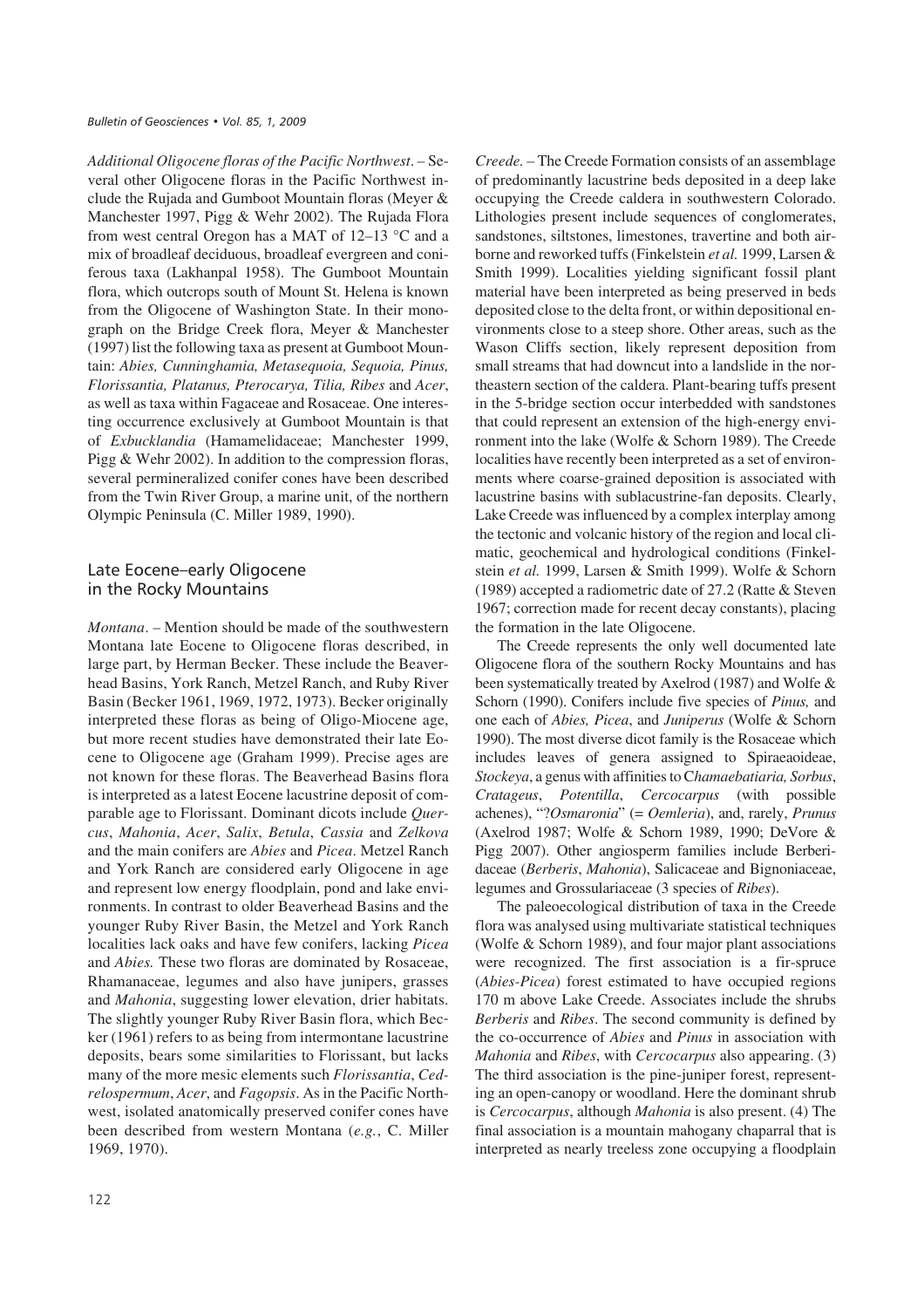dominated by *Cercocarpus*. Wolfe & Schorn (1989) concluded that all the taxa comprising these four communities had histories connected with Paleogene montane vegetation in the Rocky Mountains and have lineages recognized in the fossil record from Florissant, Ruby and Salmon as well as in the Okanagan Highland floras.

# **Spatial and temporal distribution of paleogene cycads and palms** in North America

Analyses of leaf physiognomy (CLAMP, LMA, LA) are based exclusively on dicot leaf assemblages. Two important groups of plants with a Paleogene presence that are not included in these analyses are palms and cycads. Nevertheless, they play a significant role in Eocene and Oligocene floras of North America and provide additional opportunity for paleoclimatic inference.

# Cycads

Cycad fossils in North America have been described from the Mississippi Embayment, the northern Rocky Mountains and Western Interior, and the Pacific Northwest including Alaska. Forms similar to *Zamia* were described for the Eocene of southeastern North America, Puerto Rico, and the Virgin Islands (Hollick 1932). *Zamia* is known from Paleocene fluvial deposits in the Western Interior and Rocky Mountains areas formerly occupied by the Cretaceous Intercontinental Seaway (R. Brown 1962). In the Rocky Mountains a "whole plant reconstruction" of a cycad has been documented from the highly diverse, tropical flora of the Early Paleocene Castlerock locality in central Colorado (I. Miller *et al.* 2007). Well-documented cycad leaves with cuticle, some attributed previously to the fern genus *Allantodiopsis,* were described from Paleocene floras of Wyoming and the Eocene Clarno Formation of Oregon (Kvaček & Manchester 1999). In the Pacific Northwest fossils resembling *Ceratozamia* and two species of *Dioon* were reported from the Eocene of Alaska (Hollick 1932). The most intriguing North American locality where cycad leaves have been reported is the Republic flora of northeastern Washington (Hopkins & Johnson 1997). This report is based on two isolated pinnules that resemble modern *Zamia* and *Ceratozamia.* Typically, cycads are assumed to be limited to tropical and subtropical regions, therefore it is curious that they occur at Republic, a locality estimated to have a MAT of 10–13 °C, a cold month mean of less than 1 °C, and a paleoelevation estimated to be between 727–909 m (Wolfe & Wehr 1987) and 900–1100 (Archibald & Greenwood 2005). Presumably, microhabitats occur at the Republic site that allowed for thermophilic taxa.

Cycads appeared in the fossil record at least by the Permian and are usually associated with warm, subtropical environments (Kvaček & Manchester 1999, Kvaček 2002). Because of their long history and rich fossil record during the Mesozoic, as well as the disjunct occurrences of many extant genera, there is a tendency to characterize the present distribution of cycads as relictual. However, when viewed in the context of phylogeny based on extant taxa, modern cycads appear to result from recent radiations among crown taxa. Since some groups appear post PETM, Cenozoic populations may have been impacted by later, less intense warm periods.

This hypothesis is yet to be fully tested. A critical examination of the Cenozoic record is needed since the relationships between Cenozoic and modern taxa are unclear. Some fossil forms have a mosaic of characters not present in modern taxa. Still others could be erroronously attributed to ferns (*e.g.*, *Allantodiopsis*). Despite these difficulties, there is no compelling evidence to indicate that modern cycads are relict taxa. A stronger hypothesis is that they represent the recent evolution of terminal lineages in a group deeply rooted in the fossil record.

# Fossil record of coryphoid palms in North America

The palm genus *Sabal* (subtribe Coryphoideae) has a current North American distribution similar to that of the cycad *Zamia.* The two genera occupied the same regions during the Tertiary. The systematics of extant *Sabal* is well known and can be integrated with the fossil record to assess the biogeographical history in some detail.

Gulf Coast coryphoid fossil palms from the early and middle Eocene include five well-defined genera (Daghlian 1978). *Sabal, Sabalites, Costapalma, Palmacites,* and *Palustrapalma* were recognized on the basis of leaf morphology and detailed cuticular studies. *Sabal dortchii* is an Eocene plant with well-preserved cuticle that shows the stomatal complex morphology indicative of the genus. *Sabalites grayanus* and *Costaplalma philipii* are coryphoid palms but they cannot be placed in the modern genus *Sabal*. While *Sabal*, *Sabalites* and *Costapalma* are all costapalmate forms, *Palustrapalma* and *Palmacites* are palmate forms that possess a mosaic of characters, including those found in genera from Clade 4 (Fig. 1, see below). A sixth genus, *Amesoneuron*, was established for palm leaves that lack definitive taxonomic characters (Daghlian 1978). Coryphoid palms remain in the coastal plains of the Mississippi Embayment into the Oligocene where they are found in the Catahoula Formation of east Texas (Daghlian *et al.* 1980).

In the Great Plains and northern Rocky Mountains, fossil sabaloid leaves have been documented from Paleogene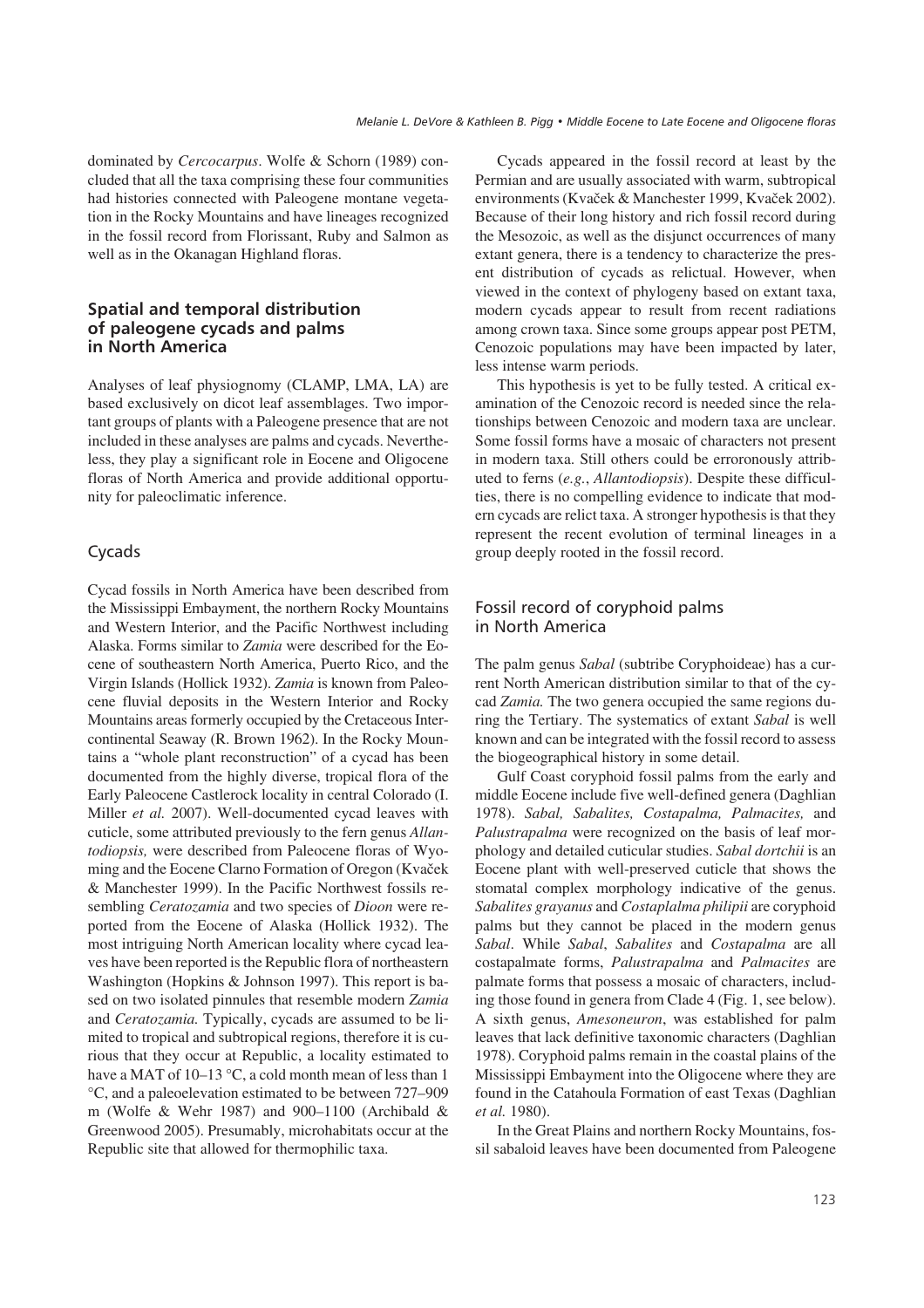floras (R. Brown 1962, Hickey 1977) including well-preserved specimens from extensive lacustrine deposits of the Green River Basin. Presently, *Sabal* or *Sabalites* leaves of Oligocene age are unknown from the region.

In the Pacific Northwest, coryphoid palms assigned to *Sabalites* are known from Eocene localities, extending from the Gulf of Alaska (Wolfe 1977) to the Chalk Bluffs flora of coastal California (McGinitie 1941). Some of the most spectacular remains are the nearly entire fronds of *Sabalites campbelli* from the Chuckanut Formation of Washington (Mustoe & Gannaway 1997). Coryphoid palms are also known from the anatomically preserved Princeton chert. The genus *Uhlia* was established for permineralized stem fragments with attached petiole bases and roots that were found in association with isolated petioles, midribs, laminae and roots (Erwin & Stockey 1994). *Uhlia* is interpreted as having similarities to the extant genera *Rhadophyllum* and *Brahea*, but having a combination of characters not in concert with any extant genus within the subfamily.

*Sabalites* persisted into the Oligocene in the Northwest and has been described from the Rujada flora of Oregon (Lakhanpal 1958) and Eagle Creek flora of Washington (Chaney 1920). In southern California, fossil palm taxa persisted into the Miocene and Pliocene (Tuta 1967) where today the only native extant forms are three species of *Washingtonia* (Mustoe & Gannaway 1997). Natural populations of *Washingtonia filifera* also are known in the Kofa Mountians and southern Yavapai County of western Arizona, where they are thought to be relicts (D. Brown *et al.* 1976). Based on the distribution of fossil taxa of *Sabal* and *Sabalites*, this lineage of palms dispersed during the Tertiary along coastal plains associated with the Mississippian Embayment, the Intercontinental Seaway, and in coastal plains in the Pacific Northwest, including a broad embayment extending into central Oregon and Washington. All three of these regions are fluvial paleoenvironments, on broad flood plains, at relatively low elevations suggesting that coryphoid plans persisted in similar habitats throughout the Tertiary.

## Phylogeny of extant Sabal

Based on the phylogenetic relationships and distributions of extant species, Zona (1990) hypothesized that *Sabal* had a North American origin. A later study (Santiago-Valentin & Olmstead 2004) incorporated data from both Zona's (1990) monographic work and molecular phylogenetic analysis (Asmussen *et al.* 2000) to generate an area cladogram. In this phylogenetic biogeographical analysis of Caribbean plants, a basal position was indicated for *Sabal minor*, a species distributed in the southeastern United States (indicated as Clade 1 in Fig.1). In this analysis, *S. minor* is sister to a second clade (Clade 2 in Fig. 1) consisting of four species found in the Bahamas, Bermuda, Cuba and southeastern United States. These two basal clades are distinct from a third clade of three western Mexican species (Clade 3 in Fig. 1) and the fourth, most derived clade in the genus (Clade 4 in Fig. 1). This fourth clade consists of six taxa distributed in Central America, Central Mexico, Cuba, Jamaica, Hispaniola, and Puerto Rico. The sister group to *Sabal* has been identified as a clade consisting of *Chelyocarpus*, *Coccothrinax*, *Crysophila*, *Thrinax*, and *Trithrinax.* This sister clade has an inferred ancestry in South America, based on extant members (Asmussen *et al.* 2000, Santiago-Valentin & Olmstead 2004).

# Integrating the coryphoid palm fossil record and phylogeny with biogeography

Bjorholm *et al.* (2006) synthesized data from the worldwide fossil record of sabaloid palms (including Europe and Asia), the phylogeny of extant *Sabal* and the current geographic distribution of the genus. In this study, a regression analysis was performed to evaluate the importance of environmental and spatial variables on distributional pattern. The study suggested that the richness patterns for Coryphoideae reflect historical, rather than environmental factors. The paleoenvironments preserving *Sabal* and *Sabalites* all are low elevation fluvial or lacustrine environments. It seems unlikely that basal *Sabal* have shared an immediate common ancestor with those from western Mexico (Fig. 1).

We include an illustration of the distribution patterns of modern clades of *Sabal* superimposed onto a paleogeographic map of middle Eocene age; 50 Ma (Fig. 1). The cladogram to the right is from Zona (1990).

After examining the records from Paleodatabase (accessed 2007) for these taxa in North America, it became apparent that their distribution corresponds with the former position of the Intercontinental Seaway and both its eastern and western coastal regions. The implication of this for estimating dispersal from North America into the Caribbean and northern South America is significant. It seems unlikely that basal *Sabal* species distributed in the southeastern United States, Bahamas, Bermuda and Cuba could have shared an immediate common ancestor with those from western Mexico. If there were a single introduction, *Sabal* species would have had to disperse up through higher elevations to re-enter the Caribbean. Instead, it seems more plausible that the genus was introduced at least once via the Mississippian Embayment and at least once via the Pacific (Fig. 1). The widespread distribution of *Sabal* and *Sabalites* in Asia and Europe could potentially mean that the basal members of *Sabal*shared a lineage with European species while the more derived lineages in Mexico are aligned with a Pacific lineage.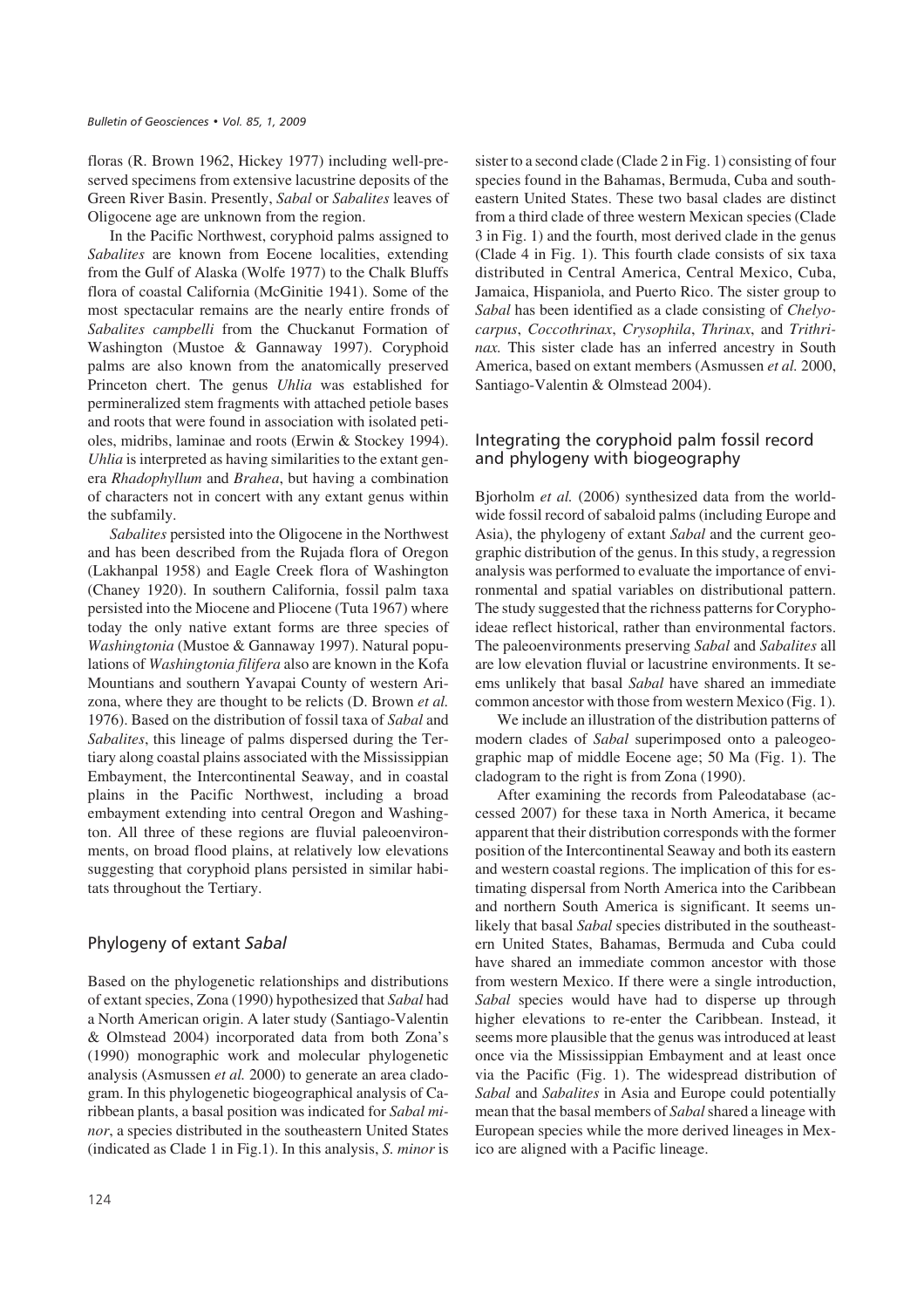# *Nypa* and Mangrove Associations

A second palm, the Old World mangrove *Nypa* (sometimes spelled*Nipa*) today has an Indo-Australian distribution, but in the past, was clearly a significant member of mangrove communities with a worldwide distribution (Reid & Chandler 1933, Collinson 1983, Gee 2001). This plant was a dominant component of the early Eocene London Clay and also occurred throughout other European sites including in the Brussels area and the Paris Basin (Collinson 1993). In North America *Nypa* pollen assigned to *Spinizonocolpites* first appears in the Gulf Coast in Alabama and Georgia from the early Eocene Tallahatta Formation of the Wilcox Group (Frederiksen 1980, 1981, 1988). The first megafossil record of *Nypa* in North America comes from the Popes Creek Flora of Maryland (Tiffney 1999), also during the early Eocene. Subsequent records of *Nypa* and *Spinizonocolpites* show this palm subfamily reaching its maximum range in the Gulf regions (Casa Blanca Flora) by the middle Eocene before having its range contract back to Alabama, Georgia and Mississippi during the late Eocene. There are no known records of *Nypa* in North America during or after the Oligocene (Gee 2001).

In addition to documenting the fossil record of the genus *Nypa*, it is instructive to look at the fossil record at a community level for the mangrove assemblages within which *Nypa* typically occurs. Based on palynofloras, Graham (1995) documented the following floristic progression in mangrove communities of Gulf/Caribbean regions throughout the Ceonozoic. 1) First, an early Eocene community occurred defined by four principal genera (including *Acrostichum*, *Brevitricolpites variabilis*, and *Pelliceria*); 2) *Aviennia* first appears in the Miocene; 3) By the middle Pliocene mangrove communities diversify to six mangroves (*Acrostichum*, *Avicennia*, *Crenea*, *Laguncularia*, *Pelliceria*, and *Rhizophora*) with three associated genera (*Acacia*, *Hampea/Hibiscus*, and *Pachira*); members of the black (Avicenniaceae), red (Rhizophoraceae) and white mangroves (Combretaceae) became the prominent mangrove taxa in the region; and 4) Further diversification through the Quaternary includes the dominant mangrove genus *Concarpus* with further additions continuing into the present day community consisting of approximately 27 genera of mangroves and associates.

Mangrove taxa have evolved a highly specialized suite of characters to thrive in habitats inhospitable to most other angiosperms. Highly specialized features and modifications of both anatomical and morphological type, as well as altered physiology, are not easily reversed back to the initial states these features evolved from. In essence, like aquatic plants, mangroves most likely could not evolve out of the mangrove habitat. Because they occupy such coastal environments as tidal inlets and coastal lagoons, they are in a position to readily disperse their propagules. Their persistence and ranges today represent their ability to be distributed by cur-



**Figure 1.** Middle Eocene reconstruction (50 Ma) of North America with the position of the four clades of extant *Sabal* (1–4) shown in relation to current distribution of the genus (from Zona 1990). • Clade 1 – *Sabal minor*. Arrow indicates dispersal of this basal clade into the Caribbean. • Clade 2 – four species found in the Bahamas, Bermuda, Cuba and southeastern United States. • Clade 3 – three western Mexican species. • Clade 4 – six taxa distributed in Central America, Central Mexico, Cuba, Jamaica, Hispaniola, and Puerto Rico. The arrow to the left with the question mark indicates potential dispersal of the more derived taxa in Clade 4 from the Pacific region. Phylogenetic information from Zona (1990). Paleomap redrawn from Blakey (2005).

rents into new, favorable habitats. Thus, current distributions of mangrove taxa not only reflect their evolutionary history, but also the chance arrival of new species in a region.

# **Conclusions**

Late Eocene and Oligocene plant fossil localities in North America can be tracked in three major regions: the Southeast (Mississippian Embayment); the Pacific Northwest; and the central Rocky Mountains. In the Mississippian Embayment the differences between the middle Eocene Claiborne and the early Oligocene Catahoula floras are subtle. Selected elements from the diverse and well collected Claiborne are also found in the less known Catahoula. Both floras have palms, legumes and transitional oaks, although lauraceous leaves are less common in the Catahoula. Given the shear amount of collecting that has taken place for many years from numerous commercial clay pits in the Claiborne, the diversity might be expected to be considerably greater than what is known from the less studied Catahoula.

In the Pacific Northwest, floras are known from the middle Eocene coastal Chuckanut and Swauk formations and late Eocene Puget Group, and the early-middle Eocene upland floras of the Okanogan Highlands. Fewer Oligocene floras are known, most notably the Bridge Creek flora of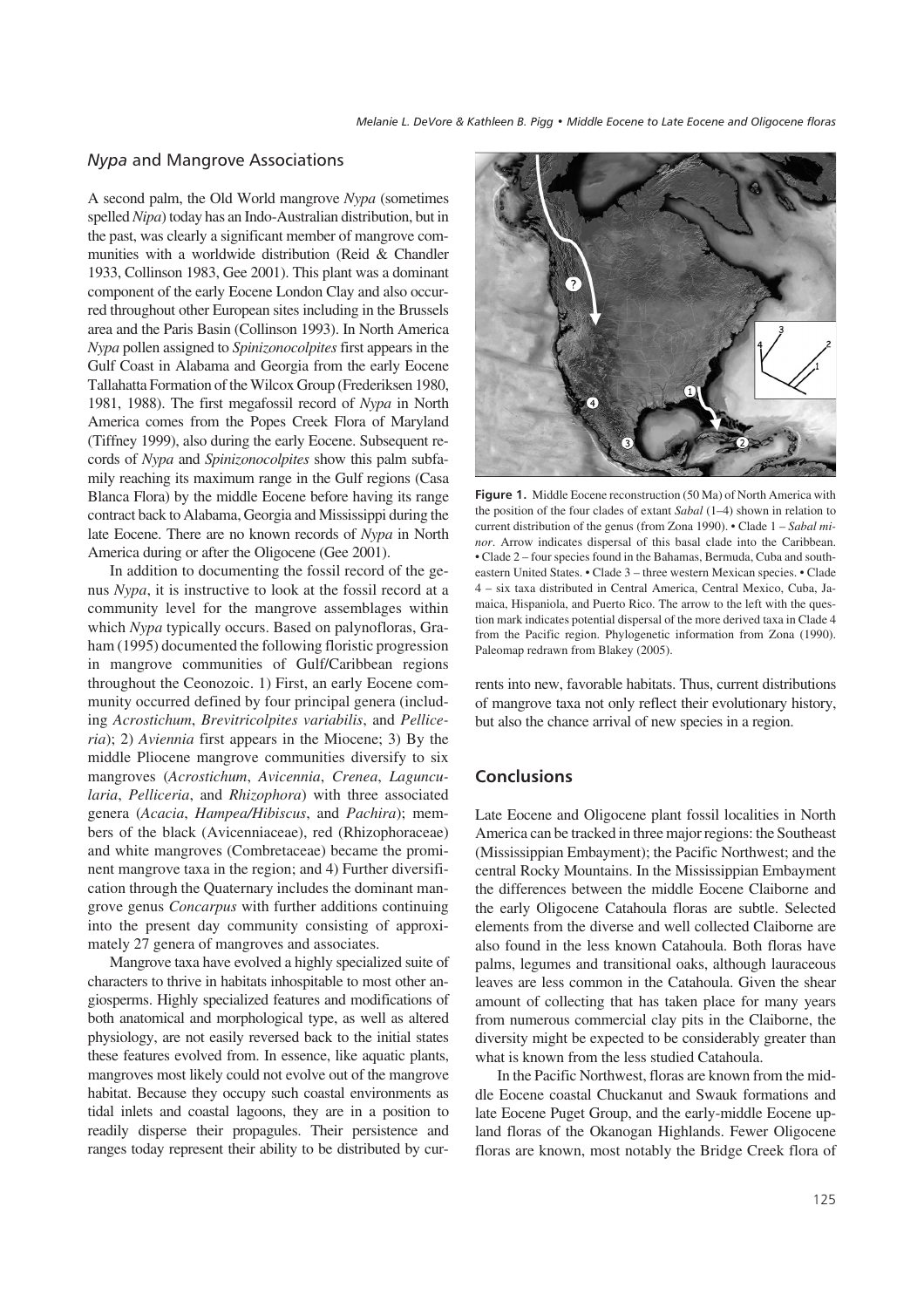Oregon, and Gumboot Mountain in Washington State. The coastal floras of the Puget Group, and Chuckanut floras occurring west of the Cascades, have megathermal assemblages with palms, lauraceous leaves and ferns at their localities except for the youngest Padden Member which lacks palms and diverse ferns. Similar patterns of coastal megathermal and interior cooler temperature floras occur through the end of the Eocene. The diverse "upland" floras of the Okanogan Highlands are dominated by microthermal elements, although some warm temperate elements (*e.g.*, cycads, see above) have been reported (Archibald & Greenwood 2005, Hopkins & Johnson 2007).

Several floral elements, primarily from the Okanogan Highlands, persist into the late Eocene Florissant and early Oligocene Bridge Creek floras including *Abies*, *Pinus*, *Cercidiphyllum*, *Acer*, *Florissantia, Betula*, and *Tilia.* Among the Rosaceae, some genera that have their earliest appearance at Republic (*e.g*., *Amelanchier*, cf. *Crataegus*, *Rubus*, cf. *Pyracantha*) are known in greater diversity in the Florissant and at Bridge Creek, while others, such as *Rosa* are first seen in western North America at Florissant. *Fagus*, once thought to be of Oligocene origin, is now known from the early Eocene McAbee site (Manchester & Dillhoff 2004). Taxa that first appear in Bridge Creek include *Ostrya, Paracarpinus*, *Asterocarpinus*, and *Cercis.* Uniquely, the Oligocene flora at Gumboot Mountain has infructescences of the genus *Exbucklandia* (Hamamelidaceae; Manchester 1999, Pigg & Wehr 2002).

In the Rocky Mountains, the middle Eocene is represented by the Green River flora, the late Eocene by Florissant, and the late Oligocene by the Creede flora. The Green River shares many megathermal elements with plants of the Claiborne Formation that are lost by late Eocene times when mesic elements dominate the diverse lacustrine Florissant assemblage. By the Late Oligocene, the Creede flora is dominated by cooler and drier taxa including Rosaceae, pines, legumes, *Abies*, *Picea* and *Juniperus* (Axelrod 1987, Wolfe & Schorn 1990). Vegetative assemblages of the Creede foretell the later dry conifer and chaparral floras that cover much of western North America today.

## **Questions for future work**

Lastly, we offer a series of what we feel are important questions to be addressed with future work on the late Eocene and Oligocene floras of North America.

# 1. How do you integrate leaf physiognomy and Nearest Living Relative (NLR) method?

Some studies of late Eocene and Oligocene floras have focused on using fossil plants as a source of proxy data (MAP & MAT measurements) just as they have in studies tracking climate change across the Paleocene-Eocene boundary (see Pigg & DeVore 2010). One difference we see in floras of the late Eocene and Oligocene is the appearance of more fossil taxa that can be assigned to extant genera, such that the Nearest Living Relative method might be used with more confidence (Graham 1999). In particular, studies that incorporate the NLR method for taxa not scored for leaf physiognomic studies such as ferns, conifers and monocots provide an opportunity to assess estimates of paleoclimate parameters in a noncircular context.

In the present paper, we have seen examples where NLR methods estimate a temperature slightly higher than those generated by LM analyses (*e.g.*, Florissant). However, there continue to be more efforts to integrate both NLR and leaf physiognomic methods in a meaningful way and many studies incorporate a combination of approaches. One such effort recently proposed by Yang *et al.* (2007) is Overlapping Distribution Analysis (ODA). This method uses both NLR and the MAT (of NLRs) methodologies, but is based on local plant distributions of living relatives and data from meteorological stations located in a determined area representing the region of overlap of the NLRs. This method was devised for climatic reconstruction of the Miocene Shanwang Basin, but may also prove useful for reconstructing climate based on late Eocene and Oligocene floras. A useful avenue of research would be exploring additional ways to integrate NLR and leaf physiognomic data so that results from each method can be used for the purpose of cross-validation of estimates of paleoclimate and paleoelevation.

# 2. How do we integrate fossil data into phylogenetic studies of key taxa present in modern plant communities?

The use of fossils to date times of divergence of phylogenies based on modern taxa is too broad a topic to discuss here and it lies outside the focus of the present paper. However, there have been detailed studies that incorporate extant-based phylogenies and the fossil record to analyze the biogeography of modern genera. One of the best examples has been studies of the Fagaceae. Manos & Stanford (2001) integrated phylogenetic analyses based on several regions of chloroplast and nuclear ribosomal DNA of genera in the Fagaceae. They used the resulting phylogenies to generate ancestral area reconstructions based on dispersal-vicariance analysis (DIVA). They then compared these results with the fossil record of Fagaceae to estimate migration and divergence times for *Castanea, Fagus*, *Quercus* and *Trigonobalanus*. The use of fossils in historical biogeographical studies based on phylogenies of modern taxa is still being developed. However there are the follo-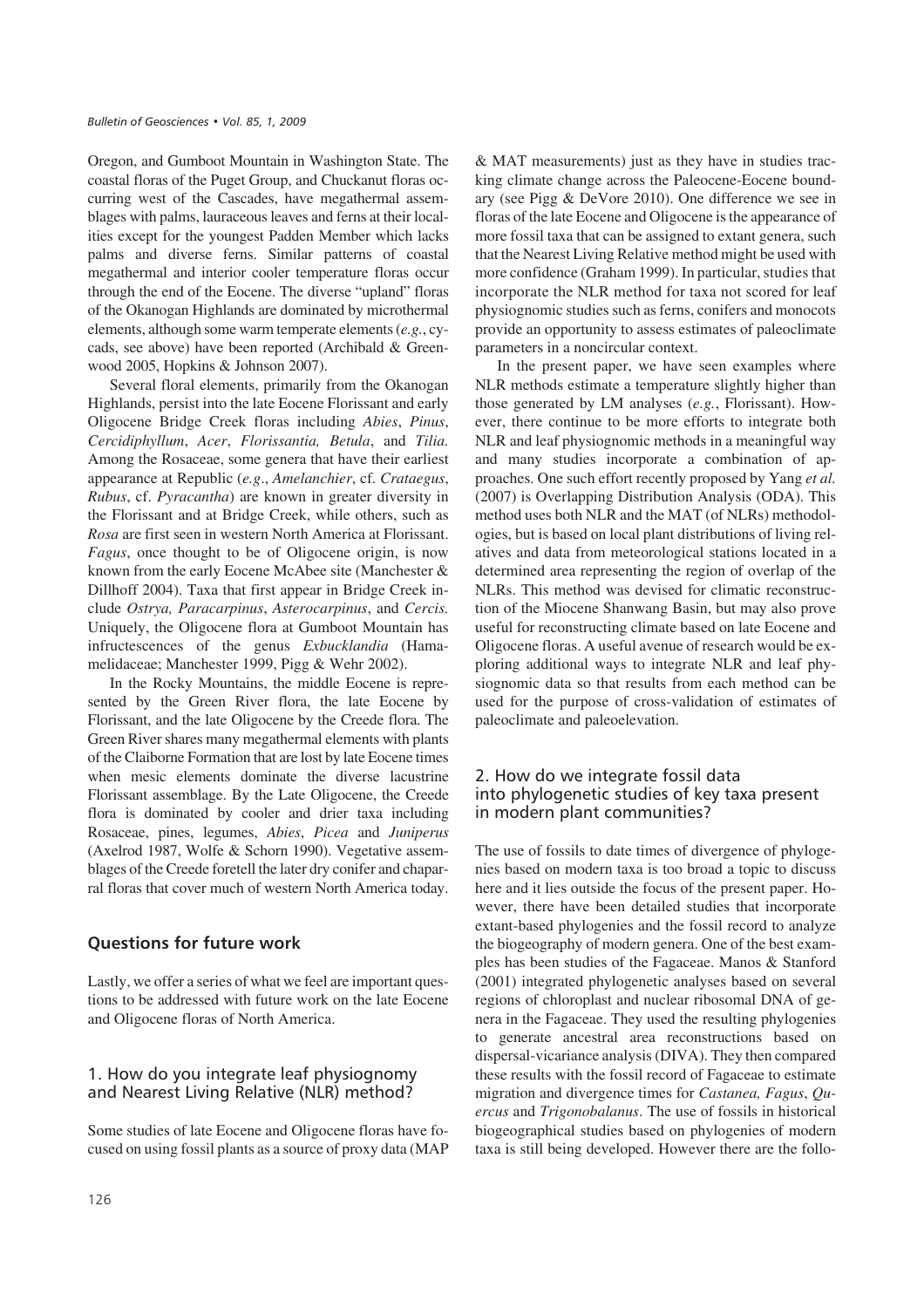wing important caveats: 1) The distributional history of a group may not always be closely estimated based on a cladistic analysis of its modern relatives and their present distributions; 2) The first appearances of taxa in the fossil record may not correspond with the basalmost clade in a phylogenetic tree; and 3) Sometimes taxa that had a widespread distribution in the past (*e.g. Nypa*), today have a restricted distribution that is interpreted as endemic. Using fossil distributions to cross-validate biogeographical histories based on extant plants is becoming more prevalent and has been used effectively with some groups (*e.g.* palms, Bjorholm *et al.* 2006). Potentially, as more data are integrated into Paleodatabase and other similar resources, researchers whose work is focused on extant groups can easily plot records of taxa found in the fossil record onto paleogeographical reconstructions to better assess the biogeographical history of the modern plant taxa.

# 3. Continued reconstruction of taxa found in Eocene-Oligocene floras.

Several taxa that appear within late Eocene and Oligocene floras represent mosaics and transitional forms. In the case of *Quercus*, transitional and modern forms are found together in the early Oligocene Catahoula Formation (Crepet & Nixon 1989b). In some cases, there are entire plant organs that are hard to interpret and relate to modern forms (*Fagopsis* inflorescenes). The only link between the past and the present is through morphology. Clearly, how the combinations of characters found within fossil taxa are interpreted within the context of evolutionary histories based on extant taxa will be a significant endeavor. It is after the Eocene-Oligocene boundary where we can begin to make the closest connections between some dominant angiosperm taxa today and their relatives in the fossil record.

# **Acknowledgements**

We thank Margaret E. Collinson for inviting our participation in this symposium and edited volume, Rick and Tad Dillhoff of the Evolving Earth Foundation and Michael Sternberg and Jan Hartford for discussion of the Chuckanut floras; the Paleobiology Database; John C. Benedict and Witt Taylor for editorial assistance; Felix Gato and Wegener & Rodney DeVore for technical assistance and Jane Maienschein for encouragement. We are especially grateful to the late Wes Wehr of the Burke Museum, Seattle; George Mustoe and Donald Hopkins; Lisa Barkesdale, Catherine Brown and Karl Volkman of Stonerose Interpretive Center; and the many volunteer collectors of the Chuckanut, Swauk, and Okanogan Highlands floras for their contributions to Eocene paleobotany in the Pacific Northwest. Funding for this work was provided by NSF EAR-0345838 to KBP and NSF EAR-0345569, and a Faculty Research and Development Award, GC&SU, and a Visiting Professorship from the Center of Biology & Society, School of Life Sciences, Arizona State University, to MLD.

## **References**

- ARCHIBALD, S.B. & GREENWOOD, D.R. 2005. The Okanagan Highlands: Eocene biota, environments, and geological setting, southern British Columbia, Canada and northeastern Washington, USA. *Canadian Journal of Earth Sciences 42(2),* 111–114. DOI 10.1139/e05-012
- ARNOLD, C.A. 1955. A Tertiary *Azolla* from British Columbia. *Contributions of the Museum of Paleontology of the University of Michigan 12,* 37–45.
- ASMUSSEN, C.B., BAKER, W.J. & DRANSFIELD, J. 2000. Phylogeny of the palm family (Arecaceae) based on *rps16* intron and *trnL*-*trnF* plastid DNA sequences, 525–537. *In* WILSON, K.L. & MORRISON, D.L. (eds) *Systematics and evolution of monocots*. CSIRO Publishing, Collingwood, Victoria.
- AXELROD, D.I. 1957. Age-curve analysis of angiosperm floras. *Journal of Paleontology 31(1)*, 273–280.
- AXELROD, D.I. 1966a. A method for determining the altitudes of Tertiary floras. *Palaeobotanist 14*, 144–171.
- AXELROD, D.I. 1966b. The Eocene Copper Basin flora of northeastern Nevada. *University of California Publications in Geological Sciences 59*, 1–125.
- AXELROD, D.I. 1987. The Late Oligocene Creede Flora, Colorado. *University of California Publications in Geological Sciences 130*, 1–235.
- AXELROD, D.I. 1998. The Eocene Thunder Mountain flora of central Idaho. *University of California Publications in Geological Sciences 142,* 1–61.
- BASINGER, J.F. 1976. *Paleorosa similkameenensis*, gen. et. sp. nov., permineralized flowers (Rosaceae) from the Eocene of British Columbia. *Canadian Journal of Botany 54(20),* 2293–2305. DOI 10.1139/b76-246
- BASINGER, J.F. 1981. The vegetative body of *Metasequoia milleri* from the Middle Eocene of southern British Columbia. *Canadian Journal of Botany 59,* 2379–2410.
- BASINGER, J.F. 1984. Seed cones of *Metasequoia milleri* from the middle Eocene of southern British Columbia. *Canadian Journal of Botany 62(2),* 281–289. DOI 10.1139/b84-045
- BASINGER, J.F. & ROTHWELL, G.W. 1977. Anatomically preserved plants from the Middle Eocene (Allenby Formation) of British Columbia. *Canadian Journal of Botany 55*, 1984–1990. DOI 10.1139/b77-223
- BECKER, H.F. 1961. Oligocene plants from the Upper Ruby River Basin, southwestern Montana. *The Geological Society of America Memoir 82*, 1–127.
- BECKER, H.F. 1969. Fossil plants of the Tertiary Beaverhead Basins in southwestern Montana. *Palaeontographica, Abteilung B 127,* 1–142.
- BECKER, H.F. 1972. The Metzel Ranch flora of the Upper Ruby River Basin, southwestern Montana. *Palaeontographica, Abteilung 141B,* 1–61.
- BECKER, H.F. 1973. The York Ranch flora of the Upper Ruby River Basin, southwestern Montana. *Palaeontographica, Abteilung B 143,* 18–93.
- BENEDICT, J.C., DEVORE, M.L. & PIGG, K.B. 2008. *Rosaceous flowers resembling Prunus from the Eocene Republic flora of*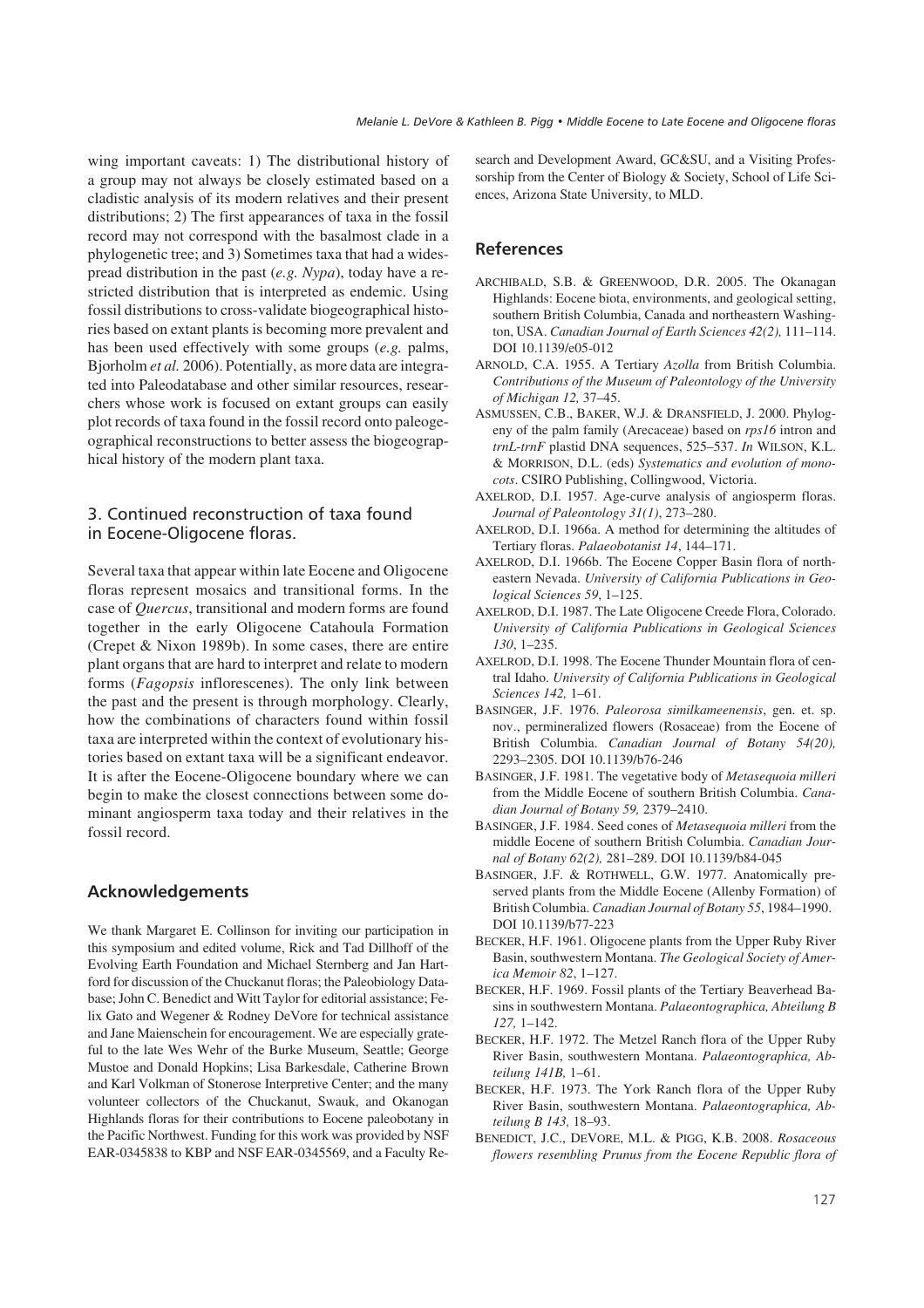*eastern Washington State, USA.* Botany 2008, Vancouver, BC, July 2008, Abstract.

- BERRY, E.W. 1916. The Lower Eocene floras of southeastern North America. *United States Geological Survey Professional Paper 91*, 1–481.
- BERRY, E.W. 1922. Additions to the flora of the Wilcox Group. *United States Geological Survey Professional Paper 131-A*, 1–21.
- BERRY, E.W. 1924. The Middle and Upper Eocene floras of southeastern North America. *United States Geological Survey Professional Paper 92*, 1–206.
- BERRY, E.W. 1925. The flora of the Ripley Formation. *United States Geological Survey Professional Paper 136*, 1–94.
- BERRY, E.W. 1930. Revision of the Lower Eocene Wilcox flora of the southeastern states, with descriptions of new species, chiefly from Tennessee and Kentucky. *United States Geological Survey Professional Paper 156*, 1–196.
- BERRY, E.W. 1941. Additions to the Wilcox Flora from Kentucky and Texas. *United States Geological Survey Professional Paper 193-E*, 83–99.
- BJORHOLM, S.W., SVENNING, J.-C., BAKER, W.J., SKOV, F. & BALSLEV, H. 2006. *Botanical Journal of the Linnaean Society 151(1)*, 113–125. DOI 10.1111/j.1095-8339.2006.00527.x
- BLAKEY, R. 2005. *Paleogeography and geological history of North America*. http://jan.ucc.nau.edu/~rcb7 (accessed September 1, 2007).
- BOUCHER, L.D., MANCHESTER, S.R. & JUDD, W.S. 2003. An extinct genus of Salicaceae based on twigs with attached flowers, fruits, and foliage from the Eocene Green River Formation of Utah and Colorado, USA. *American Journal of Botany 90(9),* 1389–1399. DOI 10.3732/ajb.90.9.1389
- BROWN, D.E., CARMONY, N.B., LOWE, C.H. & TURNER, R.M. 1976. A second locality for native California fan palms (*Washingtonia filifera*) in Arizona. *Arizona Academy of Science 11(1),* 37–41.
- BROWN, R.W. 1934. The recognizable species of the Green River flora. *United States Geological Survey Professional Paper 185-C,* 43–77.
- BROWN, R.W. 1962. Paleocene floras of the Rocky Mountains and Great Plains. *United States Geological Survey Professional Paper 375*, 1–119.
- BROWNFIELD, M.E., AFFOLTER, R.H., CATHCART, J.D., JOHN-SON, S.Y., BROWNFIELD, I.K., RICE, C.A. & ZIELINSKI, R.A. 2005. Geologic setting and characterization of coal and the modes of occurrence of selected elements from the Franklin coal zone, Puget Group, John Henry No. 1 mine, King County, Washington. *International Journal of Coal Geology 63,* 247–275. DOI 10.1016/j.coal.2005.03.021
- BURNHAM, R.J. 1986. Foliar morphological analysis of the Ulmoideae (Ulmaceae) from the early Tertiary of western North America. *Palaeontographica, Abteilung B 201,* 135–167.
- BURNHAM, R.J. 1990. Some late Eocene depositional environments of the coal-bearing Puget Group of western Washington State, USA. *International Journal of Coal Geology 15(1),* 27–51. DOI 10.1016/0166-5162(90)90062-4
- BURNHAM, R.J. 1994. Paleoecological and floristic heterogeneity in the plant-fossil record – an analysis based on the Eocene of Washington. *United States Geological Survey Bulletin 2085-B*, B1–B36.
- CALL, V.B. & DILCHER, D.L. 1992. Investigations of angiosperms from the Eocene of southeastern North America: samaras of *Fraxinus wilcoxiana* Berry. *Review of Palaeobotany and Palynology 74(3–4),* 249–266. DOI 10.1016/0034-6667(92)90010-E
- CALL, V.B. & DILCHER, D.L. 1994. *Parvileguminophyllum coloradensis*, a new combination for *Mimosites coloradensis*

*Knowlton, Green River Formation of Utah and Colorado. Review of Palaeobotany and Palynology 80(3–4),* 305–310. DOI 10.1016/0034-6667(94)90007-8

- CALL, V.B. & DILCHER, D.L. 1995. Fossil *Ptelea* samaras (Rutaceae) in North America. *American Journal of Botany 82(8),* 1069–1073. DOI 10.2307/2446237
- CALL, V.B. & DILCHER, D.L. 1997. The fossil record of *Eucommia* (Eucommiaceae) in North America. *American Journal of Botany 84(6),* 798–814. DOI 10.2307/2445816
- CARROL, A.R. & BOHACS, K.M. 1999. Stratigraphic classification of ancient lakes: Balancing tectonic and climatic controls. *Geology 27(2),* 99–102.
- DOI 10.1130/0091-7613(1999)027<0099:SCOALB>2.3.CO;2
- CEVALLOS-FERRIZ, S.R.S., ERWIN, D.M. & STOCKEY, R.A. 1993. Further observations on *Paleorosa similkameenensis* (Rosaceae) from the middle Eocene Princeton chert of British Columbia, Canada. *Review of Palaeobotany and Palynology 78(3/4),* 277–291. DOI 10.1016/0034-6667(93)90068-6
- CEVALLOS-FERRIZ, S.R.S. & STOCKEY, R.A. 1988. Permineralized fruits and seeds from the Princeton chert (Middle Eocene) of British Columbia – Lythraceae. *Canadian Journal of Botany 66(2),* 303–312. DOI 10.1139/b88-050
- CEVALLOS-FERRIZ, S.R.S., STOCKEY, R.A. & PIGG, K.B. 1991. The Princeton chert: evidence for in situ aquatic plants. *Review of Palaeobotany and Palynology 70,* 173–185. DOI 10.1016/0034-6667(91)90085-H
- CHANEY, R.W. 1920. The flora of the Eagle Creek Formation. *Contributions to the Walker Museum 2,* 115–181.
- CHANEY, R.W. 1924. A comparative study of the Bridge Creek flora and the modern redwood forest. *Carnegie Institute of Washington Contributions to Paleontology 349*, 1–22.
- CHANEY, R.W. & SANBORN, E.I. 1933. The Goshen flora of west central Oregon. *Carnegie Institute of Washington Contributions to Paleontology 439*, 1–103.
- COCKBURN, T. & HAGGART, J.W. 2007. Preliminary report on the marine fauna of the Appian Way Eocene site, p. 23. *In* Programme and abstracts, Seventh British Columbia Paleontological Symposium, May 18–21, Vancouver.
- COLLINSON, M.E. 1983. *Fossil plants of the London Clay.* 121 pp. The Palaeontological Association, London.
- COLLINSON, M.E. 1993. Taphonomy and fruiting biology of recent and fossil *Nypa*. *Special Papers in Palaeontology 49*, 165–180.
- COLLINSON, M.E., MANCHESTER, S.R., WILDE, V. & HAYES, P. 2010. Fruit and seed floras from exceptionally preserved biotas in the European Paleogene. *Bulletin of Geosciences 85(1)*, 95–102. DOI 10.3140/bull.geosci.1155
- CRANE, P.R. & STOCKEY, R.A. 1986. *Betula* leaves and reproductive structures from the Middle Eocene of British Columbia, Canada. *Canadian Journal of Botany 65,* 2490–2500. DOI 10.1139/b87-338
- CREPET, W.L. & DAGHLIAN, C.P. 1980. Castaneoid inflorescences from the middle Eocene of Tennessee and the diagnostic value of pollen (at the subfamily level) in the Fagaceae. *American Journal of Botany 67(5*), 739–757. DOI 10.2307/2442667
- CREPET, W.L. & DAGHLIAN, C.P. 1982. Euphorboid inflorescences from the Middle Eocene Claiborne formation. *American Journal of Botany 69(2),* 258–266. DOI 10.2307/2443013
- CREPET, W.L. & DILCHER, D.L. 1977. Investigations of angiosperms from the Eocene of North America: a mimosoid inflorescence. *American Journal of Botany 64(6),* 714–725. DOI 10.2307/2441724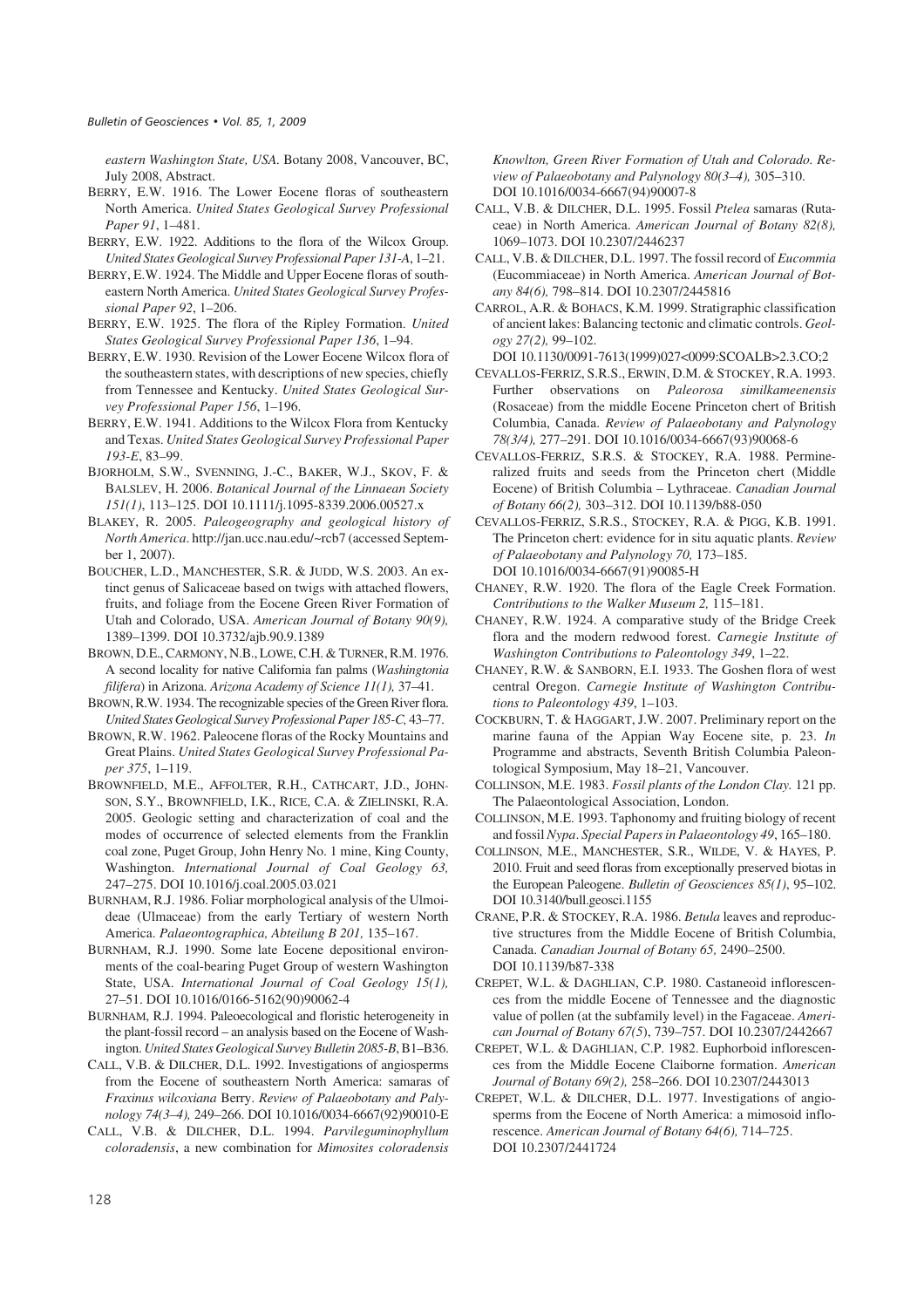- CREPET, W., DILCHER, D.L. & POTTER, F.W. 1975. Investigations of angiosperms from the Eocene of North America: a catkin with juglandaceous affinities. *American Journal of Botany 62(8),* 813–823. DOI 10.2307/2441892
- CREPET, W.L. & NIXON, K.C. 1989a. Earliest megafossil evidence of Fagaceae: phylogenetic and biogeographic implications. *American Journal of Botany 76(6),* 842–855. DOI 10.2307/2444540
- CREPET, W.L. & NIXON, K.C. 1989b. Extinct transitional Fagaceae from the Oligocene and their phylogenetic implications. *American Journal of Botany 76(10),* 1493–1505. DOI 10.2307/2444437
- DAGHLIAN, C.P. 1978. Coryphoid palms from the Lower and Middle Eocene of southeastern North America. *Palaeontographica, Abteilung B 166*, 44–82.
- DAGHLIAN, C.P. & CREPET, W.L. 1983. Oak catkins, leaves and fruits from the Oligocene Catahoula Formation and their evolutionary significance. *American Journal of Botany 70(5)*, 639–649. DOI 10.2307/2443119
- DAGHLIAN, C.P., CREPET, W.L. & DELEVORYAS, T. 1980. Investigations of Tertiary angiosperms: a new flora including *Eomimsoidea plumosa* from the Oligocene of eastern Texas. *American Journal of Botany 67(3),* 309–320. DOI 10.2307/2442341
- DENK, T. & DILLHOFF, R.M. 2005. *Ulmus* leaves and fruits from the Early-Middle Eocene of northwestern North America: systematics and implications for character evolution within Ulmaceae. *Canadian Journal of Botany 83(12),* 1663–1681. DOI 10.1139/b05-122
- DEVORE, M.L., MOORE, S.M., PIGG, K.B. & WEHR, W.C. 2004. Fossil *Neviusia* leaves (Rosaceae: Kerriae) from the lower-middle Eocene of southern British Columbia. *Rhodora 106(927),* 197–209.
- DEVORE, M.L. & PIGG, K.B. 2007. A brief review of the fossil history of the family Rosaceae with a focus on the Eocene Okanogan Highlands of eastern Washington State, USA, and British Columbia, Canada. *Plant Systematics & Evolution 266(1–2)*, 45–57. DOI 10.1007/s00606-007-0540-3
- DEVORE, M.L. & PIGG, K.B. 2008. *Aquatic plants of the Eocene Republic, Washington flora and their significance to interpreting ancient lacustrine environments*. Symposium: What Good are (Fossil) Plants Anyway? New Methods for Investigating Old Problems. Geological Society of America, Houston, October 2008, Abstract.
- DEVORE, M.L., PIGG, K.B. & WEHR, W.C. 2005. Systematics and phytogeography of selected Okanagan Highlands plants. *Canadian Journal of Earth Sciences 42(2),* 205–214. DOI 10.1139/e04-072
- DILCHER, D.L. 1963a. Cuticular analysis of Eocene leaves of *Ocotea obtusifolia*. *American Journal of Botany 50(1),* 1–8. DOI 10.2307/2439856
- DILCHER, D.L. 1963b. Eocene epiphyllous fungi. *Science 142(3593),* 667–669. DOI 10.1126/science.142.3593.667
- DILCHER, D.L. 1965. Epiphyllous fungi from Eocene deposits in western Tennessee, U.S.A. *Palaeontographica, Abteilung B 116*, 1–54.

DILCHER, D.L. 1969. *Podocarpus*from the Eocene of North America. *Science 164(3877),* 299–301. DOI 10.1126/science.164.3877.299

- DILCHER, D.L. 1971. A revision of the Eocene floras of southeastern North America. *The Palaeobotanist 20(1),* 7–18 (published in 1973).
- DILCHER, D.L. 1973. A paleoclimatic interpretation of the Eocene floras of southeastern North America. Chapter 2, 39–59. *In*

GRAHAM, A. (ed.) *Vegetation and vegetational history of northern Latin America.* Elsevier, Amsterdam.

- DILCHER, D.L. & DAGHLIAN, C.P. 1977. Investigations of angiosperms from the Eocene of southeastern North America. *Philodendron* leaf remains. *American Journal of Botany 64(5),* 526–534. DOI 10.2307/2442000
- DILCHER, D.L. & DOLPH, G.E. 1970. Fossil leaves of *Dendropanax* from Eocene sediments of southeastern North America. *American Journal of Botany 57(2),* 153–160. DOI 10.2307/2440507
- DILCHER, D.L. & MANCHESTER, S.R. 1986. Investigations of angiosperms from the Eocene of North America: Leaves of the Engelhardieae (Juglandaceae). *Botanical Gazette 147(2),* 189–199. DOI 10.1086/337586
- DILCHER, D.L. & MANCHESTER, S.R. 1988. Investigations of the angiosperms from the Eocene of North America: A fruit belonging to Euphorbiaceae. *Tertiary Research 9(1–4),* 45–68.
- DILCHER, D.L. & MCQUADE, J.F. 1967. A morphological study of *Nyssa* endocarps from Eocene deposits in western Tennessee. *Bulletin of the Torrey Botanical Club 94(1),* 35–40. DOI 10.2307/2483600
- DILCHER, D.L. & MEHROTRA, B. 1969. A study of leaf compressions of *Knightiophyllum* from Eocene deposits of southeastern North America. *American Journal of Botan*y *56(8),* 936–943. DOI 10.2307/2440635
- DILCHER, D.L., POTTER, F.W. & CREPET, W.L. 1976. Investigations of angiosperms from the Eocene of North America: Juglandaceous winged fruits. *American Journal of Botany 63(5),* 532–544. DOI 10.2307/2441817
- DILLHOFF, R.M., DILLHOFF, T.A. & PIGG, K.B. 2008. *Middle Eocene lacustrine shale floras of the Allenby Formation near Princeton, British Columbia, Canada*. Symposium: World wide early and middle Eocene floras – the evolving picture.  $8<sup>th</sup>$ International Organisation of Palaeobotany Conference, Bonn, August–September 2008, Abstract.
- DILLHOFF, R.M., LEOPOLD, E.B. & MANCHESTER, S.R. 2005. The McAbee flora of British Columbia and its relations to the Early-Middle Eocene Okanagan Highlands flora of the Pacific Northwest. *Canadian Journal of Earth Sciences 42(2),* 151–166. DOI 10.1139/e04-084
- ELLIOTT, L.L., MINDELL, R.A. & STOCKEY, R.A. 2006. *Beardia vancouverensis* gen. et sp. nov. (Juglandaceae): permineralized fruits from the Eocene of British Columbia. *American Journal of Botany 93(4),* 557–565. DOI 10.3732/ajb.93.4.557
- ELSIK, W.C. & DILCHER, D.L. 1974. Palynology and age of clays exposed in Lawrence Clay Pit, Henry County, Tennessee. *Palaeontographica, Abteilung B 146*, 65–87.
- ERWIN, D.M. & STOCKEY, R.A. 1990. Sapindaceous flowers from the Middle Eocene Princeton chert (Allenby Formation) of British Columbia, Canada. *Canadian Journal of Botany 68(9),* 2025–2034.
- ERWIN, D.M. & STOCKEY, R.A. 1994. Permineralized monocotyledons from the middle Eocene Princeton chert (Allenby Formation) of British Columbia: Arecaceae. *Palaeontographica, Abteilung B 234*, 19–40.
- EVANHOFF, E., GREGORY-WODZICKI, K.M. & JOHNSON, K.R. (eds) 2001. Fossil flora and stratigraphy of the Florissant Formation, Colorado. *Proceedings of the Denver Museum of Nature and Science 4(1)*.
- EWING, T.E. 1981. Regional stratigraphy and structural setting of the Kamloops Group, south-central British Columbia. *Canadian Journal of Earth Sciences 18,* 1464–1477.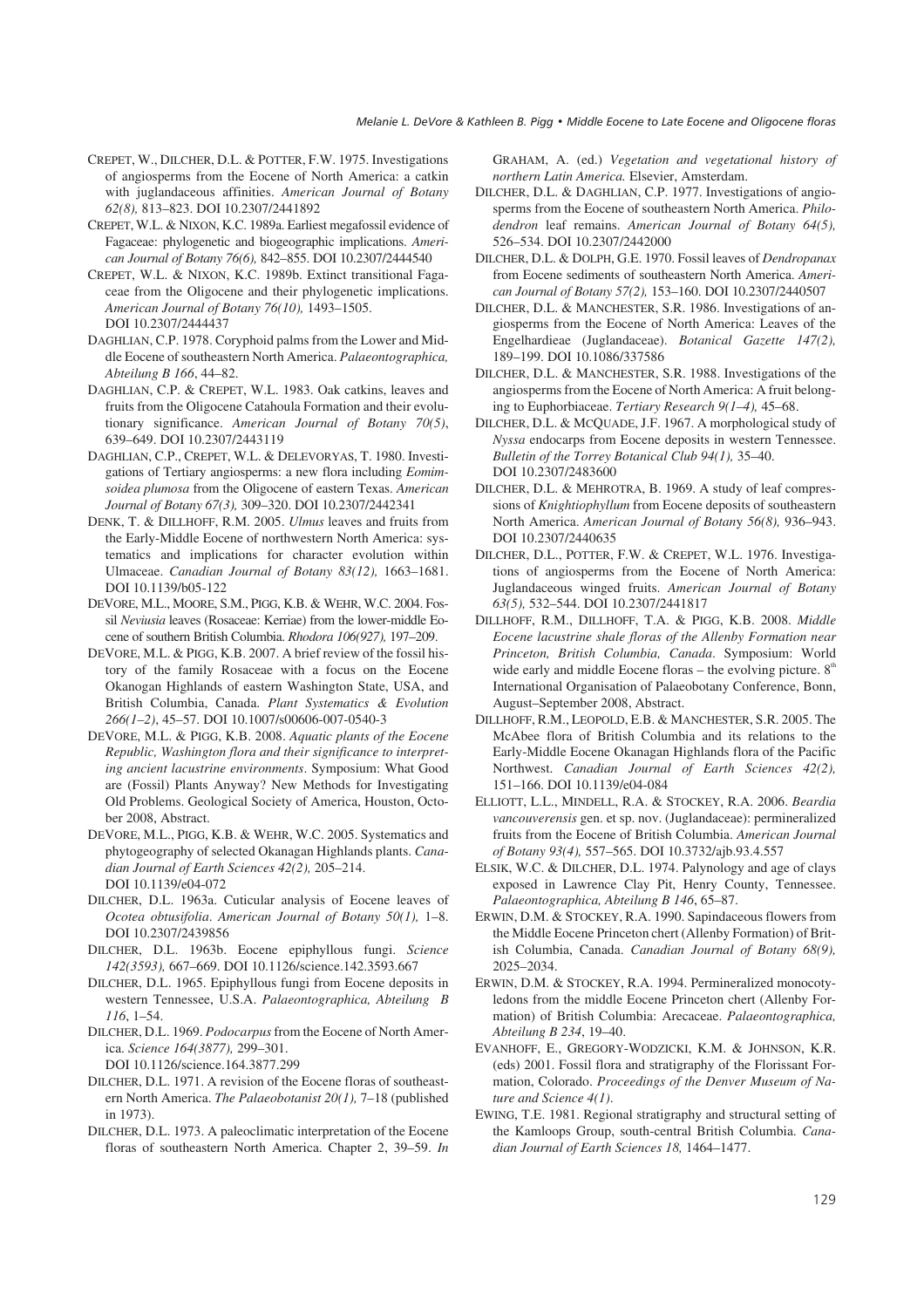FINKELSTEIN, D.B., HAY, R.L. & ALTANER, S.P. 1999. Origin and diagenesis of lacustrine sediments, upper Oligocene Creede Formation, southwestern Colorado. *The Geological Society of America Bulletin 111(8),* 1175–1191.

DOI 10.1130/0016-7606(1999)111<1175:OADOLS>2.3.CO;2

- FREILE, D., MIDKIFF, T., DEVORE, M. & PIGG, K. 2003. *Petrographic thin section and geochemical analysis of fossil plant material and associated sediments from the Oligocene Catahoula FM, east Texas, South-Central Section (37<sup>th</sup>) and Southeastern* Section (52<sup>nd</sup>). Geological Society of America Joint Annual Meeting, March 12–14, 2003, Memphis, Tennessee, Abstract.
- FRIEDRICKSEN, N.O. 1980. Sporomorphs from the Jackson Group (Upper Eocene) and adjacent strata of Mississippi and western Alabama. *United States Geological Survey Professional Paper 1084*, 1–75.
- Friedricksen, N.O. 1981. Middle Eocene to early Oligocene plant communities of the Gulf Coast U.S., 493–549. *In* GRAY, J. & BOUCET, W.B.N. (eds) *Communities of the Past.* Hutchinson Ross, Stroudsbury, Pennsylvania.
- FRIEDRICKSEN, N.O. 1988. Sporomorph biostratigraphy, floral changes and paleoclimatology, Eocene and earliest Oligocene of the eastern Gulf Coast*. United States Geological Survey Professional Paper 1448,* 1–68.
- GALLOWAY, W.E. 1977. Catahoula Formation of the Texas Coastal Plain: depositional systems, composition, structural development, ground-water flow history, and uranium distribution. *University of Texas Bureau of Economic Geology Report Investigation* 87.
- GEE, C. 2001. The mangrove palm *Nypa* in the geologic past of the New World. *Wetlands Ecology and Management 9,* 181–194. DOI 10.1023/A:1011148522181
- GRAHAM, A. 1995. diversification of Gulf/Caribbean mangrove communities through Cenozoic time. *Biotropica 27(1),* 20–27. DOI 10.2307/2388899
- GRAHAM, A. 1999. *Late Cretaceous and Cenozoic history of North American vegetation*. 350 pp. Oxford University Press, Oxford, UK.
- GREENWOOD, D.R., ARCHIBALD, S.B., MATHEWES, R.W. & MOSS, P.T. 2005. Fossil biotas from the Okanagan Highlands, southern British Columbia and northeastern Washington State: climates and ecosystems across an Eocene landscape. *Canadian Journal of Earth Sciences 42(2),* 167–185. DOI 10.1139/e04-100
- GROTE, P.J. & DILCHER, D.L. 1989. Investigations of angiosperms from the Eocene of North America: A new genus of Theaceae based on fruit and seed remains. *Botanical Gazette 150(2),* 190–206. DOI 10.1086/337764
- GROTE, P.J. & DILCHER, D.L. 1992. Fruits and seeds of Tribe Gordonieae (Theaceae) from the Eocene of North America. *American Journal of Botany 79(7),* 744–753. DOI 10.2307/2444939
- HAY, R.L. 1962. Origin and digenetic alternation of the lower parts of the John Day Formation near Mitchell, Oregon, 191–216. *In* ENGLE, A.E.J., JAMES, H.L. & LEONARD, B.F. (eds) *Petrologic studies: a volume in honor of A.F. Buddington.* Geological Society of America.
- HERENDEEN, P.S., CREPET, W.L. & DILCHER, D.L. 1992. The fossil history of the Leguminosae: phylogenetic and biogeographic implications, 303–316. *In* HERENDEEN, P.S. & DILCHER, D.L. (eds) *Advances in Legume Systematics, The Fossil Record.* The Royal Botanic Gardens, Kew.
- HERENDEEN, P.S. & DILCHER, D.L. 1990a. Fossil mimisoid legumes from the Eocene and Oligocene of southeastern North

America. *Review of Palaeobotany and Palynology 62(3–4),* 339–361. DOI 10.1016/0034-6667(90)90094-Y

- HERENDEEN, P.S. & DILCHER, D.L. 1990b. *Diplotropis* (Leguminosae, Papilionoideae) from the Middle Eocene of southeastern North America. *Systematic Botany 15(4),* 526–533. DOI 10.2307/2419152
- HERENDEEN, P.S. & DILCHER, D.L. 1990c. Reproductive and vegetative evidence for the occurrence of *Crudia* (Leguminosae, Caesalpinioideae) in the Eocene of southeastern North America. *Botanical Gazette 151(3),* 402–413. DOI 10.1086/337840
- HERENDEEN, P.S. & DILCHER, D.L. 1991. *Caesalpinia* Subgenus *Mezoneuron* (Leguminosae, Caesalpinioideae) from the Tertiary of North America. *American Journal of Botany 78(1),* 1–12. DOI 10.2307/2445223
- HERENDEEN, P.S., LES, D.H. & DILCHER, D.L. 1990. Fossil *Ceratophyllum* (Ceratophyllaceae) from the Tertiary of North America. *American Journal of Botany 77(1),* 7–16. DOI 10.2307/2444787
- HERNANDEZ-CASTILLO, G.R., STOCKEY, R.A. & BEARD, G. 2005. Taxodiaceous pollen cones from the early Tertiary of British Columbia, Canada. *International Journal of Plant Sciences 166,* 339–346. DOI 10.1086/427485
- HICKEY, L.J. 1977. Stratigraphy and paleobotany of the Golden Valley Formation (Early Tertiary) of western North Dakota. *The Geological Society of America Memoir 150*, 1–181.
- HILLS, L.V. & BAADSGAARD, H. 1967. Potassium-argon dating of some Lower Tertiary strata in British Columbia. *Bulletin of Canadian Petroleum Geology 15,* 138–149.
- HOLLICK, A. 1932. Descriptions of new species of Tertiary cycads, with a review of those previously recorded. *Bulletin of the Torrey Botanical Club 59(4),* 169–189. DOI 10.2307/2480541
- HOPKINS, D.J. & JOHNSON, K.R. 1997. First record of cycad leaves from the Eocene Republic flora. *Washington Geology 25(4),* 37.
- HORSFIELD, B., CURRY, D.J., BOHACS, K.M., CARROLL, A.R., LITTKE, R., MANN, U., RADKE, M., SCHAEFER, R.G., ISAKSEN, G.H., SCHENK, H.J., WITTE, E.G. & RULLKÖTTER, J. 1994. Organic geochemistry of freshwater and alkaline lacustrine environments, Green River Formation, Wyoming. *Organic Geochemistry 22(3–5)*, 415–440. DOI 10.1016/0146-6380(94)90117-1
- JOHNSON, K.R. 1996. The role of the Republic flora in documenting the floristic evolution of the Northern Hemisphere. *Washington Geology 24(2),* 41–42.
- JOHNSON, K.R., BATEMAN, W., GRAHAM, M., MANCHESTER, S.R. & HANDLEY, B. 2002. *The Parachute Creek Atlas Project: an overview of the megaflora of the Green River Formation from Colorado and Utah*. Geological Society of America Annual Meeting, Denver, October 30, 2002, Paper No. 210-10, Abstract.
- JOHNSON, S.Y. 1984a. Evidence for a margin-truncations transcurrent fault (pre-late Eocene) in western Washington. *Geology 12(9),* 538–541.

DOI 10.1130/0091-7613(1984)12<538:EFAMTF>2.0.CO;2

- JOHNSON, S.Y. 1984b. Stratigraphy, age, and paleogeography of the Eocene Chuckanut Formation, northwest Washington. *Canadian Journal of Earth Sciences 21*, 92–106.
- JOHNSON, S.Y. 1985. Eocene strike-slip faulting and nonmarine basin formation in Washington, 283–302. *In* BIDDLE, K.T. & CHRISTIE-BLICK, N. (eds) *Strike-slip deformation, basin formation, and sedimentation*. *Society of Economic Paleontologists and Mineralogists Special Publication 37*.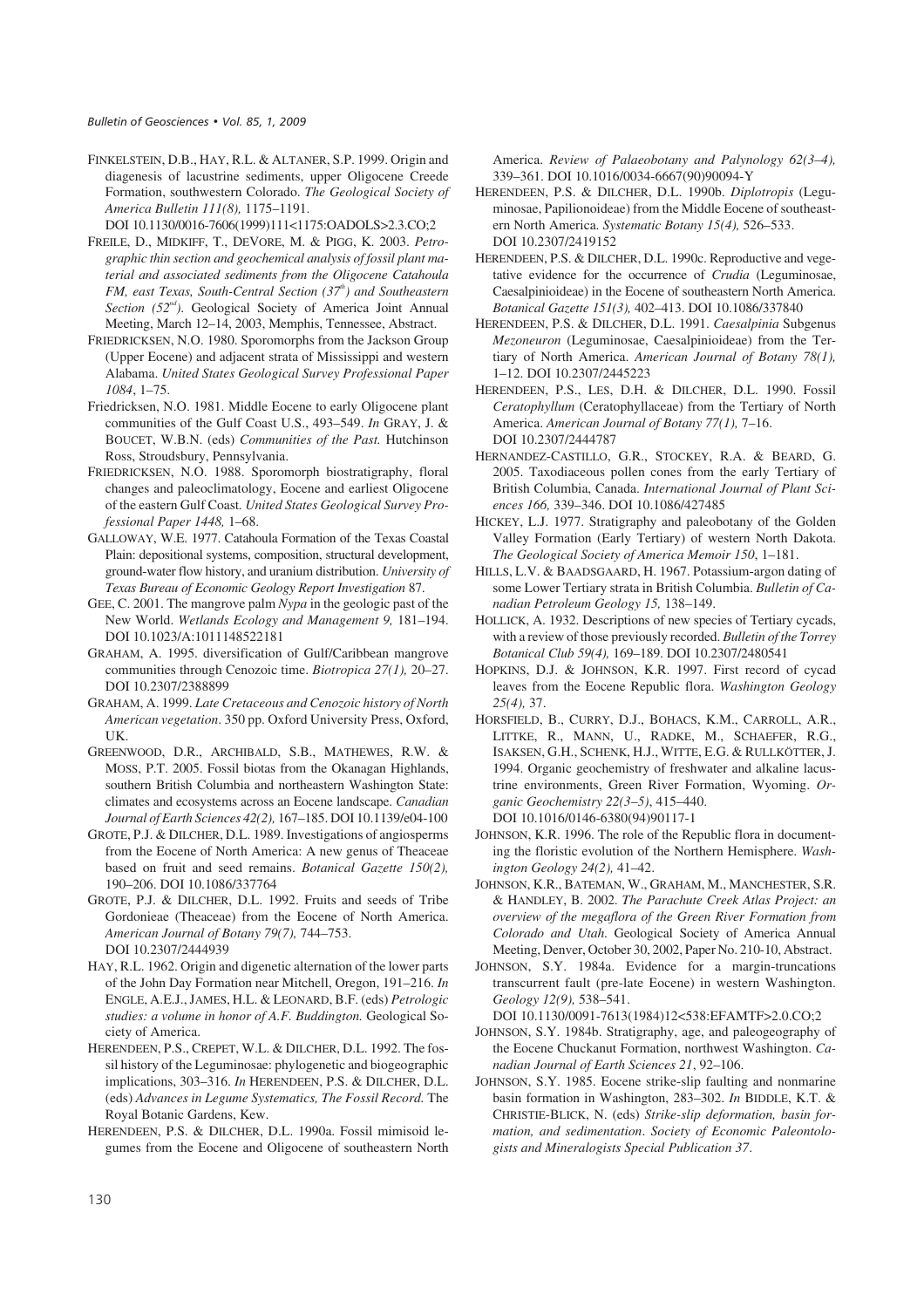- JONES, J.H. & DILCHER, D.L. 1980. Investigations of angiosperms from the Eocene of North America: *Rhamnus marginatus* (Rhamnaceae) reexamined. *American Journal of Botany 67(6),* 959–967. DOI 10.2307/2442438
- JONES, J.H. & DILCHER, D.L. 1988. A study of the "*Dryophyllum*" leaf forms from the Paleogene of southeastern North America. *Palaeontographica, Abteilung B 208*, 53–80.
- KARAFIT, S.J., ROTHWELL, G.W., STOCKEY, R A. & NISHIDA, H. 2006. Evidence for sympodial vascular architecture in a filicalean fern rhizome: *Dickwhitea allenbyensis* gen. et sp. nov. (Athyriaceae). *International Journal of Plant Sciences 167(3),* 721–727. DOI 10.1086/501036
- KLYMIUK, A.A., STOCKEY, R.A. & ROTHWELL, G.W. 2009. *Evidence for phylogenetic relationships among conifers: the first organismal concept for an extinct species of Pinus*. Botany & Mycology 2009, Abstracts.
- KNOWLTON, F.H. 1893. Notes on a few fossil plants from the Fort Union group of Montana, with a description of one new species. *United States National Museum Proceedings 16*, 33–36.
- KVAČEK, Z. 2002. A new Tertiary *Ceratozamia* (Zamiaceae, Cycadopsida) from the European Oligocene. *Flora 197*, 303–316.
- KVAČEK, Z. & MANCHESTER, S.R. 1999. *Eostangeria* Barthel (extinct Cycadales) from the Paleogene of western North America and Europe. *International Journal of Plant Sciences 160(3),* 621–629. DOI 10.1086/314152
- LAKHANPAL, R.N. 1958. The Rujada flora of western central Oregon. *University of California Publications in Geological Sciences 35*(*1),* 1–65.
- LARSEN, D. & SMITH, G.A. 1999. Sublacustrine-fan deposition in the Oligocene Creede Formation, Colorado, U.S.A. *Journal of Sedimentary Research 69(3),* 675–689.
- LEOPOLD, E.B. & MACGINITIE, H.D. 1972. Development and affinities of Tertiary floras in the Rocky Mountains, 147–200. *In* GRAHAM, A. (ed.) *Floristics and Paleofloristics of Asia and Eastern North America.* Elsevier, Amsterdam.
- LEOPOLD, E.B. & CLAY-POOLE, S. 2001. Florissant leaf and pollen floras of Colorado compared: climatic implications, 17–20. *In* EVANOFF, E., GREGORY-WODZICKI, K.M. & JOHNSON, K.R. (eds) *Fossil flora and stratigraphy of the Florissant Formation, Colorado*. *Proceedings of the Denver Museum of Nature and Science 4(1)*.
- LITTLE, S.A. & STOCKEY, R.A. 2003. Vegetative growth of *Decodon allenbyensis* (Lythraceae) from the Middle Eocene Princeton chert with anatomical comparisons to *D. verticillatus*. *International Journal of Plant Sciences 164(3),* 453–469. DOI 10.1086/367811
- LITTLE, S.A. & STOCKEY, R.A. 2005. Morphogenesis of the specialized peridermal tissues in *Decodon allenbyensis* from the Middle Eocene Princeton chert. *IAWA* (*International Association of Wood Anatomists) Bulletin 27,* 73–87.
- LITTLE, S.A., STOCKEY, R.A. & BEARD, G. 2001. *Angiosperm fruits and seeds from the Eocene of Vancouver Island*. Botany 2001, Abstract.
- LITTLE, S.A., STOCKEY, R.A. & KEATING, R.C. 2004. *Duabanga*like leaves from the Middle Eocene Princeton chert and comparative leaf histology of Lythraceae sensu lato. *American Journal of Botany 91(7),* 1126–1139. DOI 10.3732/ajb.91.7.1126
- LITTLE, S.A., STOCKEY, R.A. & PENNER, B. 2009. Anatomy and development of fruits of Lauraceae from the Middle Eocene Princeton chert*. American Journal of Botany 96(3),* 637–651. DOI 10.3732/ajb.0800318
- LOTT, T.A., MANCHESTER, S.R. & DILCHER, D.L. 1998. A unique and complete polemoniaceous plant from the middle Eocene of Utah, USA. *Review of Palaeobotany and Palynology 104(1),* 39–49. DOI 10.1016/S0034-6667(98)00048-7
- MACGINITIE, H.D. 1941. Flora of Weaverville Beds of Trinity County, California. *Carnegie Institute of Washington Publication 534,* 1–167.
- MACGINITIE, H.D. 1953. Fossil plants of the Florissant Beds, Colorado. Contributions to Paleontology. *Carnegie Institute of Washington Publication 599,* 1–197.
- MACGINITIE, H.D. 1969. The Eocene Green River flora of northwestern Colorado and northeastern Utah. *University of California Publications in Geological Sciences 83*, 1–140.
- MALCHUS, M., HEMMING, S.R., OLSON, P.E. & CHRISTIE-BLICK, N. 2002. <sup>40</sup>Ar/<sup>39</sup>Ar ages of selected tuffs of the Green River For*mation: implications for interbasin and intrabasin correlations*. Geological Society of America Annual Meeting, Denver, October 30, 2002, Paper No. 244-19, Abstract.
- MANCHESTER, S.R. 1989. Attached reproductive and vegetative remains of the extinct American-European genus *Cedrelospermum* (Ulmaceae) from the Early Tertiary of Utah and Colorado, USA. *American Journal of Botany 76(2),* 256–276. DOI 10.2307/2444668
- MANCHESTER, S.R. 1992. Flowers, fruits and pollen of *Florissantia*, an extinct malvalean genus from the Eocene and Oligocene of western North America. *American Journal of Botany 79(9),* 996–1008. DOI 10.2307/2444909
- MANCHESTER, S.R. 1994. Fruits and seeds of the middle Eocene Nut Beds flora, Clarno Formation, Oregon. *Palaeontographica Americana 58*, 1–205.
- MANCHESTER, S.R. 1999. Biogeographical relationships of North American Tertiary floras. *Annals of the Missouri Botanical Garden 86(2),* 472–522. DOI 10.2307/2666183
- MANCHESTER, S.R. 2001. Update on the megafossil flora of Florissant, Colorado, USA, 137–161. *In* EVANOFF, E., GREG-ORY-WODZICKI, K.M. & JOHNSON, K.R. (eds) *Fossil flora and stratigraphy of the Florissant Formation, Colorado*. *Proceedings of the Denver Museum of Nature and Science 4(1)*.
- MANCHESTER, S.R., CHEN, Z., LU, A. & UEMURA, K. 2009. Eastern Asian endemic seed plant genera and their paleogeographic history thoroughout the Northern Hemisphere. *Journal of Systematics and Evolution 47(1)*, 1–42. DOI 10.1111/j.1759-6831.2009.00001.x
- MANCHESTER, S.R. & CRANE, P.R. 1983. Attached leaves, inflorescences, and fruits of *Fagopsis,* an extinct genus of fagaceous affinity from the Oligocene Florissant Flora of Colorado, U.S.A. *American Journal of Botany 70(8),*1147–1164. DOI 10.2307/2443285
- MANCHESTER, S.R. & CRANE, P.R. 1987. A new genus of Betulaceae from the Oligocene of western North America. *Botanical Gazette 148(2),* 263–273. DOI 10.1086/337654
- MANCHESTER, S.R. & DILCHER, D.L. 2007. *Early Oligocene flora from Huntsville, Texas.* 24<sup>th</sup> Annual Mid-Continent Paleobotanical Colloquium, Southern Methodist University, Dallas, March 16–18, 2007, Abstract.
- MANCHESTER, S.R., DILCHER, D.L. & TIDWELL, W.D. 1986. Interconnected reproductive and vegetative remains of *Populus* (Salicaceae) from the Middle Eocene Green River Formation, northeastern Utah. *American Journal of Botany 73(1),* 156–160. DOI 10.2307/2444288
- MANCHESTER, S.R., DILCHER, D.L. & WING, S.L. 1998. Attached leaves and fruits of myrtaceous affinity from the Middle Eocene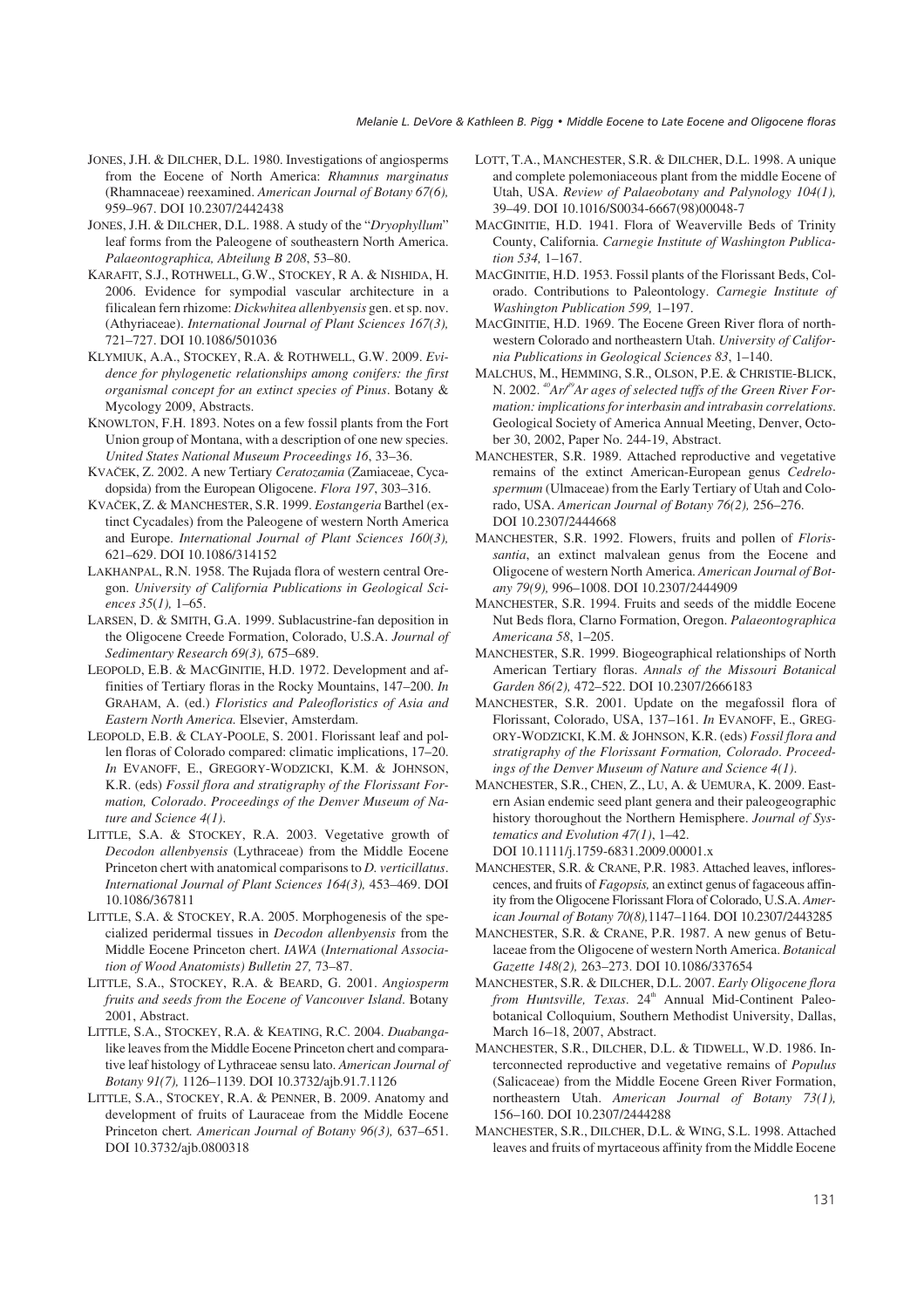of Colorado, USA. *Review of Palaeobotany and Palynology 102(3–4),* 153–163. DOI 10.1016/S0034-6667(97)00056-0

- MANCHESTER, S.R. & DILLHOFF, R.M. 2004. *Fagus* (Fagaceae) fruits, foliage, and pollen from the Middle Eocene of Pacific northwestern North America. *Canadian Journal of Botany 82(10),* 1509–1517. DOI 10.1139/b04-112
- MANCHESTER, S.R. & PIGG, K.B. 2008. The Eocene mystery flower of McAbee, British Columbia. *Botany 86(9),* 1034–1038. DOI 10.1139/B08-044
- MANCHESTER, S.R. & ZAVADA, M.S. 1987. *Lygodium* foliage with intact sorophores from the Eocene of Wyoming. *Botanical Gazette 148(3*), 392–399. DOI 10.1086/337668
- MANOS, P.S. & STANFORD, A.M. 2001. The historical biogeography of Fagaceae: Tracking the Tertiary history of temperate and subtropical forests of the Northern Hemisphere. *International Journal of Plant Sciences 162(S6),* S77–S93. DOI 10.1086/323280
- MANOS, P.S., SOLTIS, P.S., SOLTIS, D.E, MANCHESTER, S.R., OH, SANG-HU, BELL, D.B., DILCHER, D.L. & STONE, D.E. 2007. Phylogeny of extant and fossil Juglandaceae inferred from the integration of molecular and morphological data sets. *Systematic Biology 56(3),* 412–430. DOI 10.1080/10635150701408523
- MATHEWES, R.W. & GREENWOOD, D.R. 2007. *Early Eocene Quilcena fossil locality, British Columbia: Paleoclimate and biogeography*. Geological Society of America, Abstracts.
- MATTHEWS, W.H. 1991. Physiographic evolution of the Canadian Cordillera, 403–418. *In* GABRIELSE, H. & YORATH, C.J. (eds) *Geology of the Cordilleran orogen in Canada. Geological Survey of Canada, Geology of Canada (4)*.
- MEYER, H.W. 2003. *The fossils of Florissant*. 258 pp. Smithsonian Books, Washington, DC.
- MEYER, H.W. 2004. *Plant community dynamics of the Eocene-Oligocene transition*. Geological Society of America Annual Meeting, Denver, November 7–10, 2004, Paper No. 14-11, Abstract.
- MEYER, H.W. & MANCHESTER, S.R. 1997. *The Oligocene Bridge Creek flora of the John Day Formation, Oregon.* 195 pp. University of California Press, Berkeley.
- MILLER, C.N., JR. 1969. *Pinus avonensis*, a new species of petrified cones from the Oligocene of western Montana. *American Journal of Botany 56(9),* 972–978. DOI 10.2307/2440918

MILLER, C.N., JR. 1970. *Picea diettertiana*, a new species of petrified cones from the Oligocene of western Montana. *American Journal of Botany 57(5),* 579–585. DOI 10.2307/2441056

MILLER, C.N., JR. 1973. Silicified cones and vegetative remains of *Pinus* from the Eocene of British Columbia. *Contributions to the University of Michigan Museum of Paleontology 24,* 101–118.

MILLER, C.N., JR. 1989. A new species of *Picea* based on silicified seed cones from teh Oligocene of Washington. *American Journal of Botany 76(5),* 747–754. DOI 10.2307/2444421

MILLER, C.N., JR. 1990. Stems and leaves of *Cunninghamiostrobus goedertii* from the Oligocene of Washington. *American Journal of Botany 77(7),* 963–971. DOI 10.2307/2444512

MILLER, I.M., JOHNSON, K.R. & ELLIS, B. 2007. *A complete cycad plant from the Castle Rock Rainforest: Implications for the evolution and paleo-distribution of American Zamiacaeae.* 24<sup>th</sup> Annual Mid-Continent Paleobotanical Colloquium, Southern Methodist University, Dallas, March 16–18, 2007, Abstract.

MINDALL, R.A., STOCKEY, R.A. & BEARD, G. 2006. Anatomically preserved staminate infloescences of *Gynoplatananthus* *oysterbayensis* gen. et sp. nov. (Platanaceae) and associated pistillate fructifications from the Eocene of Vancouver Island, British Columbia. *International Journal of Plant Sciences 167(3),* 591–600. DOI 10.1086/500956

- MINDALl, R.A., STOCKEY, R.A. & BEARD, G. 2007. *Cascadiacarpa spinosa* gen. et sp. nov. (Fagaceae): castaneoid fruits from the Eocene of Vancouver Island, Canada. *American Journal of Botany 94(3),* 351–361. DOI 10.3732/ajb.94.3.351
- MINDALL, R.A., STOCKEY, R.A. & BEARD, G. 2009. Permineralized *Fagus* nuts from the Eocene Vancouver Island, Canada. *International Journal of Plant Sciences 170 (4),* 551–560. DOI 10.1086/596335
- MINDALL, R.A., STOCKEY, R.A., ROTHWELL, G.W. & BEARD, G. 2005. *Gleichenia appianensis* sp. nov. (Gleicheniaceae): a permineralized rhizome and associated vegetative remains from the Eocene of Vancouver Island, British Columbia. *International Journal of Plant Sciences 167(3),* 639–647. DOI 10.1086/500997
- MOORE, B.R., DILCHER, D.L. & GIBSON, M.A. 2003. Paleoenvironment, depositional setting, and plant fossil diversity found in the Claiborne Formation (Middle Eocene) clay deposits of western Tennessee, 187–198. *In Field Trip Guidebook, Joint Meeting South-Central and Southeastern Sections*. Geological Society of America (Department of Environment and Conservation, Division of Geology), State of Tennessee, Nashville.
- MOORE, B.R. GIBSON, M.A. & DILCHER, D.L. 2001. *An alternative explanation for plant-bearing "varved" sequences from the Wilbanks Clay Pit (Middle Eocene), western Tennessee*. Geological Society of America, Southeastern Section, 50<sup>th</sup> Annual Meeting, April 5–6, 2001, Abstracts.
- MUSTOE, G.E. 2001. Washington's fossil florests. *Washington Geology 29(1/2)*, 10–20.
- MUSTOE, G.E. 2002a. *Hydrangea* fossils from the early Tertiary Chuckanut Formation. *Washington Geology 30(3/4),* 17–20.
- MUSTOE, G.E. 2002b. Eocene *Ginkgo* leaf fossils from the Pacific Northwest. *Canadian Journal of Botany 80(10),* 1078–1087. DOI 10.1139/b02-097
- MUSTOE, G.E. 2005. Diatomaceous origin of siliceous shale in Eocene lake beds of central British Columbia. *Canadian Journal of Earth Sciences 42(2),* 231–241. DOI 10.1139/e04-099
- MUSTOE, G.E., DILLHOFF, R.M. & DILLHOFF, T.A. 2007. Geology and paleontology of the early Tertiary Chuckanut Formation, 121–135. *In* STELLING, P. & TUCKER, D.S. (eds) *Floods, Faults and Fire: Geological Field Trips in Washington State and Southwest British Columbia. Geological Society of America Field Guide 9*.
- MUSTOE, G.E. & GANNAWAY, W.L. 1995. Palm fossils from northwest Washington. *Washington Geology 23(2),* 21–26.

MUSTOE, G.E. & GANNAWAY, W.L. 1997. Paleogeography and paleontology of the early Tertiary Chuckanut Formation, northwest Washington. *Washington Geology 25(3),* 3–18.

- MYERS, J.A. 2006. The latest Eocene Badger's Nose flora of the Warner Mountains, northeast California: The "in between" flora. *Paleobios 26(1)*, 11–29.
- NIESEN, P.L. 1969. *Stratigraphic relationships of the Florissant Lake Beds to the Thirtynine Mile volcanic area of central Colorado.* 65 pp. Unpublished M.Sc. thesis, New Mexico Institute of Mining and Technology.
- OBRADOVICH, J.D., EVANOFF, E. & LARSON, E.E. 1995. Revised single crystal laser-fusion  $^{40}Ar/^{39}Ar$  ages of Chadronian tuffs in the White River Formation of Wyoming. *Geological Society of America Abstracts Programs 27(3)*, A77.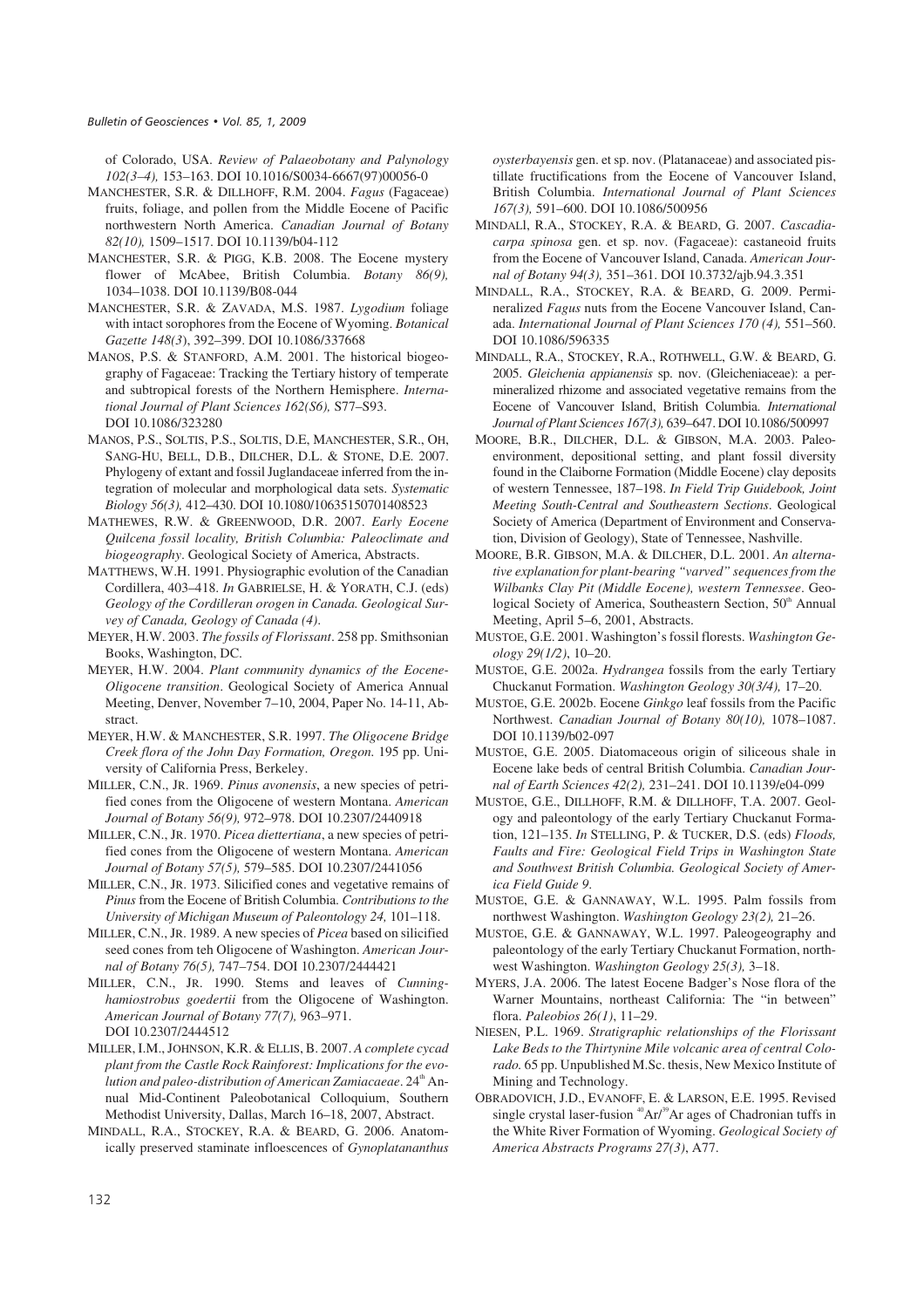- PABST, M.B. 1968. The flora of the Chuckanut Formation of northwestern Washington, the Equisetales, Filicales, and Coniferales. *University of California Publications of Geological Sciences 227,* 166–169.
- PIGG, K.B. & DEVORE, M.L. 2010. Floristic composition and transitions of Late Paleocene to Early Eocene floras in western North America. *Bulletin of Geosciences 85(1),* 75–94. DOI 10.3140/bull.geosci.1136
- PIGG, K.B. & DEVORE, M.L. 2007. East meets West: the contrasting contributions of David L. Dilcher and Jack A. Wolfe to Eocene systematic paleobotany in North America. *In* JARZEN, D.M., RETALLACK, G., JARZEN, S. & MANCHESTER, S.R. (eds) *Advances in Mesozoic and Cenozoic Paleobotany. Courier Forschungsinstitut Senckenberg 258,* 85–94.
- PIGG, K.B., DEVORE, M.L., DILCHER, D.L. & FREILE, D. 2001a. *Fagaceous infructescences from the Oligocene Catahoula Formation of Texas.* Botany 2001, Abstracts, 68.
- PIGG, K.B., DILLHOFF, R.M., DEVORE, M.L. & WEHR, W.C. 2007. New diversity among the Trochodendraceae from the Early/Middle Eocene Okanogan Highlands of British Columbia, Canada and northeastern Washington State, United States. *International Journal of Plant Sciences 168(4),* 521–532. DOI 10.1086/512104
- PIGG, K.B., MANCHESTER, S.R. & WEHR, W.C. 2003. *Corylus*, *Carpinus* and *Palaeocarpinus* (Betulaceae) from the Middle Eocene Klondike Mountain and Allenby Formations of northwestern North America. *International Journal of Plant Sciences 164(5),* 807–822. DOI 10.1086/376816
- PIGG, K.B. & STOCKEY, R.A. 1996. The significance of the Princeton chert permineralized flora to the Middle Eocene upland biota of the Okanogan Highlands. *Washington Geology 24(2),* 32–36.
- PIGG, K.B. & WEHR, W.C. 2002. Tertiary flowers, fruits and seeds of Washington State and adjacent areas. Part III. *Washington Geology 30(3/4),* 3–16.
- PIGG, K.B., WEHR, W.C. & ICKERT-BOND, S.M. 2001b. *Trochodendron* and *Nordenskioldia* (Trochodendraceae) from the Middle Eocene of Washington State, U.S.A. *International Journal of Plant Sciences 162(5),* 1187–1198. DOI 10.1086/321927
- POTBURY, S.S. 1935. The La Porte flora of Plumas County, California, 29–81. *In* SANBORN, E.L., POTBURY, S.S. & MACGINITIE, H.D. (eds) *Carnegie Institution of Washington Contributions to Paleontology 465*.
- POTTER, F. & DILCHER, D.L. 1980. Biostratigraphic analysis of Middle Eocene floras of western Kentucky and Tennessee. Chapter 8, 211–225. *In* Dilcher, D.L. & TAYLOR, T.N. (eds) *Biostratigraphy of Fossil Plants: Successional and Paleoecological Analysis*. Dowden, Hutchinson & Ross, Stroudsburg, Pennsylvania.
- RADTKE, M.G., PIGG, K.B. & WEHR, W.C. 2005. Fossil *Corylopsis* and *Fothergilla* leaves (Hamamelidaceae) from the Lower Eocene flora of Republic, Washington, U.S.A., and their evolutionary and biogeographic significance. *International Journal of Plant Science 166(2),* 347–356. DOI 10.1086/427483
- RAMÍREZ-PEÑA, D.L., HERNANDEZ-CASTILLO, G.R. & STOCK-EY, R.A. 2009. *A new ovulate cone (Cupressaceae: Sequoioideae) from the Appian Way (Eocene), British Columbia*, *Canada*. Botany 2009, Abstracts.
- RANKIN, B.D., STOCKEY, R.A. & BEARD, G. 2008. Fruits of Icacinaceae from the Eocene Appian Way locality. *International Journal of Plant Sciences 169(2),* 305–314. DOI 10.1086/523876
- RATTE, J.C. & STEVEN, T.A. 1967. Ash flows and related volcanic

rocks associated with the Creede Caldera, San Juan Mountains, Colorado. *United States Geological Survey Professional Paper 524-H*, H1–H58.

- REID, E.M. & CHANDLER, M.E.J. 1933. *The London Clay flora.* 561 pp. British Museum of Natural History, London.
- REINECK, H.E. & SINGH, I.B. 1980. *Depositional Sedimentary Environments*. 549 pp. Springer-Verlag, New York.
- ROBINSON, P.T., BREM, G.F. & MCKEE, E.H. 1984. John Day Formation of Oregon: A distal record of early Cascade volcanism. *Geology 12(4),* 229–232.

DOI 10.1130/0091-7613(1984)12<229:JDFOOA>2.0.CO;2

- ROBINSON, P.T., WALKER, G.W. & MCKEE, E.H. 1990. Eocene(?), Oligocene and lower Miocene rocks of the Blue Mountains region, 29–61. *In* WALKER, G.W. (ed.) *Geology of the Blue Mountains region*. *United States Geological Survey Professional Paper 1437*.
- ROBISON, C.R. & PERSON, C.P. 1973. A silicified semiaquatic dicotyledon from the Eocene Allenby Formation of British Columbia*. Canadian Journal of Botany 51(7),* 1373–1377. DOI 10.1139/b73-172
- ROEHLER, H.W. 1993. Eocene climates, depositional environments, and geography, greater Green River basin, Wyoming, Utah, and Colorado*. United States Geological Survey Professional Paper 1506-F*, 1–74.
- ROTH, J. & DILCHER, D.L. 1979. Investigations of angiosperms from the Eocene of North America: stipulate leaves of the Rubiaceae. *American Journal of Botany 66(10),* 1194–1207. DOI 10.2307/2442218
- ROTHWELL, G.W. & BASINGER, J.F. 1979. *Metasequoia milleri* n. sp., anatomically preserved pollen cones from the middle Eocene (Allenby Formation) of British Columbia. *Canadian Journal of Botany 57(8),* 958–970. DOI 10.1139/b79-118
- ROTHWELL, G.W. & STOCKEY, R.A. 1989. *Onoclea sensibilis* in the Paleocene of North America, a dramatic example of structural and ecological stasis. *Review of Palaeobotany and Palynology 70(1–2),* 113–124.
- SANBORN, E.I. 1935. The Comstock flora of west central Oregon, 1–28. *In* SANBORN, E.L., POTBURY, S.S. & MACGINITIE, H.D. (eds) *Carnegie Institution of Washington Contributions to Paleontology 465*.
- SANTIAGO-VALENTIN, E. & OLMSTEAD, R.G. 2004. Historical biogeography of Caribbean plants: introduction to current knowledge and possibilities from a phylogenetic perspective. *Taxon 53(2)*, 299–319. DOI 10.2307/4135610
- SCHORN, H.E. 1998. *Holodiscus lisii* (Rosaceae): a new species of ocean spray from the late Eocene Florissant Formation, Colorado, USA. *PaleoBios 18*, 21–24.

SCHORN, H.E. & WEHR, W.C. 1996. The conifer flora from the Eocene uplands at Republic, Washington. *Washington Geology 24(2),* 22–24.

- SCHWEITZER, C.E., FELDMAN, R.M., FARN, J., HESSIN, W.A., HETRICK, S.W., NYBORG, T.G. & ROSS, R.L.M. 2003. *Cretaceous and Eocene decapod crustaceans from southern Vancouver Island, British Columbia, Canada.* 66 pp. National Research Council, Ottawa.
- SMITH, G.A., MANCHESTER, S.R., ASHWILL, M., MCINTOSH, W.C. & CONREY, R.M. 1998. Late Eocene-early Oligocene tectonism, volcanism, and floristic change near Gray Butte, central Oregon. *Geological Society of America Bulletin 100,* 759–778. DOI 10.1130/0016-7606(1998)110<0759:LEEOTV>2.3.CO;2

SMITH, H V. 1938. Some new and interesting Late Tertiary plants